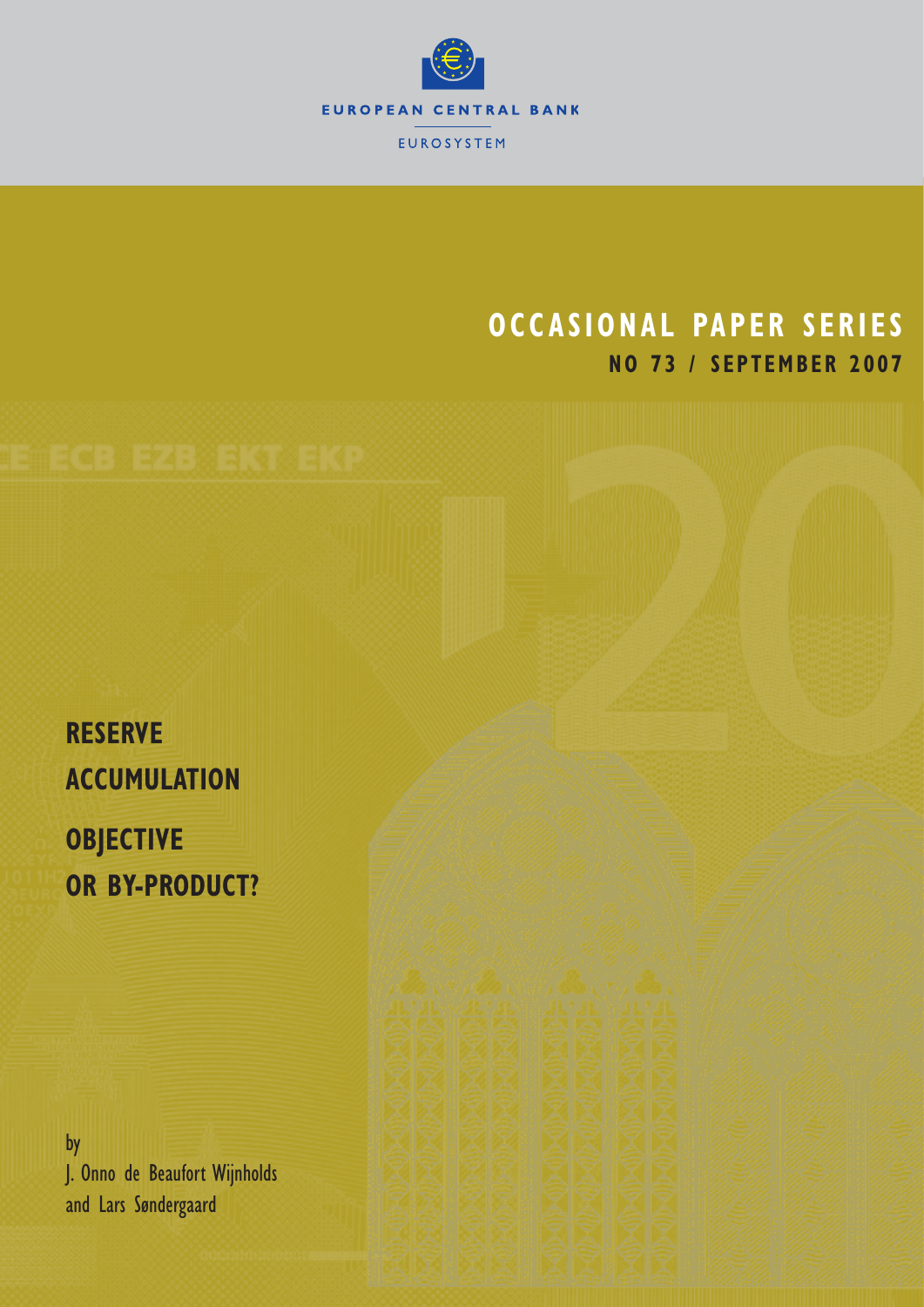



**NO 73 / SEPTEMBER 2007**

# **RESERVE ACCUMULATION**

 **OBJECTIVE OR BY-PRODUCT? 1**

by J. Onno de Beaufort Wijnholds<sup>2</sup> and Lars Søndergaard<sup>3</sup>

This paper can be downloaded without charge from http://www.ecb.europa.eu or from the Social Science Research Network electronic library at http://ssrn.com/abstract\_id=1005923.





In 2007 all ECB publications feature a motif taken from the €20 banknote.

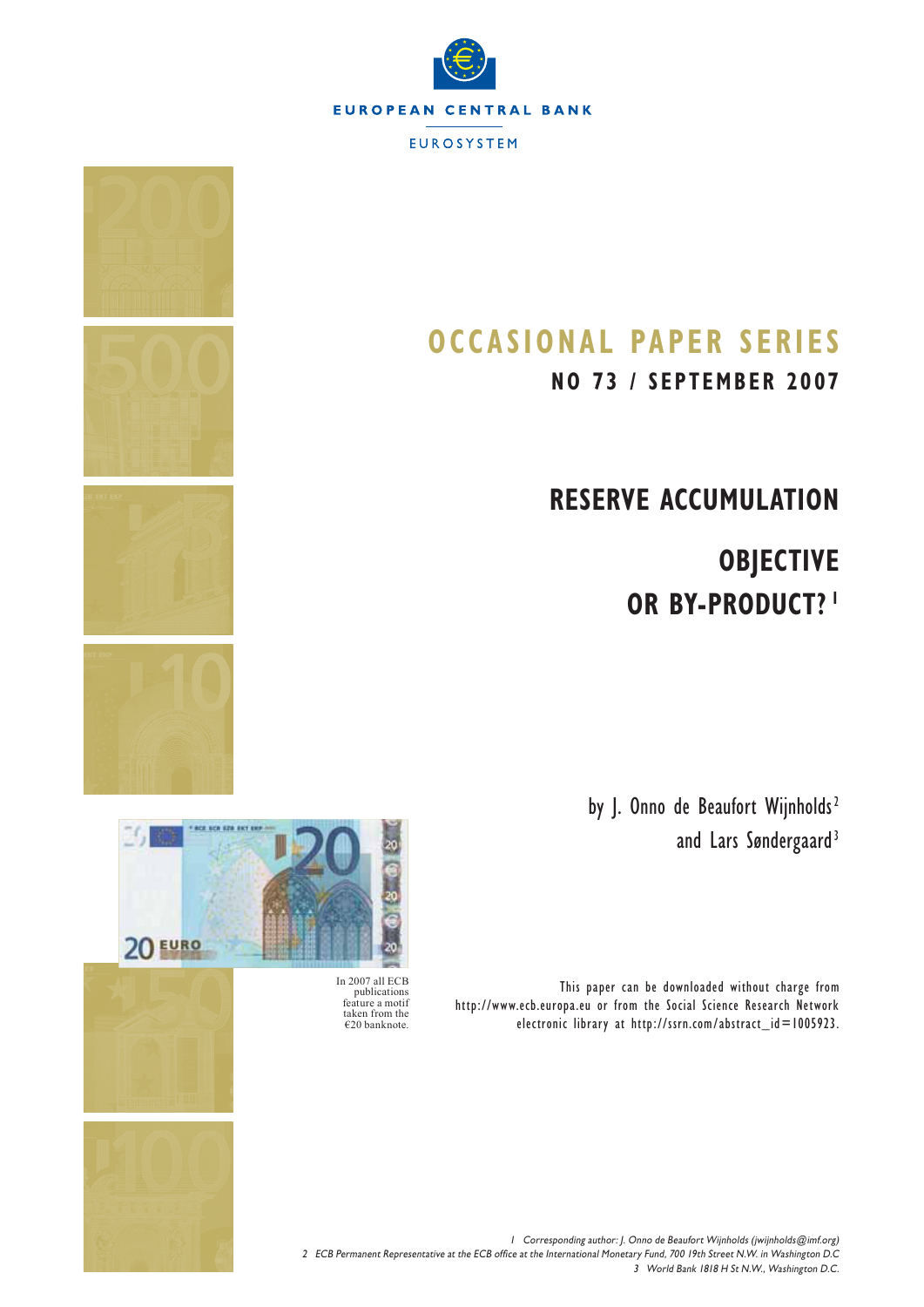#### **© European Central Bank 2007**

#### **Address**

Kaiserstrasse 29 60311 Frankfurt am Main, Germany

#### **Postal address**

Postfach 16 03 19 60066 Frankfurt am Main Germany

**Telephone**  +49 69 1344 0

**Website**  http://www.ecb.europa.eu

**Fax**  +49 69 1344 6000

**Telex**  411 144 ecb d

*All rights reserved. Any reproduction, publication or reprint in the form of a different publication, whether printed or produced electronically, in whole or in part, is permitted only with the explicit written authorisation of the ECB or the author(s).* 

*The views expressed in this paper do not necessarily reflect those of the European Central Bank.*

ISSN 1607-1484 (print) ISSN 1725-6534 (online)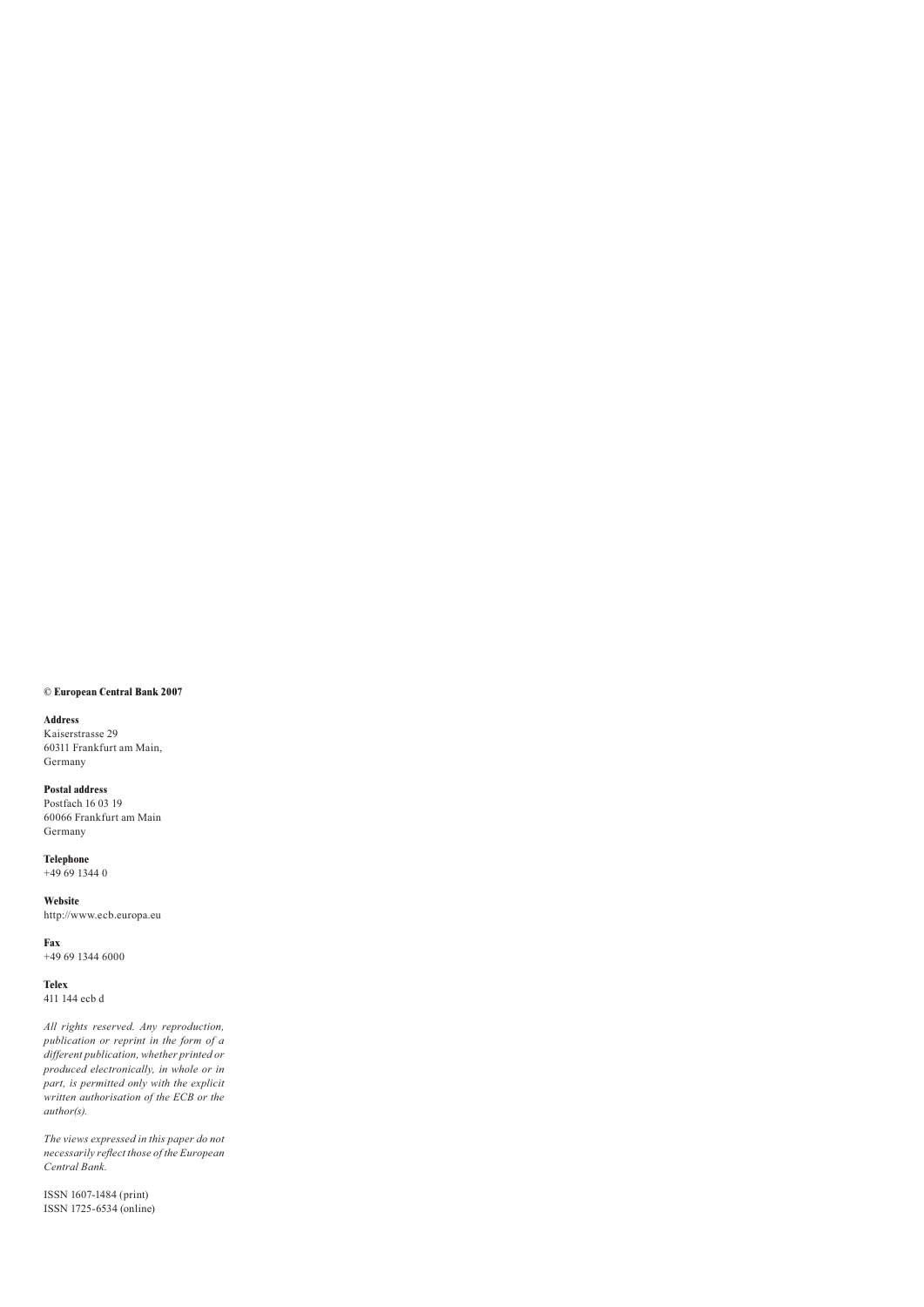## **CONTENTS**

|              | <b>ABSTRACT</b>                                                                                 | 4                                |
|--------------|-------------------------------------------------------------------------------------------------|----------------------------------|
|              | <b>EXECUTIVE SUMMARY</b>                                                                        | 5                                |
| Ľ            | <b>INTRODUCTION</b>                                                                             | 6                                |
| $\mathbf{2}$ | <b>GLOBAL INTERNATIONAL RESERVES</b>                                                            | 7                                |
| 3            | <b>RESERVE ADEQUACY IN EMERGING</b><br><b>MARKET COUNTRIES</b>                                  | П                                |
| 4            | <b>RECENT DEVELOPMENTS IN RESERVE</b><br><b>MANAGEMENT AND EXCHANGE RATE</b><br><b>POLICIES</b> | 15                               |
| 5            | <b>ASIAN EXCHANGE RATE AND RESERVES</b><br><b>POLICIES</b>                                      | $\overline{19}$                  |
| 6            | THE COSTS OF HOLDING RESERVES<br>Measuring the costs of<br>6.1                                  | 22                               |
|              | holding reserves from a macro<br>perspective                                                    | 22                               |
|              | 6.2 The costs of holding reserves:<br>the balance sheet approach<br>6.3 The composition of      | 24                               |
|              | international reserves                                                                          | 28                               |
|              | <b>7 POLICY ISSUES AND CONCLUSIONS</b><br>7.1 General findings<br>Implications for the<br>7.2   | 3 <sub>1</sub><br>3 <sub>1</sub> |
|              | international monetary system                                                                   | 32                               |
|              | <b>ANNEXES</b>                                                                                  | 35                               |
|              | Annex 1                                                                                         | 35                               |
|              | Annex 2                                                                                         | 36                               |
|              | <b>REFERENCES</b>                                                                               | 37                               |
|              | <b>EUROPEAN CENTRAL BANK</b>                                                                    |                                  |
|              | <b>OCCASIONAL PAPER SERIES</b>                                                                  | 41                               |

### **CONTENTS**

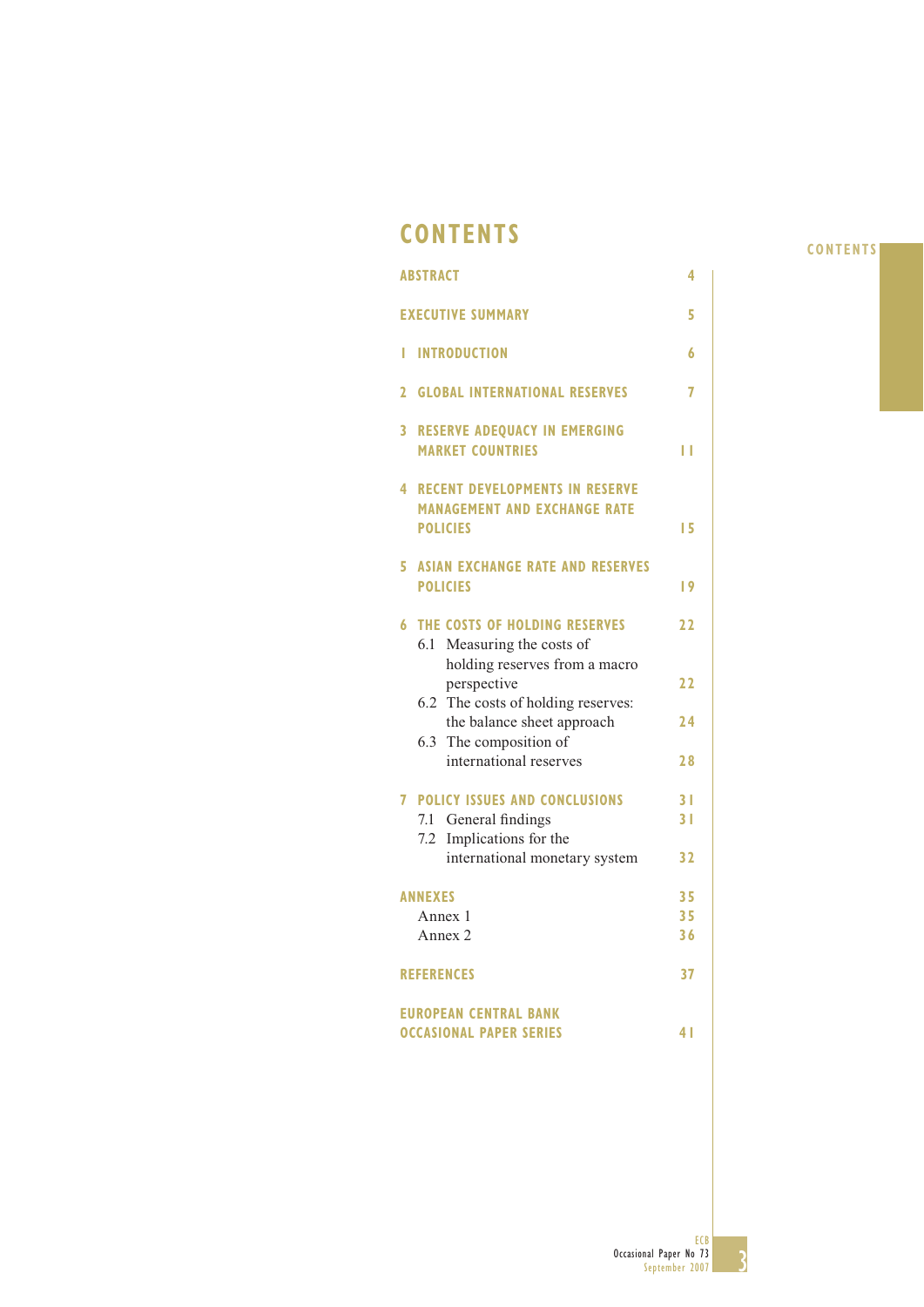#### **ABSTRACT**

This paper examines whether the level of reserves in emerging market countries has become excessive. It presents a discussion of "adequacy" versus "excessive" levels of reserves, and presents calculations of reserve adequacy for a large number of emerging market countries. Two categories of countries can be distinguished: i) those whose reserves have grown on account of a need for self-insurance against financial crises, and which tend to be reasonably in line with adequacy measures (mainly Latin American countries and countries in central and eastern Europe), and ii) those whose reserve accumulation is nowadays primarily the result of rapid export-led growth supported by a lack of exchange rate flexibility. This is especially the case for several emerging Asian countries, whose reserve levels have grown far beyond what can reasonably considered adequate. Various opinions on Asian exchange rate and reserves policies are examined, and the costs and benefits of currency undervaluation are assessed. Attention is also paid to the composition of the reserves. The paper concludes by bringing together the various strands of the analysis and enumerating the main implications of largescale reserve accumulation for the international monetary system.

Key words: International reserve accumulation, emerging markets

JEL classification: F31, F41

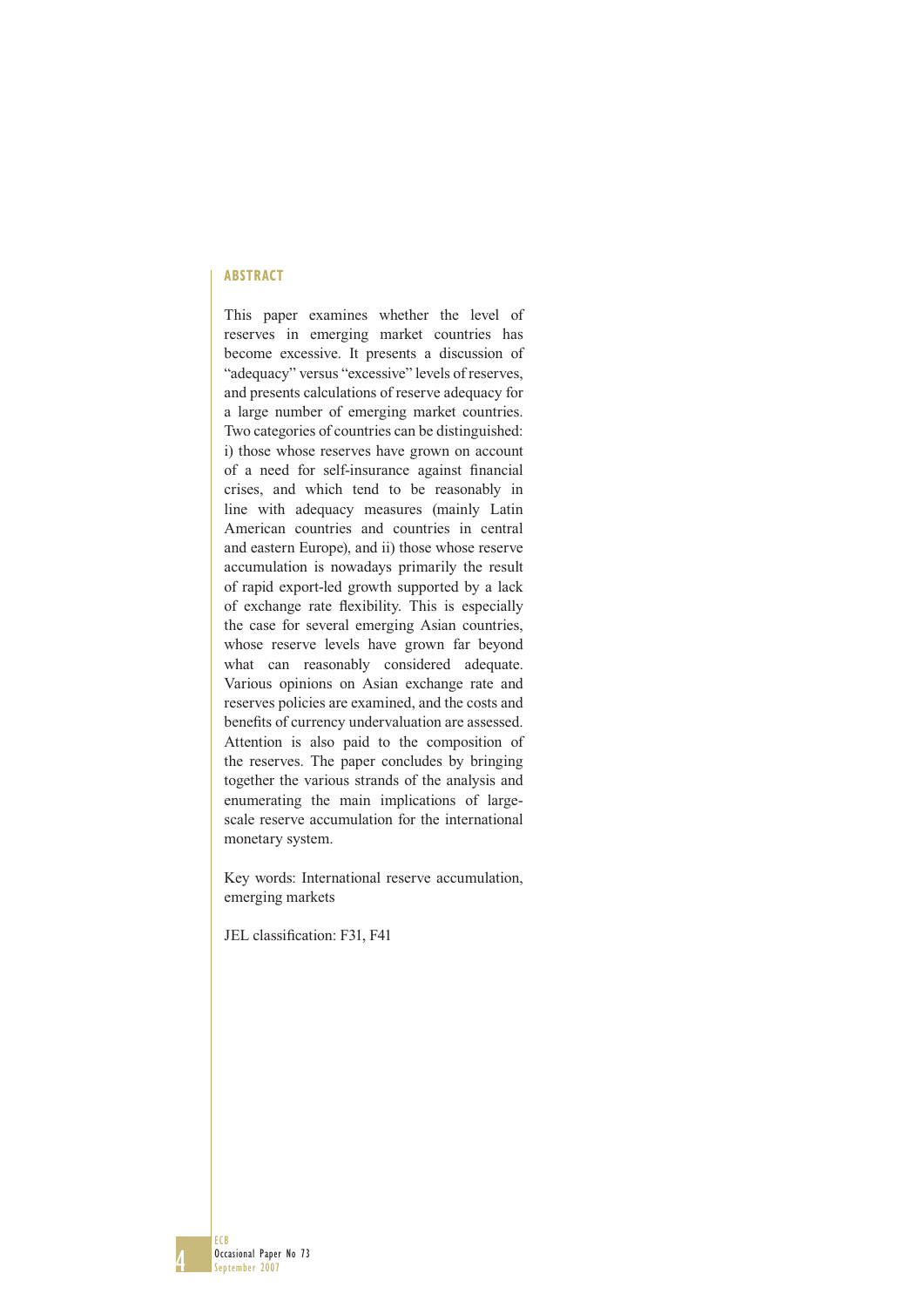#### **EXECUTIVE SUMMARY**

#### **EXECUTIVE SUMMARY**

International reserves have grown dramatically in recent years, with Asian countries accounting for the bulk of this accumulation. This raises the question whether the level of reserves in a number of countries has become excessive. In this paper, reserve adequacy is calculated for a large number of emerging market countries. Two categories of countries emerge from this exercise: i) ones whose reserves have grown on account of their need for self-insurance against financial crises, and which tend to be reasonably in line with adequacy measures (mainly Latin American countries and countries in central and eastern Europe), and ii) those whose reserve accumulation is nowadays primarily the result of rapid export-led growth fostered by a lack of flexibility of the exchange rate. This is especially the case for several emerging Asian countries whose reserves have grown far beyond what can reasonably considered adequate to reach levels that this paper labels "excessive".1

Various opinions on Asian exchange rate and reserves policies are examined, and the costs and benefits of currency undervaluation examined. The paper concludes that the cost of massive reserve accumulation associated with an artificially weak currency can be considerable, either in macroeconomic terms (via overheating, inflation and protectionist measures) or in financial terms (through net borrowing costs, net opportunity costs, the costs of sterilisation and capital loss on account of appreciation against the dollar). Over time, these costs can clearly outweigh the benefits for the country concerned; however, in some countries the authorities may well be giving more weight to non economic domestic considerations than to purely economic or financial considerations in allowing massive reserve accumulation. In this sense, the increase in reserves is more a byproduct of a growth strategy than an objective in itself. From a global perspective, a strategy aimed at keeping domestic exchange rates artificially low contributes to sustaining large global current account imbalances.

The paper also examines the diversification in reserves which is gradually taking place, although analysis is somewhat hampered by a lack of reliable data. While diversification is likely to take place only at the margin, it would be desirable to monitor the process closely.

The final concluding section brings together the various strands of the analysis and enumerates the main implications for the international monetary system of large-scale reserve accumulation.

1 The paper does not pretend to know the objective function of certain central banks. Therefore, the notions of "adequacy" versus "excessive" presented in this paper are purely assessments of whether or not reserve accumulation exceeds the conservative estimates of reserves needed for selfinsurance purposes.

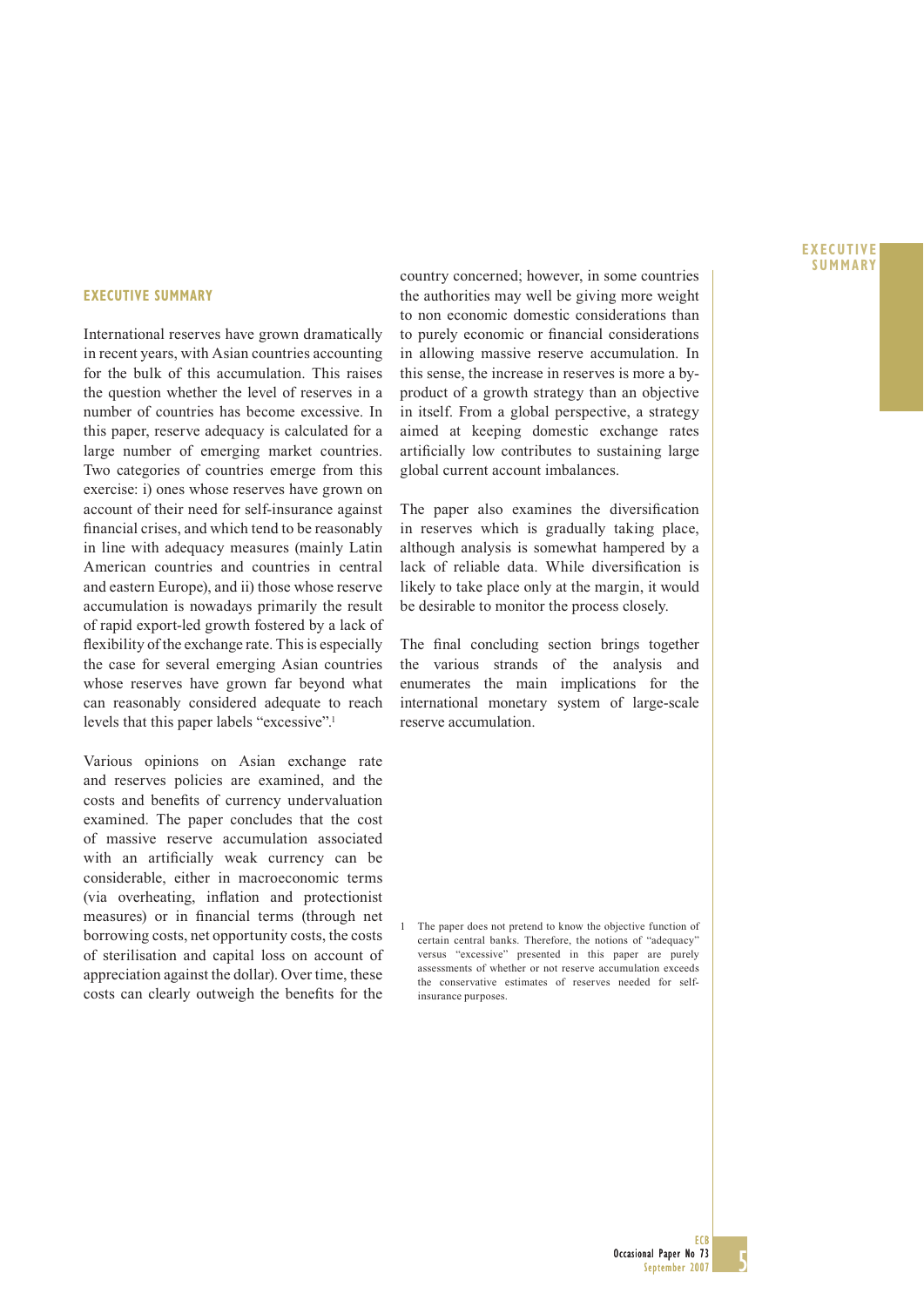#### **1 INTRODUCTION**

In recent years the rate of growth and the distribution of global international reserves has changed dramatically. Between 2000 and 2005 international reserves increased by 91% in Special Drawing Right (SDR) terms, and 110% in dollar terms.<sup>2</sup> This surge in holdings of official foreign exchange<sup>3</sup> has been concentrated in Japan and in Asian emerging market countries (EMCs). With the exception of Japan, most industrial countries have either added modest amounts to their reserves or even experienced a reduction in them, especially in the euro area. Other European countries, however, doubled their reserves during this period, which mainly reflects Russia's rapid recent build-up of foreign exchange holdings.

These striking developments do however raise three main policy issues that could help in assessing the ramifications of the rapid accumulation of reserves for individual countries, as well as for the functioning of the international monetary system. 4 First, are global international reserves merely adequate, or has a surfeit developed? Second, how adequate are reserve levels of individual countries and,

more specifically, have official holdings in some Asian countries reached excessive levels? And third, to what extent are changes in the currency composition of reserves taking place? As Asian countries' reserve management and exchange rate policies have become a central issue in the debate on the international adjustment process, this paper accordingly focuses largely on them. With regard to the adequacy of global reserves, which is closely linked to the process of SDR allocation, this ceased to be an issue some time ago and is therefore discussed only briefly. With regard to the currency composition of reserves, there is at present still insufficient information for arriving at a comprehensive picture. Nevertheless, the process of reserve diversification requires monitoring in view of its possible consequences for the international monetary system.

- 2 The difference reflects the depreciation of the dollar against the SDR (a basket comprised of the US dollar, the euro, the yen and pound sterling).
- 3 Gold holdings, which have actually decreased, are not included here. See Box 1.
- 4 For an extensive discussion of the process of reserve accumulation, see ECB (2006).

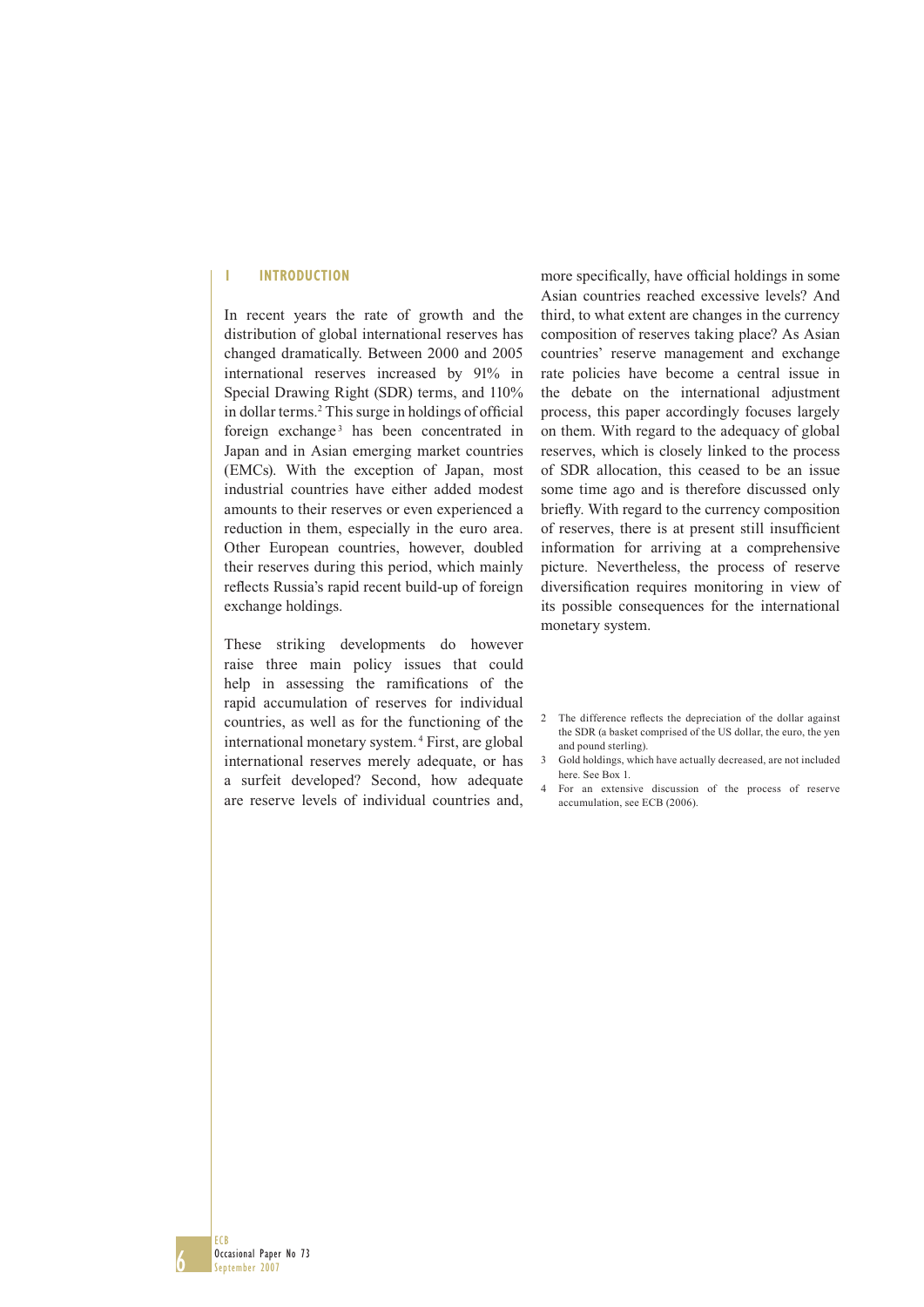Chart 1 shows the acceleration in the growth of international reserves since 1995, which has

**2 GLOBAL INTERNATIONAL RESERVES** been more marked in EMCs than in industrial **RESERVES** countries. Overall, the ratio of world reserves to imports, which increased only gradually between 1980 and 1995, has surged since then.

### **MONETARY GOLD**

The role of gold in the international monetary system has substantially declined over time. After the collapse of the Bretton Woods par value system, following the termination of the conversion of officially held dollars into gold by the US, the metal has hardly figured in discussions on the international monetary system. While the 1970 Annual Report of the International Monetary Fund (IMF) devoted 11 pages to gold, for example, references to monetary gold in recent years have been limited to amounts mentioned in tables. Yet despite the process of the demonetisation of gold, central banks continue to hold gold as part of their external reserves, especially in industrial countries. Gold holdings may constitute a significant share of a country's national wealth and can be seen as a strategic reserve that may also be used in extreme circumstances.

However, the use of gold to settle balance of payments deficits ceased many years ago.

The IMF also has a substantial amount of gold on its books, representing a market value of USD 53 billion at the end of 2005. Under the IMF's original rules, which were amended in the 1970s, member states had to pay 25% of their subscription in gold, which is still valued at SDR 35 per ounce, whereas the market price is a multiple of that.

After the official price of gold of USD 35 dollar per ounce was abandoned, the market price – while showing considerable volatility – rose over time to reach USD 513 at the end of 2005, with further increases taking place in the course of 2006.

Sales of gold by central banks have become a regular feature in the market. While the physical stock of gold held by central banks remained virtually unchanged during the 1970s and 1980s, between 1990 and the end of 2005 it declined by 23%.

While gold continues to constitute a significant part of the international reserves of a number of countries, the preferred method of calculating global reserve holdings is to include only official foreign exchange holdings, SDRs and reserve positions in the IMF.

#### **World Monetary Gold**

| Industrial countries  | 371 | Developing countries | 81     |
|-----------------------|-----|----------------------|--------|
| Euro area (incl. ECB) | 192 | China                | 10     |
| <b>United States</b>  | 134 | Russia               | $\tau$ |
| Switzerland           | 21  | Indonesia            | 6      |
| Japan                 | 13  | Venezuela            | 6      |
| United Kingdom        |     |                      |        |

\* At market rates in US dollars, end-2005.

**2GLOBAL** 

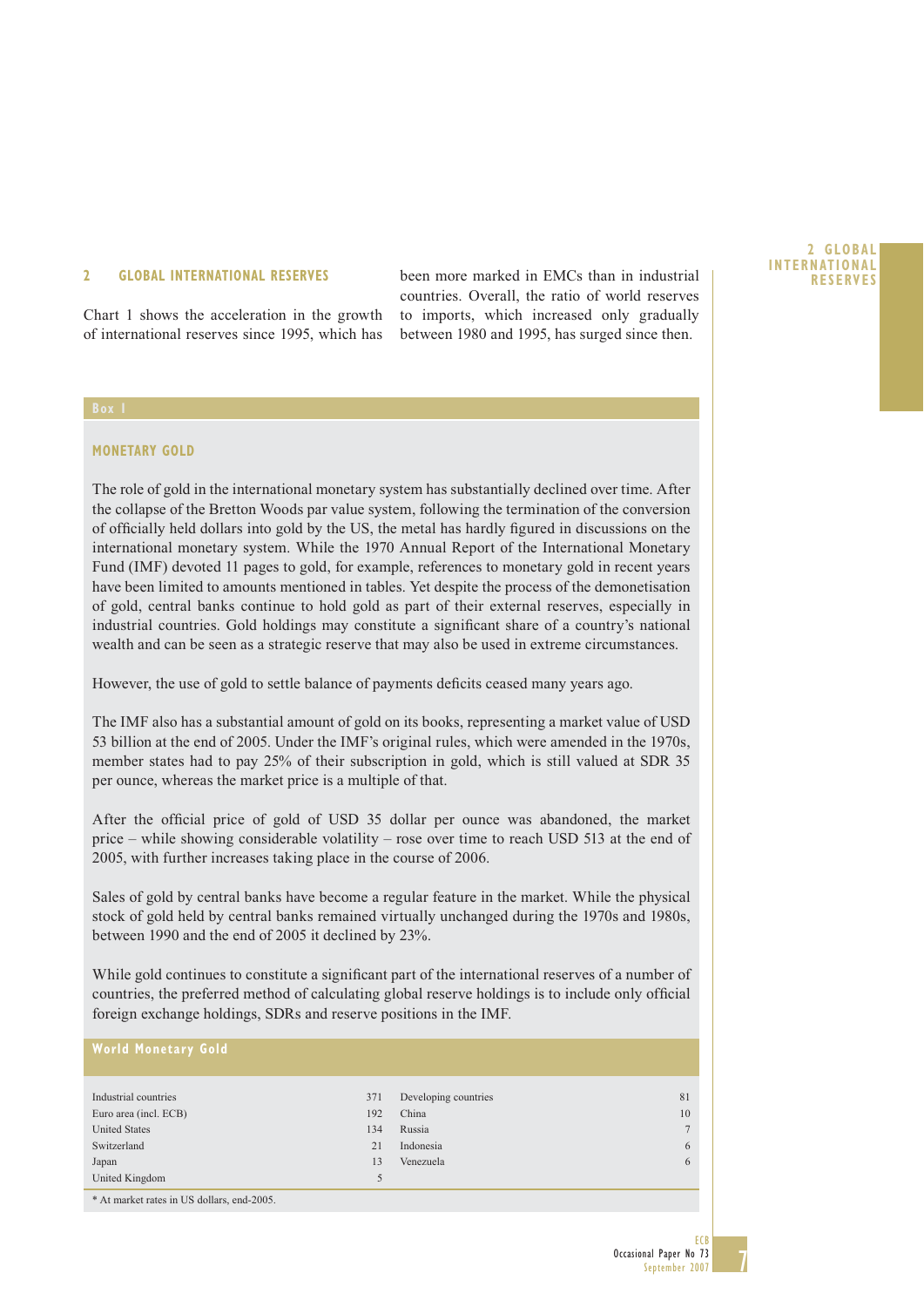With such a huge increase in international reserves, also in relative terms, the concerns expressed in earlier decades about the adequacy of global reserves, which led to the introduction of SDRs in the late 1960s, have entirely disappeared. Indeed, it has generally been acknowledged for quite some time that the supply of international reserves has become largely demand-determined – many countries are able to access international financial markets to augment their reserves if they so desire – and that the case for SDR allocations no longer exists.5 Nowadays, only countries with no or limited access to international financial markets may need to run current account surpluses to increase their reserves, assuming insufficient foreign direct investment (FDI) and official aid flows for that purpose.<sup>6</sup> These countries tend to be in the low-income category, where the need for holding reserves is relatively small and the overriding concern is the availability of longterm concessional or grant resources to finance the development process. Most other countries can borrow on the international financial markets at a relatively modest cost to supplement their reserves if and when needed. This cost consists of the difference between the interest rate at which they are able to borrow and the



yield to be earned on their reserve holdings. For industrialised countries, whose currencies tend to float more or less freely, and which are much less prone to financial crises than EMCs, the level of reserves tends to be a matter of little concern. It is striking to see that these countries feel able to cope with relatively modest official reserve holdings. In the case of Canada, for instance, the ratio of reserves to imports stood at a mere 10% at the end of 2005, compared with over 40% globally (see Chart 1).

While it can be concluded therefore that there is not – and has not been for a long time – a global shortage of international reserves, developments in recent years have raised the question of whether there might be an excess of reserves.<sup>7</sup> Looking at such indicators as the ratio of reserves to imports, a case can indeed be made for considering the present global level of reserves to be (significantly) more than adequate. A subsequent question is whether this overabundance poses any danger for the world economy.

There are different views on the extent to which the surfeit of reserves can have negative consequences. One concern is that the excess amount of reserves represents excess global liquidity which may result in an increase in global inflation. The mechanism which would bring about global inflationary pressures is the creation of domestic (base) money as a result of official purchases of foreign exchange from the market. Since much of the reserve accumulation is concentrated in a limited number of countries, and since the central banks concerned tend to

- 6 The only remaining argument for an SDR allocation seems to be that it would allow low-income countries to acquire reserves in a cost-free fashion; see Clark and Polak (2004).
- 7 The IMF's Articles of Agreement foresee the possibility of cancelling SDRs in the event of an excess of reserves. Given the tiny fraction (less than 1%) that SDRs constitute in total reserves, cancellation would make practically no difference at the global level, but would certainly harm those countries that have used part of their allocations, since they would have to pay back this share.

8

<sup>5</sup> Under the fourth amendment of the IMF's Articles of Agreement, a special one-time "equity" allocation of SDRs to the amount of SDR 21.4 billion is to take place. However, this amendment has not been ratified by enough member countries (the US being the most important holdout), and is unlikely ever to become effective.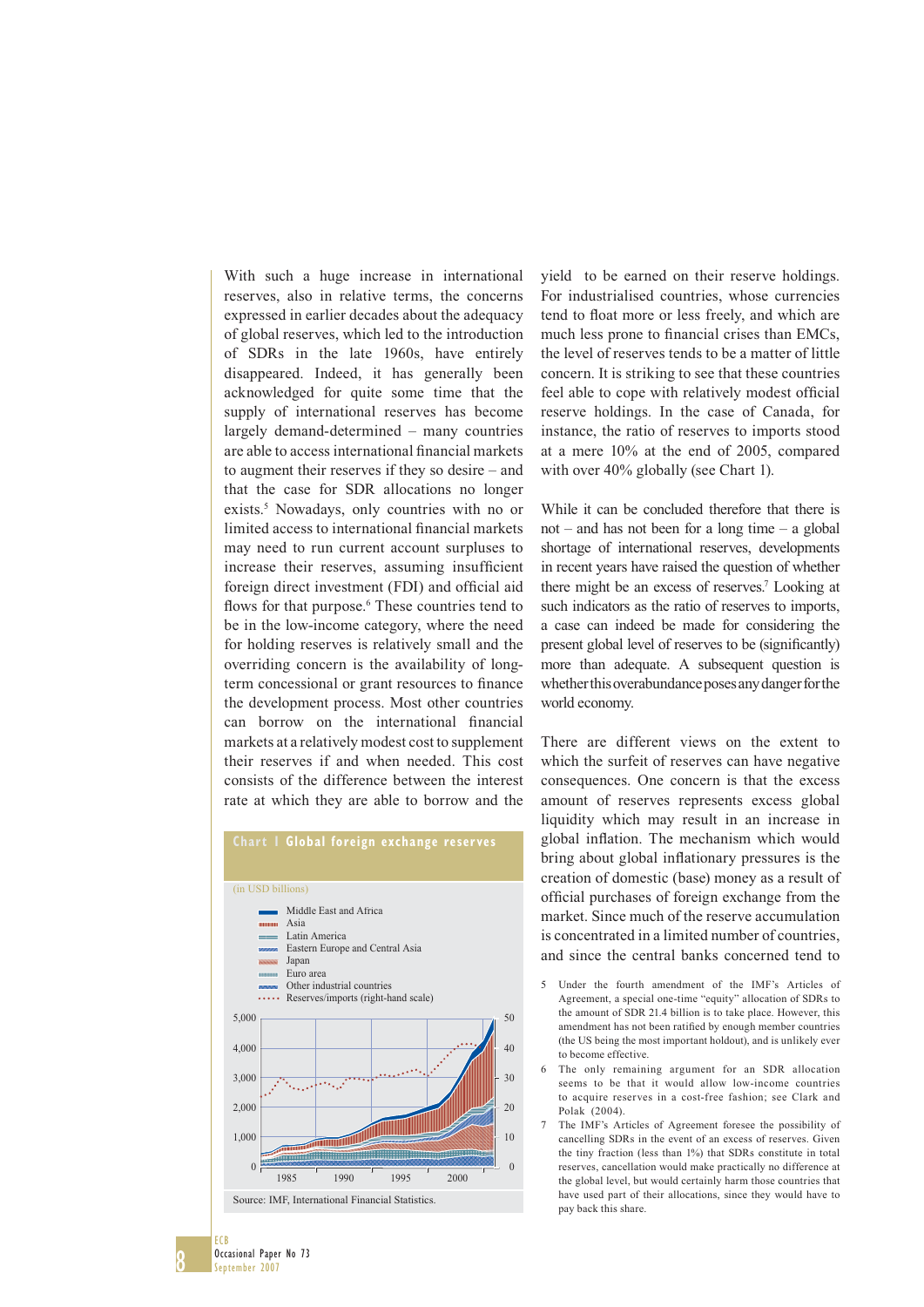likelihood of a significant inflationary impact on a global scale seems limited. At the individual country level, however, this may not be the case. This matter will be further explored in Sections 5 and 6.

Although the recent extraordinary accumulation of reserves may not directly pose any policy challenges for the world economy, some observers are concerned that the build-up could reflect the fact that an important and necessary adjustment process is being frustrated. Indeed, a major factor behind the growth in global reserves is Asian central banks' interventions with the aim of preventing their currencies from appreciating (strongly) against the US dollar, which would otherwise have constrained the

sterilise (part) of the base money increase, the US's ability to attract foreign official financing **RESERVES** of its large fiscal and growing current account deficit. By impeding the appreciation of their currencies vis-à-vis the dollar – sometimes leading to a depreciation of their currencies in effective terms – emerging Asian countries have fostered export-led growth. At the same time, such interventions prevent the exchange rates in several of these countries from serving as an adjustment tool that could help to alleviate overheating and slow down burgeoning capital inflows in their economies. In view of the ongoing heavy accumulation of reserves and the prospect of strong further growth in them, Asian monetary authorities may sooner or later judge that the benefits of maintaining undervalued exchange rates are surpassed by the mounting costs of holding reserves.

#### **METHODS OF ASSESSING RESERVE ADEQUACY**

The method for assessing the adequacy of official foreign exchange reserves applied here is the one developed by De Beaufort Wijnholds and Kapteyn (2001).

Recognising the gap between the theoretical contributions in the field of assessing reserve adequacy and the operational need of policymakers to have some benchmark against which to assess their level of reserves, De Beaufort Wijnholds and Kapteyn combine a number of commonly used vulnerability indicators to formulate the following rule of thumb: a country's level of reserves should at least cover its short-term external debt, and a fraction of broad money, determined by the exchange rate regime and perceived country risk.

Specifically, they argue that, in addition to covering short-term external debt – the external drain – countries with "intermediate" exchange rate regimes, such as managed floats, should also maintain reserves to cover 10-20% of broad money as a buffer against a possible internal drain of capital. For countries with floating exchange rate regimes, the fraction of broad money to be covered by reserves is half of that. These ratios are broadly based on calculations involving errors and omissions in balance of payments statistics as a proxy for capital flight. In recognition of the fact that not all countries are equally susceptible to the risk of capital flight, the 5-10 and 10-20% ranges are adjusted by a country risk index, which takes into account 77 different indicators ranging from monetary and fiscal policy to political stability. A high-risk country's adequate level of reserves is therefore higher than that of a low-risk country, all other things being equal.

### **2GLOBAL INTERNATIONAL**

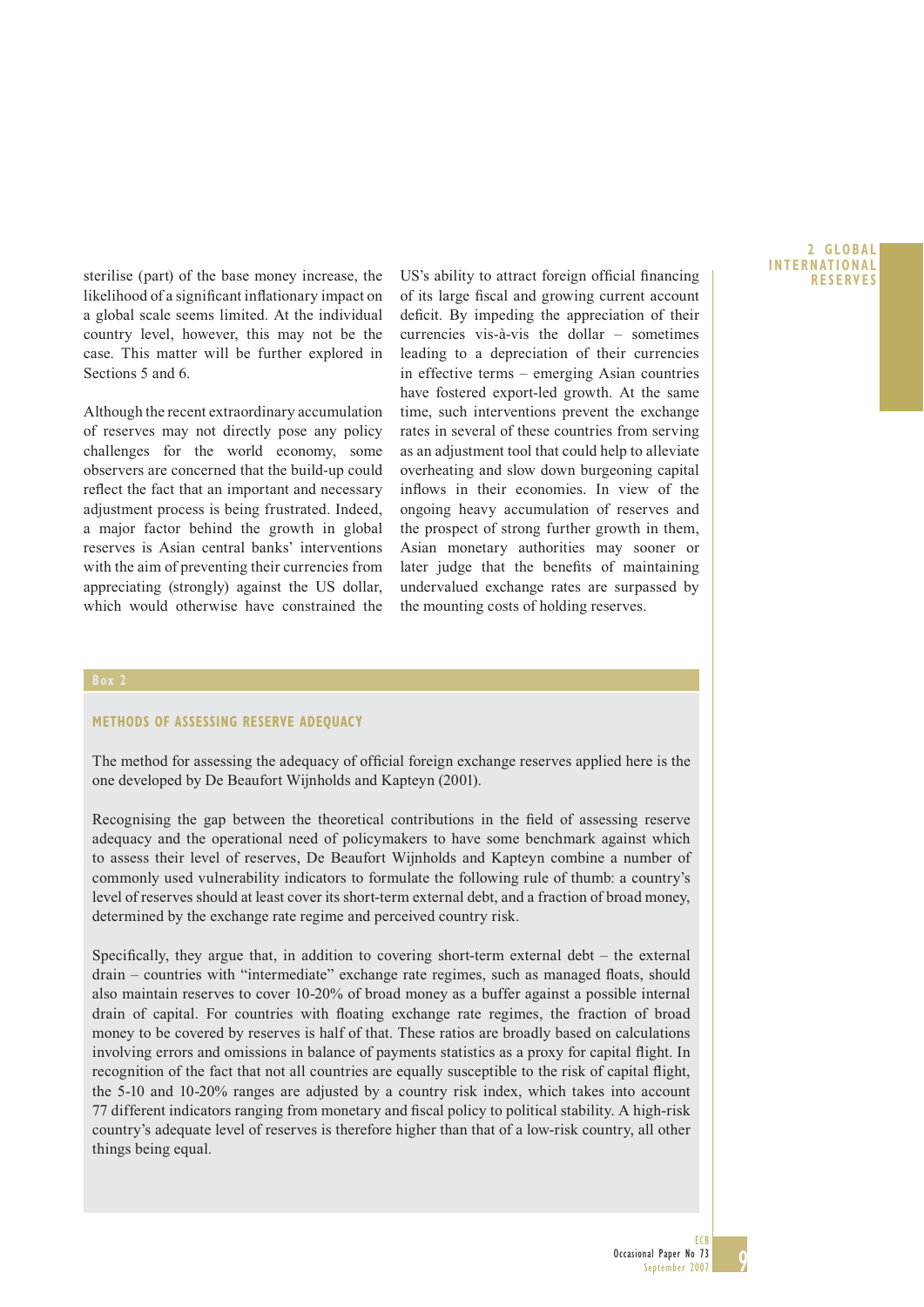The formula can be written as:  $R^* = E + a MC$ .

with R\* denoting adequate reserves, E external short-term debt by residual maturity, a constitutes a fraction depending on the exchange rate regime  $(0.05 \text{ to } 0.1 \text{ for floating regimes})$ and 0.1 to 0.2 for intermediate regimes), M stands for broad money, and C denotes a country risk index.

This method has been regularly referred to in the literature and is used extensively in Bird and Rajan (2003). It has also been applied by IMF staff in the section on Reserve Adequacy in Mexico in its Article IV Consultation Report on Mexico for 2003, and by the IMF's Independent Evaluation Office in its evaluation of IMF support to Jordan (2006a). The method also figures in the Central Bank of Venezuela's report (2003) on reserve adequacy.

Other more sophisticated approaches for assessing reserve adequacy or optimal reserves, i.e. taking into account the costs of holding reserves, have also been developed. For instance, the Central Bank of Colombia (2003) has used the following formula:

 $C = p \cdot C_0 + (1-p) \cdot R$ .r.

where Co denotes the cost of an external crisis caused by a lack of international reserves as a percentage of GDP, p is the probability of an external crisis, R stands for the level of reserves, and r denotes the opportunity cost of maintaining a dollar of reserves. A major drawback of this approach, however, is the difficulty of estimating the probability of a crisis. The range of plausible probabilities could be so large as to render the outcome of little more than theoretical value.

Jeanne and Ranciere (2006) from the IMF have presented a sophisticated model of the optimal level of reserves for emerging market countries but, as the authors themselves acknowledge, there are still a number of problems that need to be solved before their approach can be fully operational. They too emphasise that it is extremely difficult to estimate the causality from the level of reserves to the probability of a crisis.

This paper labels reserve levels accumulated beyond the estimated adequacy levels as being "excessive". Naturally, central bankers might have objective functions which would lead them to disagree with being labelled as "excessive accumulators". For instance, a particular central bank may have an objective function which exhibits extreme risk aversion, leading it to accumulate reserves well beyond another less risk-averse central bank. However, central bankers' specific objective functions are unobservable, and the emphasis of the approach used in this paper is that it is operational. Thus, the "adequacy" criteria listed above can be thought as resulting in levels of reserves consistent with a "typical" central banker's appetite for risk.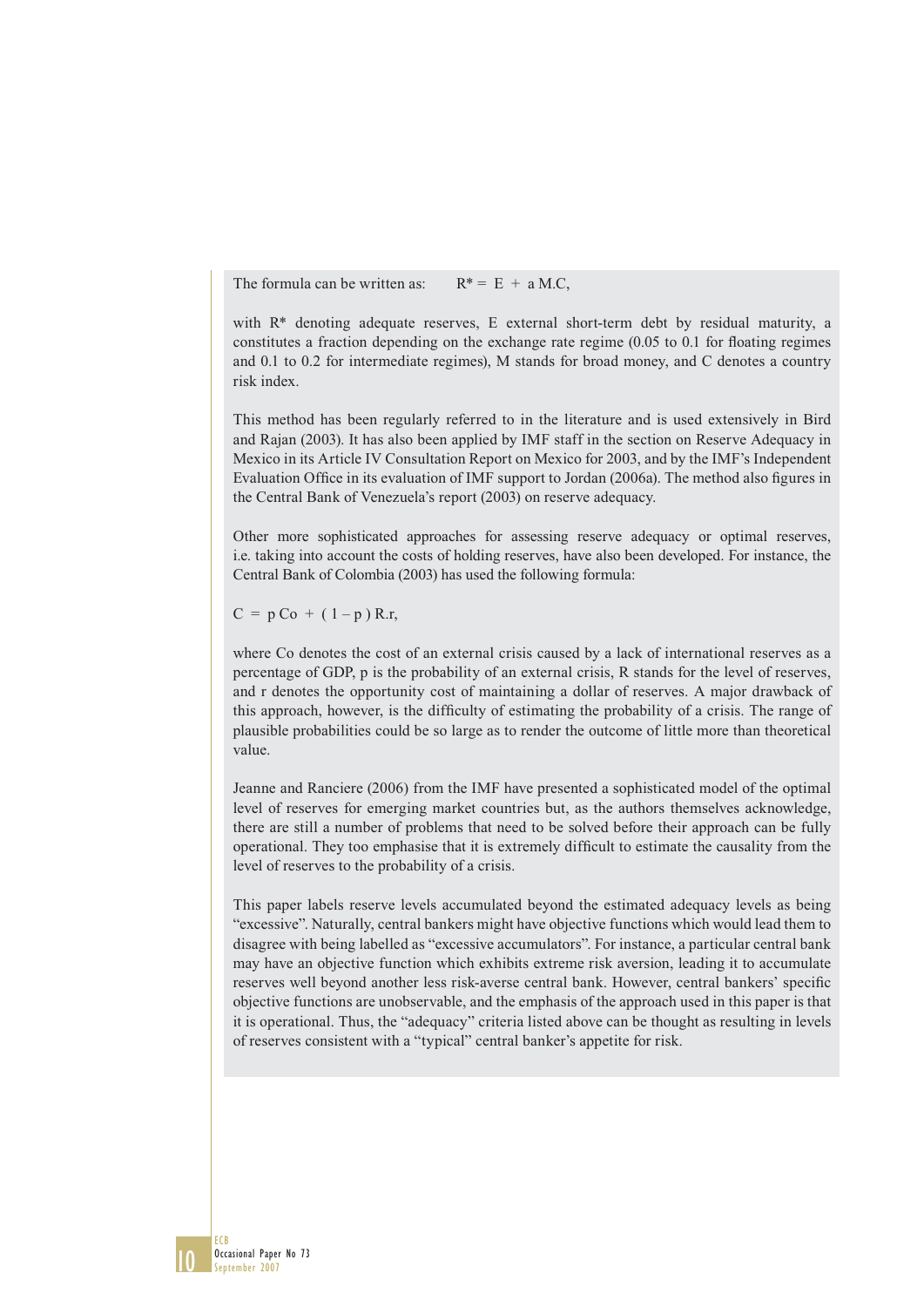#### **3 RESERVE ADEQUACY IN EMERGING MARKET COUNTRIES**

At the present juncture, therefore, it may well be more meaningful to look at the reserve adequacy of individual countries and to do so in conjunction with their exchange rate policies. Since, as already noted, industrial countries generally do not face concerns about inadequate reserves 8, whereas low-income countries mainly have a need for grants or highly concessional financial resources for investment purposes rather than for holding reserves 9, this section rather focuses on EMCs for which the question of reserve adequacy remains highly relevant.10

Since the Asian and Russian financial crises of 1997/1998, there has been an upsurge of interest in assessing what constitutes an adequate reserve levels for EMCs. Among various contributions to the literature, De Beaufort Wijnholds and Kapteyn (2001) developed a rule of thumb for assessing the adequacy of reserves in EMCs (see Box 2). This measure shows that for several EMCs, reserves were inadequate at the end of 1999 (see Chart 2). In retrospect, it can be concluded that the low level of reserves in Argentina and Turkey contributed importantly to the financial crises they experienced in 2001/2002. Earlier Brazil, which lost a large part of its reserves in 1998, and Russia, which held quite modest reserves, were unable to maintain their exchange rate pegs. Russia defaulted on part of its debt in 1998, triggering severe tensions in international financial markets. In similar fashion Romania and Ukraine, which held very modest reserves in the late 1990s, underwent great financial difficulties, with Ukraine having to restructure its external debt, and Romania narrowly escaping having to do so. At the same time, South Africa, which had much smaller reserves than indicated by the benchmark used in Chart 2, but which was operating a floating exchange rate, was able to avoid major financial upheaval. In recent years, however, the South African Reserve Bank, which at one point had negative net reserves of around USD 25 billion

#### **Chart 2 estimated adequate and actual reserves end of 1999**

(USD billions)



on account of a large open forward position, began to accumulate (gross) reserves beyond the end-1999 level, after having eliminated its open forward book.

Reserve holdings at the end of 2006 offer a striking contrast with those of seven years earlier for most EMCs, as Chart 3 illustrates. Indeed, this development has prompted the question whether there has not been excessive reserve accumulation in a number of countries, and whether accumulation beyond a certain point would not be unwise (see Bird and Rajan, 2003).

In several (mostly Asian) countries, reserves are now a multiple of what they were in 1999.

- 8 They tend to intervene little or not at all in the foreign exchange market and can mobilise private financing at short notice in case of a sudden crisis.
- Put differently, the opportunity costs of holding reserves in low-income countries are relatively high.
- 10 Japan has accumulated huge reserves (around USD 840 billion at the end of 2005 or 217% of imports), and its policies appear to be rather similar to those of some emerging Asian countries, although it has in recent years foregone foreign exchange market intervention.

#### **3RESERVE ADEQUACY IN EMERGING MARKET COUNTRIES**

 $\mathbf{||}$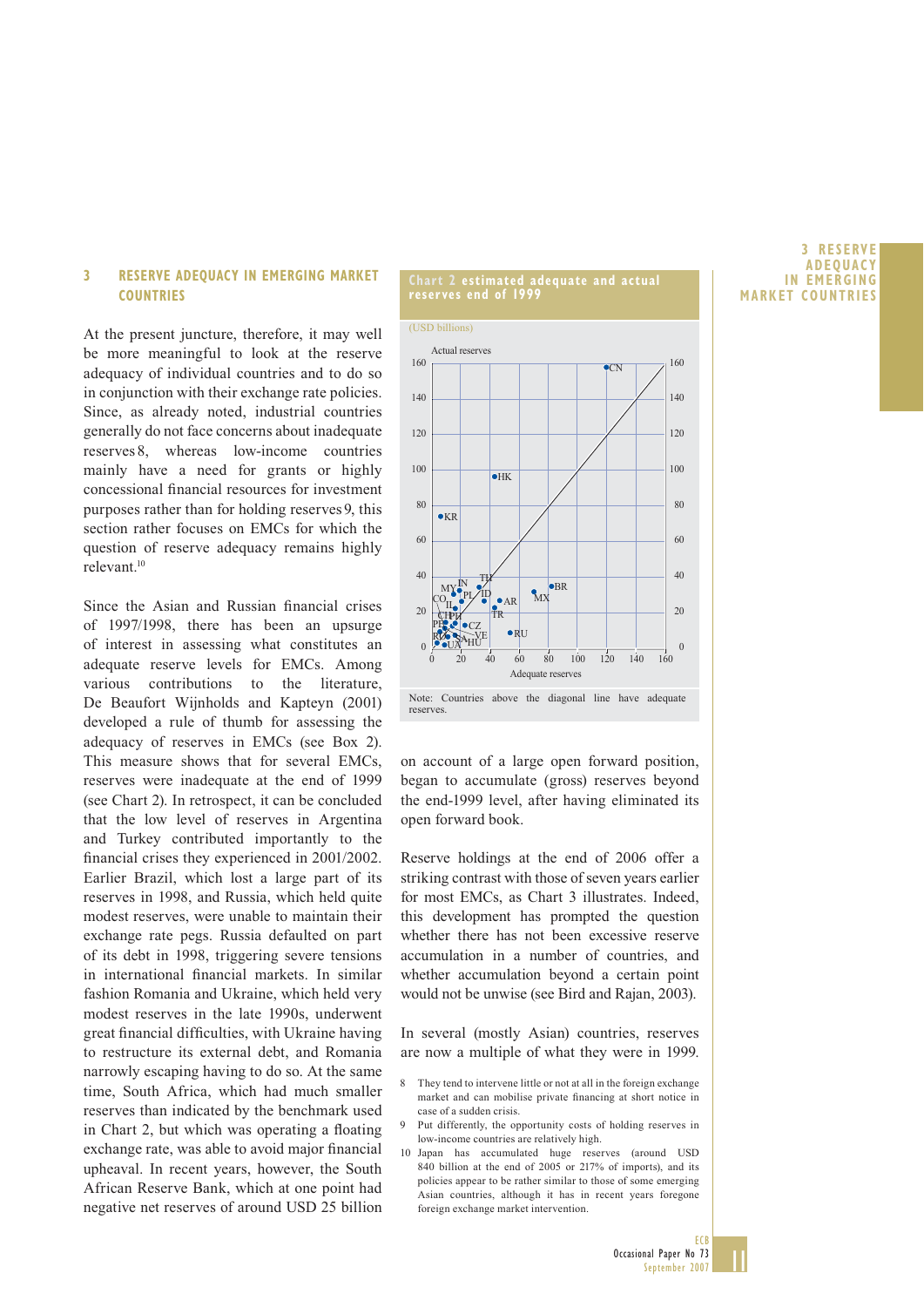

Note: Countries above the diagonal line have adequate reserves. Not shown on the graph for reasons of dimensionality are China, Hong Kong S.A.R., South Korea and Russia (see data in Annex 1).

China's foreign exchange holdings have surged to over USD 1 trillion, a multiple of its estimated adequate reserve level (not shown in the charts as its position is "off the charts"; however, see Annex 1 for full statistics). South Korea, which at the time of the Asian financial crisis held a "mere" USD 30 billion (a portion of which was not freely usable, moreover), had amassed a multiple of that in the following years 11, while India quintupled its reserves in seven years, and Malaysia by the end of 2006 had more than doubled its reserves from an already ample level in 1999. Reserve accumulation in other emerging Asian countries was considerably smaller, however, whereas the reserves of the Philippines were on balance unchanged over the seven-year period examined here. Elsewhere, the most notable change took place in Russia, where the clearly inadequate level of gross reserves in 1999 of USD 8.5 billion, underscored by the fact that net reserves were negative, had reached USD 300 billion at the end of 2006 (see Table 3).

Reserves have also grown apace in the new and candidate EU Member States.

The difference between gross and net international reserves is significant for a number of countries. Taking into account a country's official monetary liabilities can significantly change the assessment of its reserve position, as Table 1 illustrates. This is, for instance, very clear in the case of Turkey. While its gross reserves have increased and are now not very far from the adequacy measure, its reserves at the end of 2004 12 were negative on a net basis. In addition to a very large amount of credit outstanding to the IMF (USD 22 billion at the end of 2004), the Turkish Central Bank had accumulated foreign liabilities of USD 18 billion on account of so-called Dresdner deposits (special foreign currency accounts of Turkish nationals living abroad that are held with the Turkish Central Bank).13 It can be questioned whether these deposits held by private individuals, which can be withdrawn at short notice, should be included at all in Turkey's reserve statistics, since they are not fully unencumbered.

In Latin America a mixed picture emerges. Whereas a number of countries, especially the two oil exporters, Mexico and Venezuela, added

- 11 Aizenman et al. (2004) find that the Asian financial crisis of 1997/1998 led to a structural change in the accumulation of reserves in South Korea with the authorities paying much greater attention to short-term capital flows.
- 12 Net reserves are defined as gross reserves minus short-term foreign liabilities. Since May 2000, countries that subscribe to the IMF's Special Data Dissemination Standard (SDDS) have been requested to provide detailed information on their international reserves and foreign liquidity positions, which makes it easier to assess the adequacy of reserves and the shortterm drains the country is facing. This reflects the increased awareness that markets (should) care about net, rather than gross, reserves. The new SDDS template asks for information on gross international reserves as well as SDRs, plus IMF positions, other foreign currency assets, predetermined shortterm drains on foreign currency assets, and contingent shortterm drains on foreign currency assets. However, even without such detailed information, it is possible to calculate a rough measure of net international reserves using data which are readily available in the IFS.
- 13 These deposits used to be collected mainly via the Dresdner Bank, hence the designation "Dresdner deposits".
- 14 As IMF staff noted in the Fund's World Economic Outlook of April 2005, both Brazil and Argentina needed to strengthen their reserves.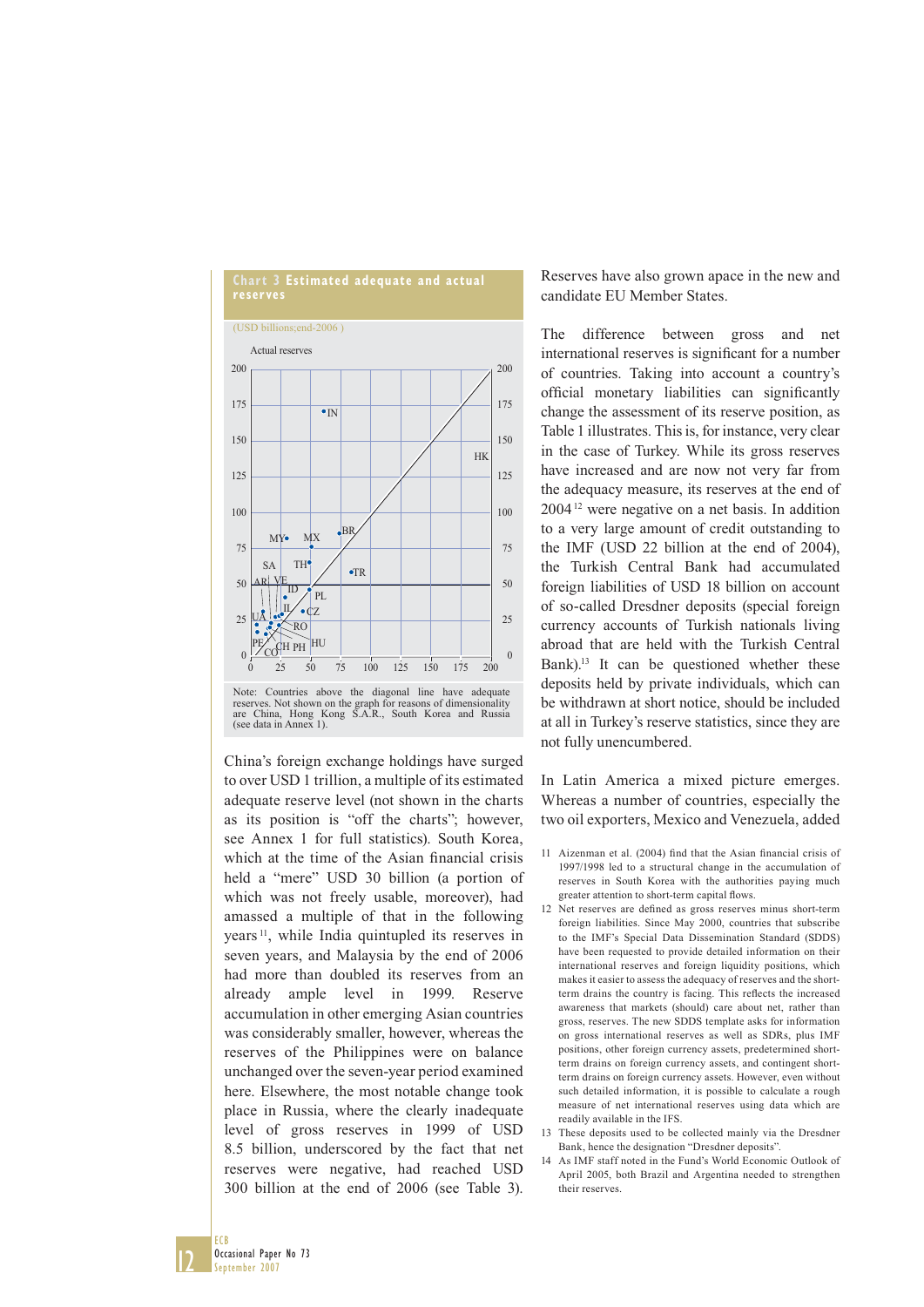#### **Table 1 Gross and net international reserves of emerging market countries**

| (USD Billions)            |              |                  |              |                  |                    |                    |
|---------------------------|--------------|------------------|--------------|------------------|--------------------|--------------------|
|                           | 1999         |                  | 2004         |                  | 2006               |                    |
|                           | <b>Gross</b> | Net <sup>1</sup> | <b>Gross</b> | Net <sup>1</sup> | <b>Gross</b>       | Net <sup>1</sup>   |
| Argentina                 | 26.3         | 21.8             | 18.9         | 4.7              | 27.0               | 27.0               |
| <b>Brazil</b>             | 34.8         | 20.7             | 52.7         | 23.4             | 73.1               | 69.8               |
| Chile                     | 14.6         | 14.1             | 16.0         | 15.7             | 17.5               | 17.2               |
| China                     | 157.7        | 152.9            | 614.5        | 607.7            | 990.5              | 978.6              |
| Colombia                  | 8.0          | 7.8              | 13.4         | 13.3             | 14.9               | 14.8               |
| Czech Republic            | 12.8         | 12.0             | 28.3         | 27.2             | 30.5               | 26.6               |
| Hong Kong S.A.R.          | 96.2         | 96.2             | 123.5        | 123.5            | 130.2              | 130.2              |
| Hungary                   | 11.0         | 10.4             | 15.9         | 15.6             | 20.9               | 20.5               |
| India                     | 32.7         | 32.6             | 126.6        | 126.6            | 159.1              | 159.1              |
| Indonesia                 | 26.4         | 12.6             | 35.0         | 23.3             | 40.7               | 39.9               |
| Israel                    | 22.6         | 22.6             | 27.1         | 27.1             | 27.8               | 27.8               |
| Korea, South              | 74.0         | 67.6             | 199.0        | 179.1            | 225.6 <sup>4</sup> | 208.2 <sup>4</sup> |
| Malaysia                  | 30.6         | 30.6             | 65.9         | 62.9             | 79.2               | 74.9               |
| Mexico                    | 31.8         | 26.9             | 64.1         | 64.0             | 83.4               | 83.2               |
| Peru                      | 8.7          | 7.3              | 12.2         | 11.1             | 14.6               | 13.6               |
| Philippines               | 13.3         | 13.3             | 13.1         | 13.1             | 18.8               | 18.8               |
| Poland                    | 26.4         | 24.4             | 35.3         | 35.2             | 46.7               | n.a.               |
| Romania                   | 1.5          | 0.7              | 14.6         | 13.7             | 23.7               | 23.1               |
| Russia                    | 8.5          | $-7.3$           | 120.8        | 113.1            | 258.7              | 255.7              |
| South Africa <sup>2</sup> | 6.4          | 3.1              | 13.1         | 9.3              | 22.2               | 19.1               |
| Thailand                  | 34.1         | 21.2             | 48.7         | 47.6             | 60.0               | 53.5               |
| Turkey                    | 23.3         | 11.2             | 35.7         | $-11.53$         | 58.6 <sup>5</sup>  | 29.6 <sup>5</sup>  |
| Ukraine                   | 1.0          | $-1.9$           | 9.3          | 7.4              | 18.8               | 17.8               |
| Venezuela                 | 12.3         | 11.3             | 18.4         | 18.0             | 27.2 <sup>5</sup>  | 27.0 <sup>5</sup>  |

Source: IMF, International Financial Statistics.

1) Gross reserves minus monetary liabilities consisting mainly of IMF credits, except for Turkey (see text).<br>2) Does not include large outstanding forward sales of foreign exchange, which reached a maximum of USD 25 billio

3) Latest monetary liability figure from 2005;

4) June 2006;

5) September 2006.

to their reserves and attained comfortable levels, others were still facing a tight foreign exchange buffer at the end of 2004, particularly on a net basis (see Table 1).<sup>14</sup> Brazil's net reserves hardly increased between 1999 and 2004 despite a considerable accumulation of gross reserves. In 2005, however, further strong foreign exchange inflows led the authorities to announce that they would repay in full the USD 15.5 billion owed to the IMF. After this repayment, net reserves stood at USD 51.4 billion at the end of 2005 and USD 69.8 billion one year later. As for Argentina, which had already coped with inadequate reserves before the devastating crisis of 2001, the reserve losses suffered in a futile defence of the currency board had left the country with far too low reserves at the end of 2004, certainly on a net basis – as shown in Table 1 – despite having adopted a floating exchange rate. Here

too, reserve accumulation took place during 2005 and 2006, followed by a decision to repay the IMF in full (USD 9.5 billion), and at the end of 2006 net reserves stood at USD 27 billion.

The oil-exporting countries of the Middle East are not shown in Charts 2 and 3, since the accumulation of official reserves in this region has been quite modest compared to that of most non-industrial countries (see Box 3 below for an explanation of this remarkable development).

#### **3RESERVE ADEQUACY IN EMERGING MARKET COUNTRIES**

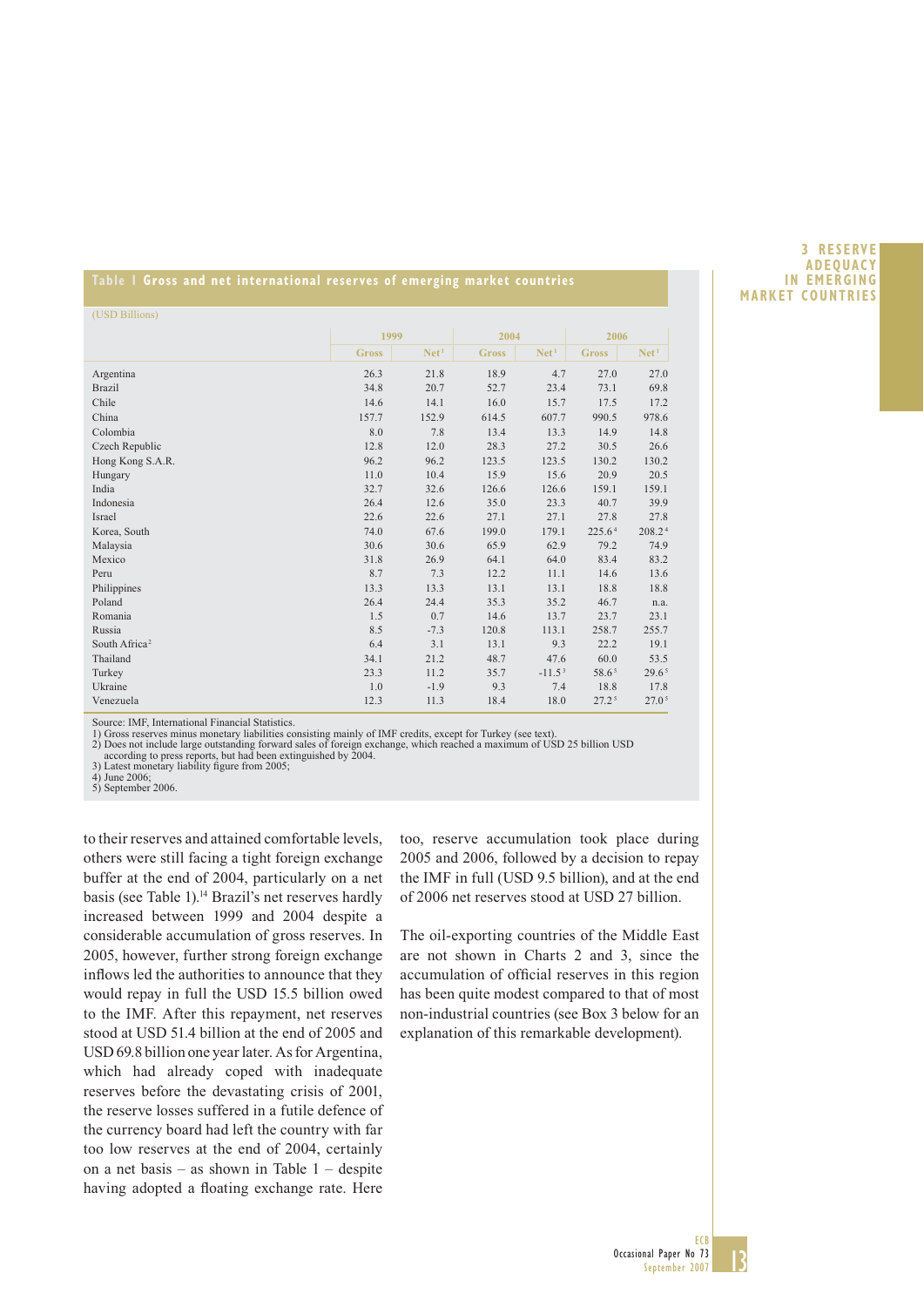#### **THE OIL-EXPORTING COUNTRIES**

As a result of the large increases in energy prices in recent years, the oil-exporting countries have experienced a huge jump in their external position. The main counterpart of the US deficit on the current account of the balance of payments is no longer the surplus of emerging Asian countries, but that of the main oil-exporting countries.

Whereas the current account surpluses of Asian and Latin American countries – sometimes augmented by net capital flows  $-$  are mostly reflected in large increases in their official reserves, the situation is rather different for a number of important oil-exporting countries. Their large external surpluses have generally only to a limited extent been reflected in their official foreign exchange holdings. There are two main reasons for this development. First,



Source: IMF, World Economic Outlook (September 2006).

these oil exporters have channelled a substantial share of their foreign exchange revenue into special state-owned funds.<sup>1)</sup> These can take the form of stabilisation, savings or heritage funds. The assets of such funds, which are generally of a less liquid nature and therefore lack the character of international reserves, i.e. they are usable at short notice without significant capital losses. They are not counted as part of international reserves. Second, assets placed in offshore financial centres are often not recognised or reported as belonging to monetary authorities. This leads to an underestimation of reserve holdings of oil-exporting countries in particular.

A good example of the difference between current account surpluses and the increase in official reserves is provided by Saudi Arabia (figures in billions of USD):

| Current account surplus<br>Increase in reserves | - -<br>т. | $120^\circ$ |
|-------------------------------------------------|-----------|-------------|

Source: IMF, International Financial Statistics. estimated at September 2006 (WEO).

1 See ECB (2006), pp. 27-28.

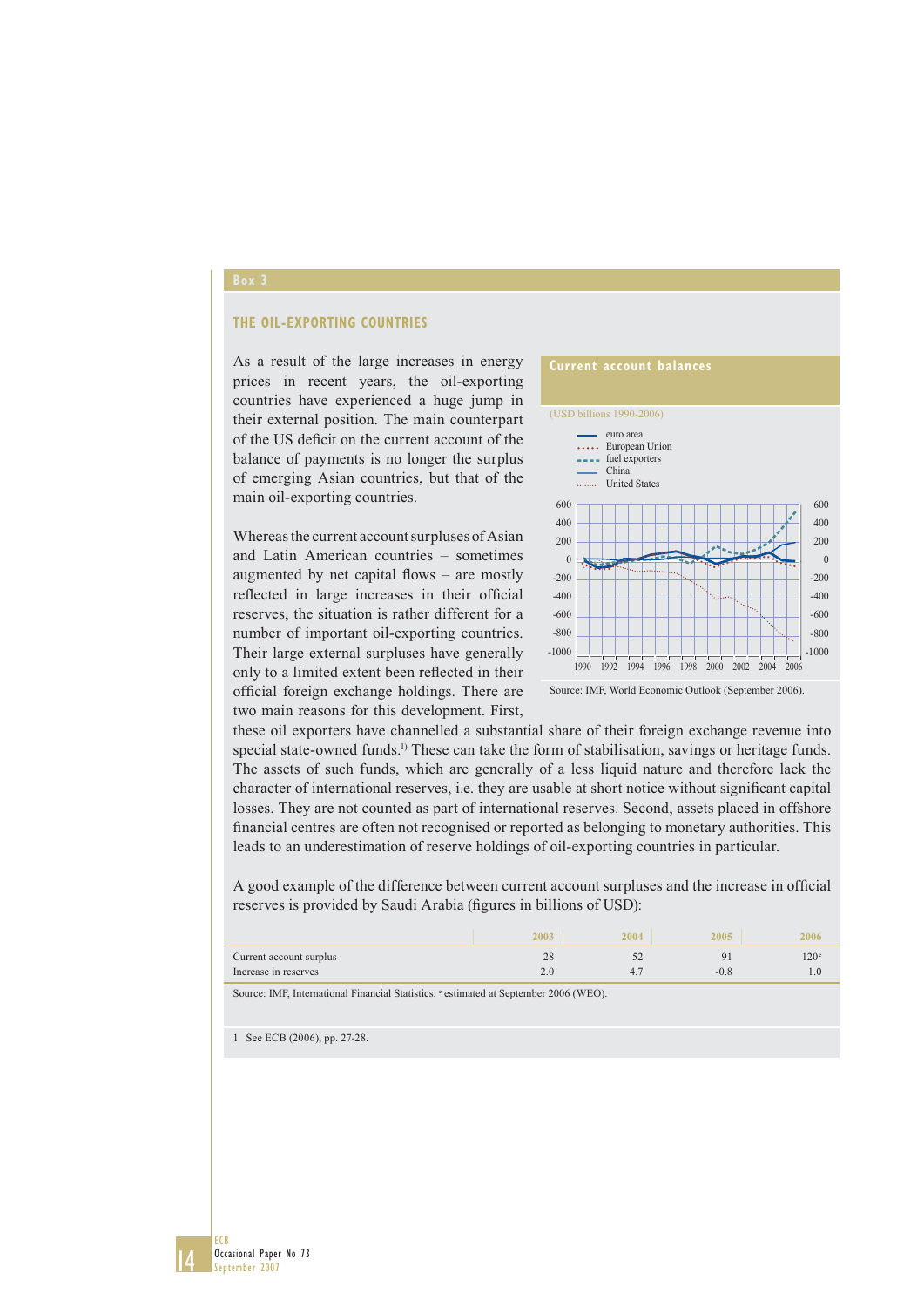#### **4 RECENT DEVELOPMENTS IN RESERVE MANAGEMENT AND EXCHANGE RATE POLICIES**

A key question for policymakers is to understand the reasons behind the massive reserve accumulation in recent years as well as the divergent developments in individual countries in managing their reserves.

In retrospect it is clear that many EMCs, as well as the international financial organisations, paid insufficient attention to the adequacy of reserves before the crisis years of 1995 to 1999. After the severe financial crises that affected Mexico, East Asia, Russia and Brazil during this period, the behaviour of many EMCs changed, often dramatically. Reserves were generally increased, in several cases (especially in Asia) much more rapidly than before. A few EMCs, however, experienced such severe crises in the new century that they lost significant amounts of reserves, Argentina and Turkey being the main examples. Eventually the IMF, along with national monetary authorities, started to pay more attention to the need to have in place adequate reserves.15

The large reserve accumulation in recent years raises two questions: first, through which channels did countries increase their reserves? That is, did the accumulation occur as a result of current or capital account surpluses, or a combination of both? Second, what was the motivation behind the accumulation? Were countries accumulating for precautionary motives, was it a by-product of their choice of exchange rate regime, or can the recent developments be attributed to other motives? A description of the channels of accumulation is contained in Annex 2. Identifying the motives behind these build-ups is more complicated and involves a judgemental element. For example, ascertaining when a central bank moves from accumulating reserves based on a precautionary considerations to allowing a build-up in reserves as a by-product of maintaining an undervalued exchange rate is seldom clear-cut. Estimating the equilibrium value of an exchange rate and forecasting exchange rates is a complicated exercise,

resulting in considerable uncertainty from the policymaker's perspective. Thus, while the monetary authorities in several Asian countries appear to acknowledge that their currencies are or have been undervalued, it is not clear precisely when they reached this conclusion. Moreover, given the uncertainty surrounding forecasts, they may not wish to exclude the possibility that markets could cease to view their exchange rates as undervalued in the near future.

Notwithstanding the difficulties in identifying the exact motives underlying reserve accumulation (see Box 4 for an overview of the motives for holding reserves), it can be argued that there are essentially two main, and one secondary, explanations for the recent strong rise in reserves among most EMCs: self-insurance against future crises on the one hand, and attempts at influencing the exchange rate (sometimes referred to as manipulation) on the other (see Section 5). While generally probably of secondary importance in explaining the large build-up of reserves in many EMCs, it should not be overlooked that the underdevelopment of domestic financial systems in most of these countries can be a significant contributing factor in the process of reserve accumulation. As many EMCs lack sufficient attractive liquid domestic financial instruments and often still maintain (some) capital controls, they tend to channel surplus funds for investment abroad through the official sector.

As mentioned above, identifying countries that are purposely maintaining undervalued exchange rates is not clear-cut.<sup>16</sup> However, given the rapid increase of dollar-denominated reserves in Asia,

#### **4RECENT DEVELOPMENTS IN RESERVE MANAGEMENT AND EXCHANGE RATE POLICIES**

15

<sup>15</sup> IMF programmes tend to contain as a performance criterion a floor for net international reserves. However, until a number of years ago, in Article IV consultations Fund staff tended to pay scant attention to reserve adequacy. This has since significantly changed, especially for several Latin American countries for which IMF staff have now examined the reserve position in considerable depth.

<sup>16</sup> Frankel (2004) argues that "allegations of 'illegal exchange rate manipulation' are inappropriate" given that any country is free to choose to peg its currency if it wishes. On the other hand, Goldstein (2004) states that China is manipulating its exchange rate in breach of Article IV of the IMF's Articles of Agreement. Bergsten (2005) makes the same point, and advocates sending a special IMF team to such countries and, if necessary, "naming and shaming" them.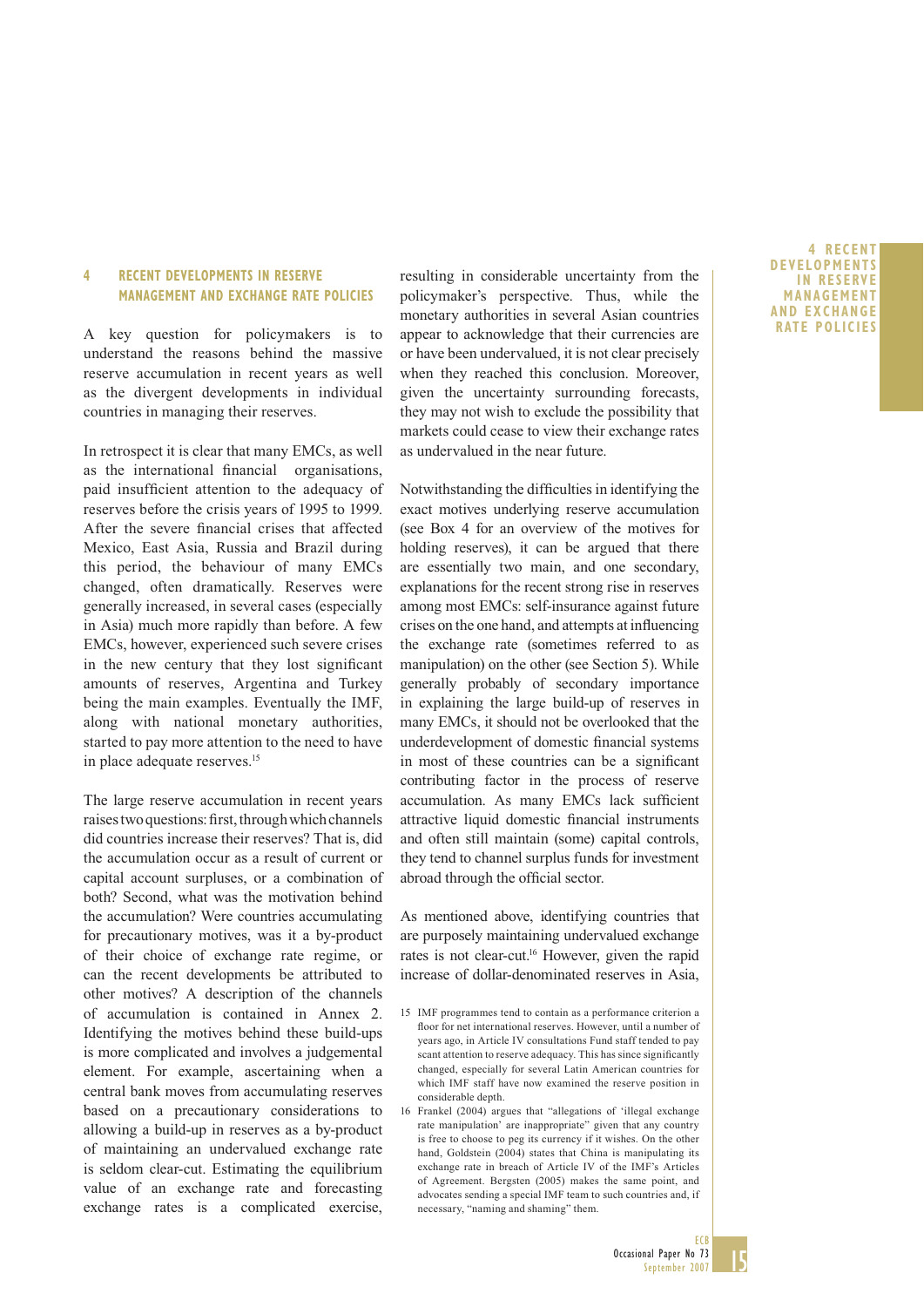especially since 2003, combined with little or no movement in the local currencies' exchange rate vis-à-vis the US dollar, it is clear that the authorities are intervening – often massively – in the market, and that their interventions are onesided.

Countries seeking self-insurance through reserve accumulation are to be found primarily

in Latin America, as well as to some extent in central and eastern Europe. While Asian countries initially shared this motivation after the 1997/1998 financial crisis in their region, several of them are now clearly engaged in large-scale foreign exchange intervention aimed at keeping their exchange rates at (very) competitive levels.

#### **MOTIVES FOR HOLDING RESERVES**

International reserves are held for a variety of reasons. Under the fixed exchange rate regimes prevailing during part of the twentieth century, reserves were needed to defend the exchange rate whenever the national currency came under pressure. Apart from this intervention need, countries also sought to keep a buffer of reserve assets to be able to deal with contingencies; this consideration was also known as the "war chest" motive. A distinction was sometimes also made between these explanations and reserves held for confidence reasons.<sup>1</sup>

Under the floating exchange rate regimes adopted by most industrialised countries after 1973, there is in principle no need to hold reserves for intervention purposes if the float is fully free. In practice, however, industrial countries have continued to hold reserves and sometimes add to them, both to enable them to intervene in the foreign exchange markets to avoid disorderly exchange rate conditions, or  $-$  in some cases  $-$  to manage the exchange rate more actively. In EMCs that have moved to a floating regime, the exchange rate has tended to be actively managed. Moreover, as the liberalisation of capital movement proceeded, many countries felt the need to increase their foreign exchange buffer to deal more effectively with "sudden stops" of capital inflows.

The notion of self-insurance against adverse developments in their external position led many countries to strengthen their reserves following the major financial crises that occurred in the late 1990s and early 2000s. Part of the motivation appears to have been a desire to reduce the likelihood of these countries having to apply for credits from the IMF and of being subjected to their policy conditions. This motive is sometimes referred to as a need to gain "financial independence".

Other motives that have been brought forward are the desire *to reduce country risk* as perceived by financial markets and rating agencies, and as a corollary, *a reduction in borrowing costs*. This latter consideration is basically an element of the desire to gain confidence.

The large reserve accumulation by many EMCs, especially in Asia, is often considered to be mainly the outcome of the domestic policies pursued by these countries. Alternatively, this trend can also be seen as a direct consequence of globalisation (see ECB, 2006, p.7)

1 This distinction was already made by Keynes in *A Treatise on Money* in 1930.

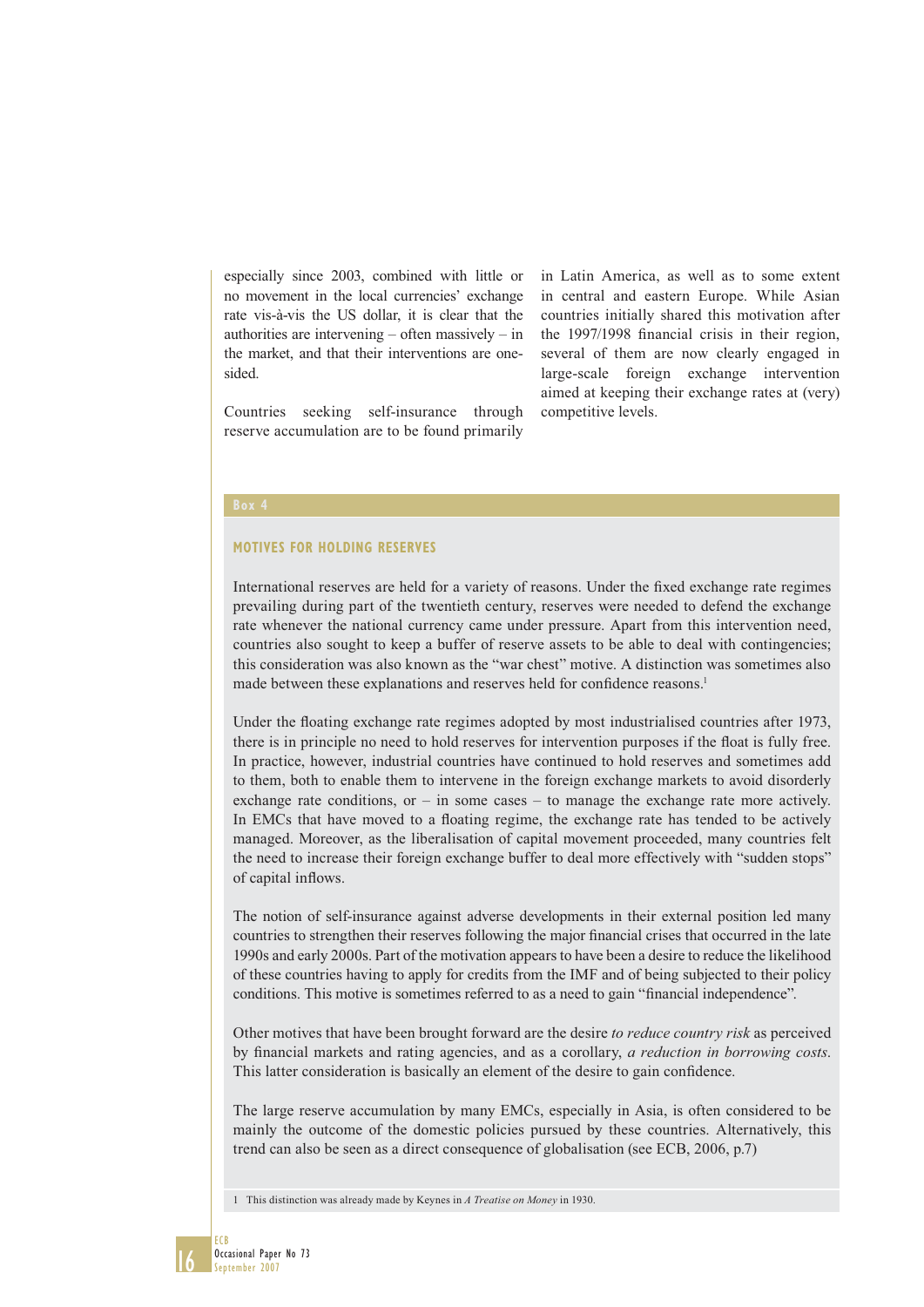A good example of self-insurance is provided by Mexico<sup>17</sup>, which had suffered a series of financial crises around the time of presidential elections. Based on sound internal analysis, the Banco de Mexico<sup>18</sup> developed a policy of gradual reserve accumulation. This approach was also taken in response to an earlier unsatisfactory experience with contingency credit lines provided by international commercial banks: when Mexico wanted to utilise these in times of difficulty, the banks were less than forthcoming.<sup>19</sup> Subsequently, Mexico contemplated utilising the IMFs Contingent Credit Line facility (CCL), which was created in 1999 following the severe nervousness in international financial markets triggered by the Russian financial crisis. The CCL was never used, however, as no country wished to be the first to apply for it, and as there were serious design problems associated with the facility.20

Self-insurance is also still a consideration for the new EU Member States, especially with an eye to entering ERM II, where exchange rate pressures could occur within the agreed fluctuation band of  $\pm 15\%$ . The new EU Member States have generally accumulated comfortable levels of reserves. Looking further east, Russia is now in a very different situation than in 1999. It no longer needs to be concerned about self-insurance, having accumulated very large reserves in recent years, aided by sizeable energy-related current account surpluses and a significant reduction in capital flight. Russia's reserves are now much higher than adequacy indicators suggest (see Annex 1), and its main motive for recent accumulations appear to be the by-product of a desire to keep the nominal exchange rate from appreciating too strongly. In this sense, Russia is displaying a policy stance similar to that of emerging Asian countries.

A number of emerging Asian countries have in recent years increased their reserves to levels beyond what can be considered as adequate for self-insurance purposes.<sup>21</sup> Most of these countries or territories are situated in East Asia, and include China, Hong Kong S.A.R., Taiwan (Province of China), Singapore and South Korea. In similar fashion, reserves in India, Malaysia and – to a lesser extent – Thailand have now also grown beyond levels that can be considered adequate. Japan, the only fully industrialised country in Asia, has also experienced reserve accruals substantially beyond its likely crisis buffer needs. This is quite different from what can be seen in other industrialised countries, where reserves have remained at relatively modest levels, as mentioned earlier. Japan's reserves, which soared from USD 287 billion in 1999 to around USD 840 billion at the end of 2005, but have shown little change since then, reflect massive interventions aimed at putting the brakes on yen appreciation. The main consideration was to combat deflation and stagnant growth through the channel of strong export growth. Since the Japanese economy started to recover around late 2004, further intervention in the foreign exchange market has been absent.

There has been an interesting public debate in a number of Latin American countries about the adequacy of their reserves, mainly stemming from a concern that these may have become excessive and that such resources could be better utilised for other (domestic) purposes. Recently published studies include those of the central banks of Colombia and Venezuela.<sup>22</sup> IMF staff have also increasingly produced analyses of reserve adequacy in their work in the scope of Article IV consultations with EMCs. Fund staff have furthermore produced a study on liquidity management<sup>23</sup>, which also included sections on

- 17 In Argentina, following the severe depletion of its reserves during the crisis of 2001/2002 and its early repayment of outstanding credit to the IMF in 2005, the accumulation of reserves is designated as a state policy; see Redrado (2006).
- 18 See, for instance, Guzman and Padilla (2004).
- 19 This and other experiences with private sector contingent credit lines extended to EMCs have led to the virtual disappearance of such lines as a way of reducing external vulnerability for these countries.
- 20 The lack of an appropriate exit strategy was particularly criticised. The facility lapsed at the end of 2003.
- 21 For a comprehensive treatment of Asian reserve accumulation, see Genberg et al. (2005).
- 22 See Banco de la Republica (Colombia, 2003) and Banco Central de Venezuela, (2004). In the latter study, the De Beaufort Wijnholds/Kapteyn approach is one of the methods applied.
- 23 Liquidity Management, IMF Staff Memorandum, SM/04/149.

#### **4RECENT DEVELOPMENTS IN RESERVE MANAGEMENT AND EXCHANGE RATE POLICIES**

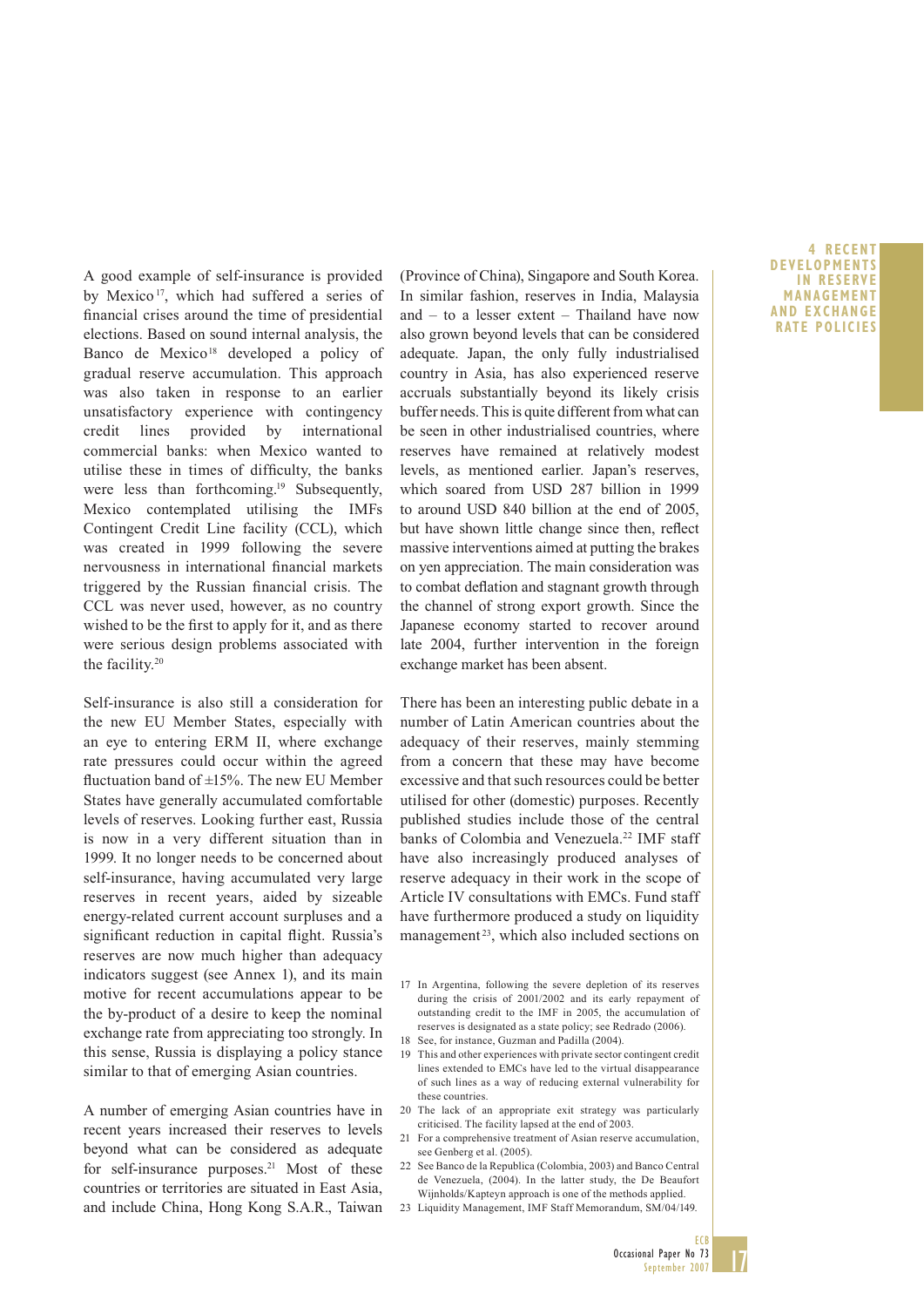how to approach reserve adequacy. The report summarises the shift which has taken place in the literature on reserve adequacy since the Asian crisis. Whereas the traditional focus was on having sufficient reserves to cover part of annual imports (the rule of thumb applied was that reserves should at least cover three months

of imports), reserves now tend to be assessed against a number of different indicators, including short-term external debt, rollover rates of short-term debt, and broad money supply. The report concludes that further work is needed, especially in weighing the benefits and costs of holding reserves (see also Box 2).

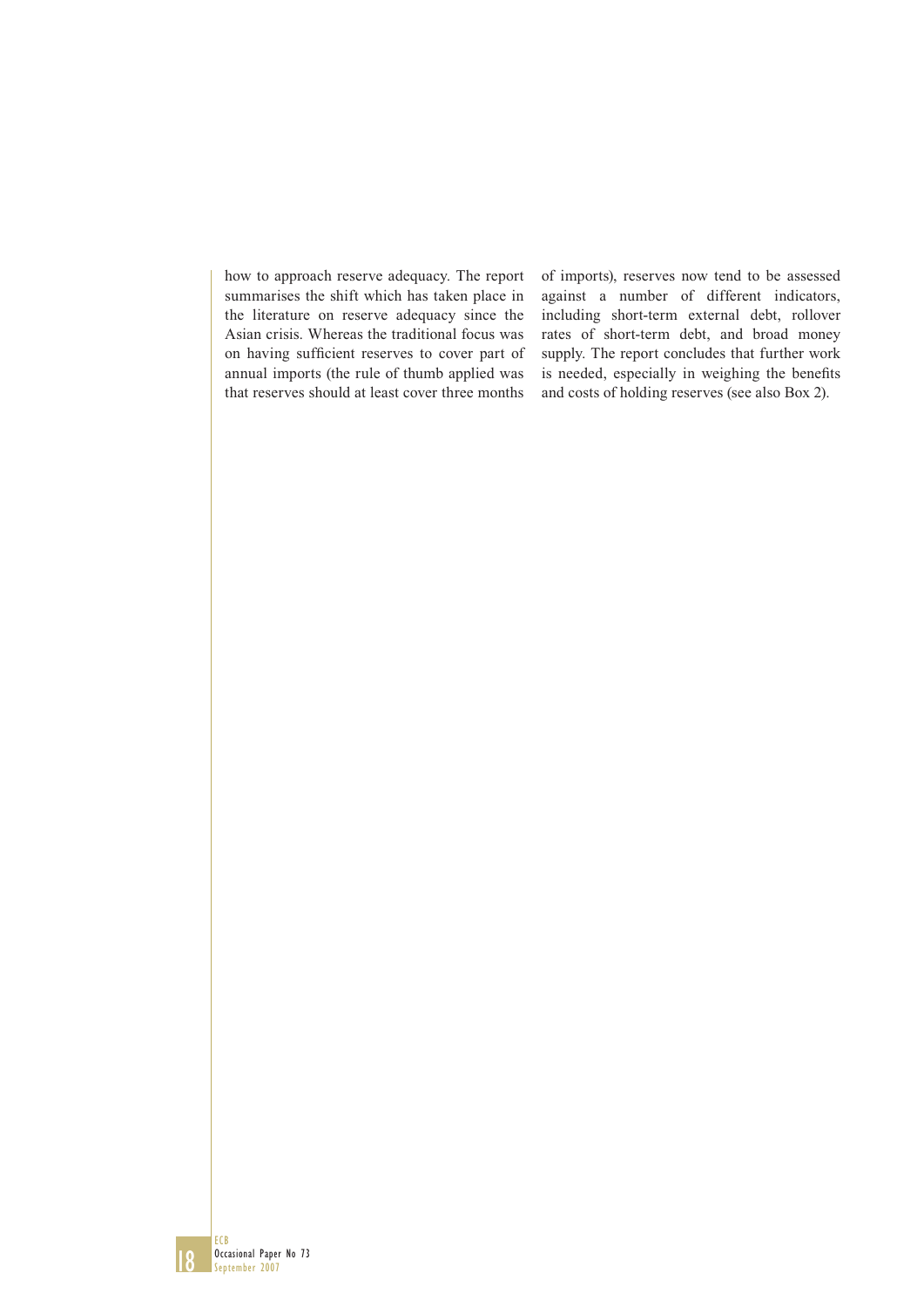#### **5 ASIAN EXCHANGE RATE AND RESERVES POLICIES**

Asian countries' exchange rate and reserves policies have become a crucial element in the functioning of the international monetary system. By either pegging their currencies to the US dollar or conducting a heavily managed float, a number of these countries play an important role with respect to existing global external imbalances. They have also become a significant conduit for financing the large US current account deficit. The high level of Asian reserves and questions about the sustainability of this in view of the accompanying risks and costs were flagged as an "imminent issue" by the ECB in its Monthly Bulletin in January 2005.24

Under the Bretton Woods system of fixed but adjustable exchange rates, which lasted from 1945 to the early 1970s, Asian countries maintained a fixed exchange rate with the dollar. After the changeover to floating among industrialised countries, Japan continued to intervene heavily from time to time to influence the value of the yen. Other Asian countries either pegged to the dollar or to a basket of currencies. As international capital markets developed and capital flows became freer, the rigidity imposed by fixed exchange rate arrangements increasingly caused problems in the emerging Asian countries, as well as in other EMCs. In the 1990s the series of severe financial crises in EMCs was closely related to inflexibility in their exchange rates and the ability of their authorities to defend them. In several cases, especially in Latin America and Turkey, as well as in Indonesia and Thailand, overvaluation of the exchange rate was a major cause of the crisis. In others, such as South Korea and Malaysia, other factors were more important.<sup>25</sup> During the Asian - nancial crisis of 1997/1998, several countries were forced to adopt a floating exchange regime. However, they generally chose to manage their float quite actively through interventions in the foreign exchange market. China, on the other hand, was not seriously affected by the Asian financial crisis, and continued to peg the renminbi to the dollar. Several countries actively

resisted what they considered to be excessive appreciation of their currencies; in the case of China, the exchange rate has moved very little in real terms in recent years, leading to what most observers see as a substantial undervaluation of its currency.26 During 2005 China gradually started to introduce some flexibility in its exchange rate regime, but continued to make very substantial additions to its reserves. After lengthy internal discussions on how best to manage the large and still growing stock of international reserves (see Feng, 2007), China has recently decided to establish a state fund for the purpose of investing part of its reserves in less liquid, higher yielding assets. Such special public investment funds, traditionally limited to countries with non-renewable resources (see also Box 3 on the oil-exporting countries), have now been established in quite a few Asian countries besides China, as well as in Russia. The rise of special public investment funds worldwide has been estimated at accounting for between USD 1,500 and 2,500 billion (end-2006).27 If these funds were to grow rapidly in Asian countries, their reserve accumulation could be reduced markedly.

There is no consensus on what these developments mean for the functioning of the international monetary system. One line of thinking is that countries like China are pursuing policies aimed at achieving export-led growth by means of an undervalued exchange rate.28 This results in large-scale reserve accumulation and contributes to global

- 24 ECB (2005), "Financial Flows to Emerging Market Economies: Changing Patterns and Recent Developments", Monthly Bulletin, January, p. 73.
- 25 See De Beaufort Wijnholds (2003).
- 26 Views about the renminbi's appropriate value vary widely (see Dunaway et al., 2006).The extent of this undervaluation is estimated to range from "not significantly undervalued" to 30% or more. As regards some other Asian EMCs, it should be mentioned that their currencies have appreciated significantly in recent years. This is especially the case for South Korea, Thailand and Indonesia, where the current account has deteriorated significantly.
- 27 See Morgan Stanley Research and PIMCO.
- 28 This is sometimes referred to as mercantilism; see Aizenman and Lee (2006). See also IMF (2006b), which calls upon China to rebalance its economy in order to reduce its heavy dependence on export-led growth, which has started to attract attention since mid-2004.

### **5 ASIAN EXCHANGE RATE AND RESERVES POLICIES**

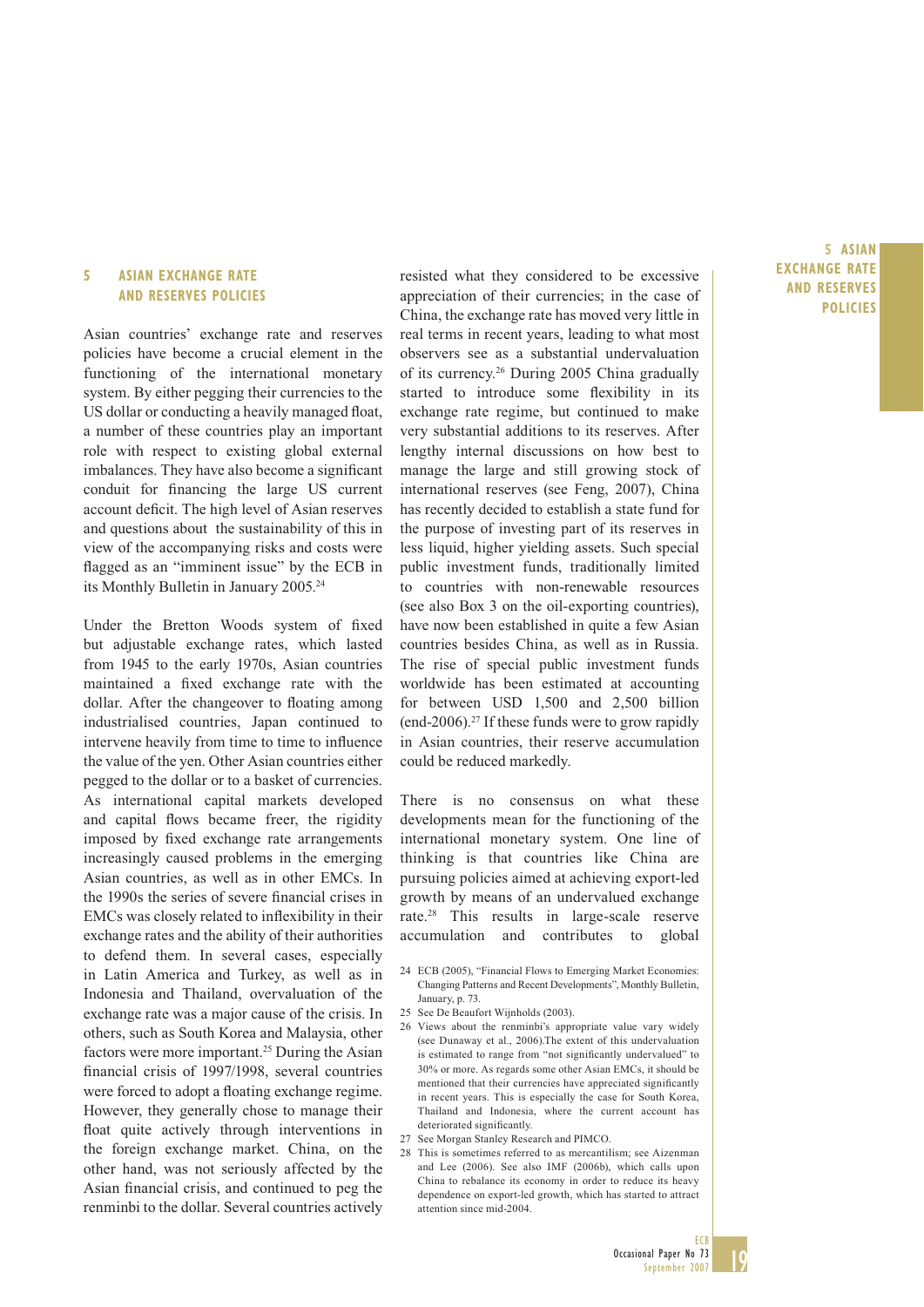imbalances in external current accounts. Specifically, it is argued that the undervalued Asian currencies (vis-à-vis the US dollar) are contributing to persistently large US trade deficits, which discourages investment in the US tradable sector, at the expense of a rapidly growing tradable sector in Asia.29 There is considerable concern that this trend, if continued, will lead to protectionist measures being adopted in the US and elsewhere. As the present large external imbalances are not sustainable overtime, according to most observers, and as undervaluation of the exchange rate and large official dollar purchases may well lead to overheating and inflation in countries pursuing such policies, the remedy is to move toward greater flexibility in their exchange rates.<sup>30</sup> In other words, it is desirable both from a global point of view and from that of the countries themselves to allow their currencies to appreciate. This view is supported by the (main) industrialised countries as well as the IMF.31 While both China and Malaysia have started to allow more exchange rate flexibility<sup>32</sup>, there is a widespread sentiment that further measures will be needed.

According to another view, the present policy stance of emerging Asian countries can be compared to the functioning of the Bretton Woods system. A parallel is drawn between the behaviour of European countries at the time of the post-war system with present day Asian exchange rate and reserve policies. Dooley et al.33 argue that European countries were content under the Bretton Woods system to accumulate large amounts of US dollars as a price for maintaining undervalued exchange rates, enabling them to enjoy export-ledgrowth.<sup>34</sup> Nowadays, emerging Asian countries are prepared to undergo the disadvantages of a fixed, undervalued exchange rate because they consider the advantages this brings in terms of economic growth and job creation to be greater. Dooley et al. assert that China needs to grow very fast in order to create enough jobs to absorb its 200 million rural unemployed – or underemployed – inhabitants. An undervalued exchange rate will allow sufficient jobs to be

created, thereby avoiding political unrest. At the same time, by investing the accumulated reserves mainly in dollar assets, China contributes to financing the US's external and budget deficits, and mutes American protectionist pressures. According to Dooley et al., the political economic reality is that such a situation could last for many years.

Other observers are more concerned about the risks in the shorter term involved in this configuration. Not only could China (and some other Asian EMCs) experience negative effects on account of an overheated economy, with spillover effects to other countries, but the accumulation of massive claims on the US could at some point lead central banks to cease to add to their dollar holdings.<sup>35</sup> Such a development would, other things being equal, cause interest rates to rise and increase the volatility of major exchange rates. Large reserve accumulation can also lead to distorting current decisions about investment and consumption in such a way that they could negatively affect long-run growth prospects in the US.36

- 29 See, for example, Dunaway et al. (2006) for an assessment of the renminbi exchange rate.
- 30 Goldstein and Lardy (2004) and Roubini and Setser (2005), among others, provide arguments suggesting that the cost of maintaining a peg, especially for China, will eventually become unacceptably high.
- 31 See recent communiqués of the Group of Seven and the IMFC.
- 32 In July 2005 the Chinese authorities announced a 2.1% revaluation of the renminbi, and that its value would henceforth be set with reference to a basket of currencies. The composition of the reference basket has not been published, but appears to be based on the composition of China's foreign trade.
- 33 See Dooley, Folkerts-Landau and Garber (2003, 2004 and 2005).
- 34 The argument neglects the fact that a number of European countries, foremost France, formerly continuously converted dollars into gold on the grounds that they wished to provide incentives for the US to curb its balance of payments deficits. When the gold drain became too large, in 1971 the US ceased to provide gold against dollars.
- 35 Roubini and Setser (2005) discuss why Asian central banks' appetite for US-denominated reserves is likely to dwindle. Roubini and Setser (2005) discuss why Asian central banks' appetite for US-denominated reserves is likely to dwindle
- 36 This view is not only held by IMF officials and other observers, but also by some US officials. Geithner, President of the Federal Reserve Bank of New York, has echoed such warnings, and has also pointed out that large increases in officially held dollars "work to mask or dampen the effects on risk premiums that we might otherwise expect to be associated with the expected trajectory of the fiscal external imbalances in the United States"; see Geithner (2002).

20 ECB Occasional Paper No 73 September 2007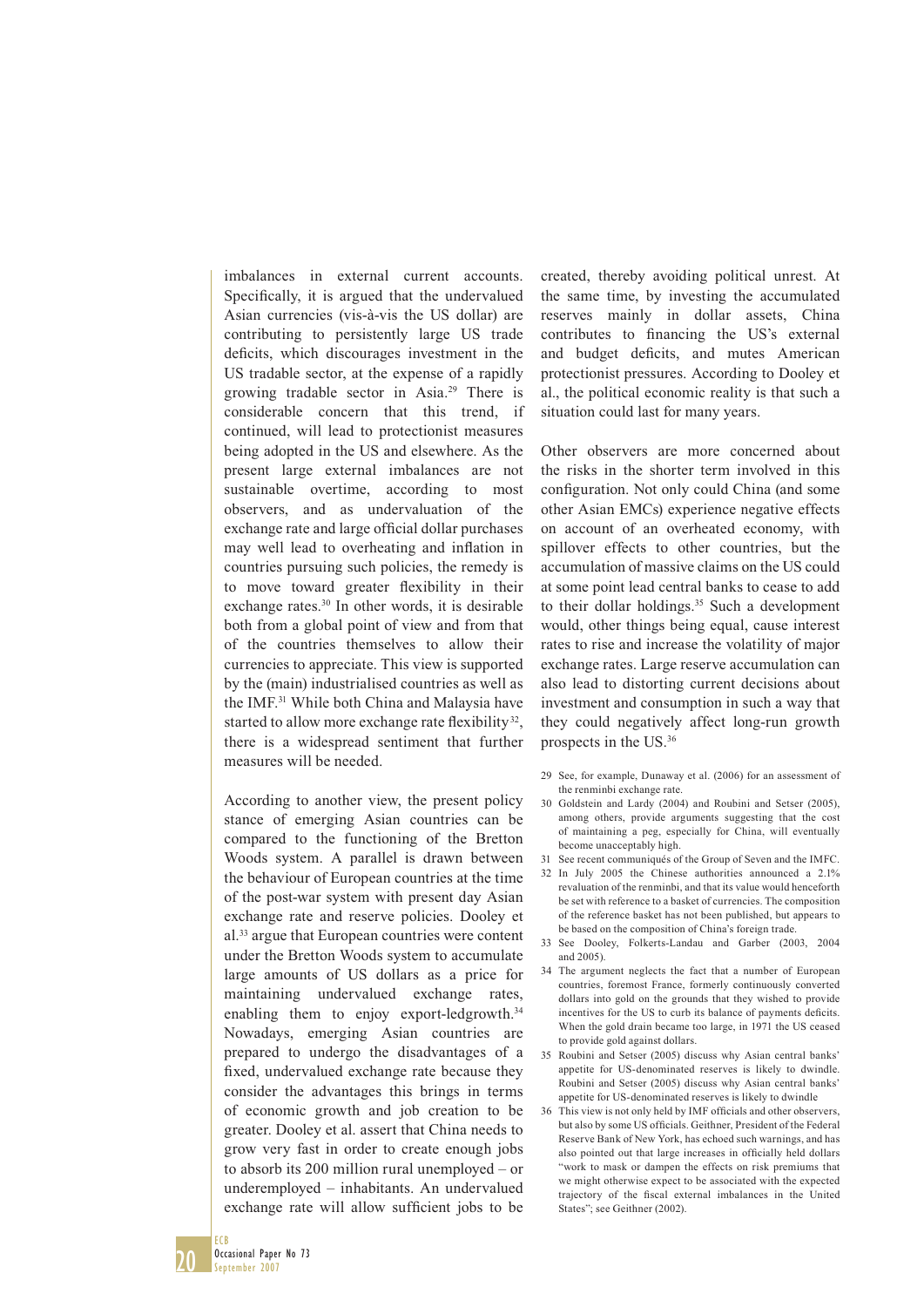In light of the above, the benefits and costs of Asian exchange rate and reserve accumulation policies merit further examination. In general terms, the benefits and costs of substantial undervaluation can be identified as follows:

Dooley et al. posit that the Chinese authorities consider that the benefits, especially with respect to political stability, outweigh the costs of maintaining a too low exchange rate. Although these factors are generally very hard to quantify, it seems possible to approximate at least the financial costs of maintaining an undervalued exchange rate. By highlighting these costs, policymakers could be made more aware of the significant (potential) effects resulting from their policies, which are in addition to those that can be identified only in a qualitative sense. As for the non-quantifiable costs, the danger of protectionism seems to be the greatest, as this will not only harm growth in emerging Asia, and raise costs in those countries initiating trade restrictions, but could also lead to more widespread protectionist tendencies and the attendant loss of economic welfare.

### **5 ASIAN EXCHANGE RATE AND RESERVES POLICIES**



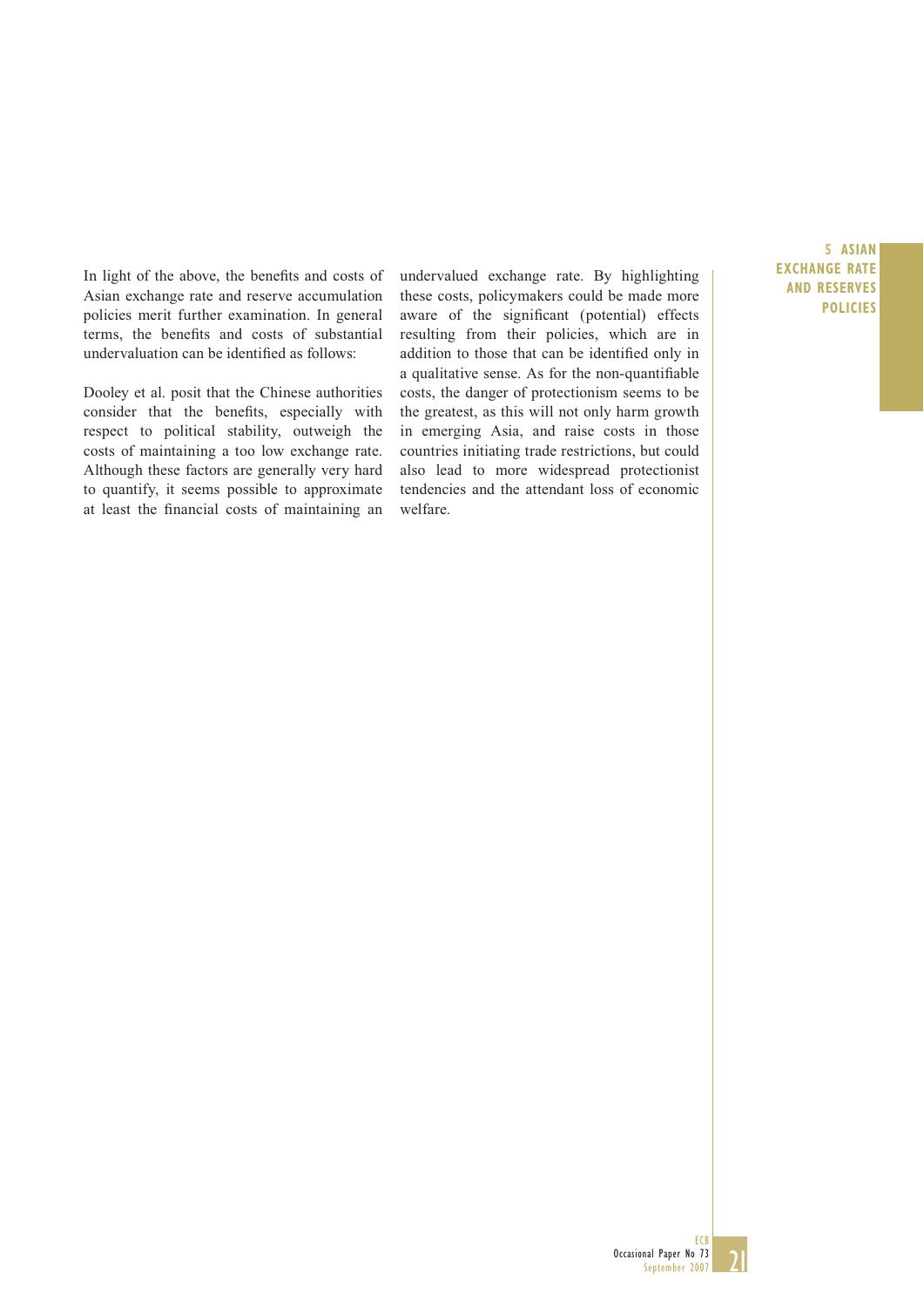#### **6 THE COSTS OF HOLDING RESERVES**

Measuring the costs of holding reserves is a complicated exercise, and the existing literature provides little guidance towards obtaining operational results. In this section, a framework attempting to bring more clarity to the issue is developed. Measuring the cost of holding reserves depends on the perspective taken: it is useful to distinguish a macroeconomic perspective which does not make a distinction between the private and public sector (broadly defined), and a balance sheet perspective, focusing exclusively on the effects holding reserves has on a central bank's balance sheet. It is argued that, ultimately, it is the former which is of fundamental importance.

#### **6.1 MEASURING THE COSTS OF HOLDING RESERVES FROM A MACRO PERSPECTIVE**

From a macroeconomic perspective, the costs of holding reserves are the costs incurred for the whole economy, irrespective of who accumulates the reserves and who holds them. There are two ways of calculating this cost, depending on how the accumulation takes place: either it can be assumed that the country concerned can "borrow" (or has borrowed) reserves, or it can be assumed that the country cannot borrow reserves and has to accumulate them by running a current account surplus (i.e. "earning" reserves). Hence two alternative ways of estimating the cost of holding reserves can be distinguished, depending on whether "borrowing" or "earning" is the predominant process behind the reserve accumulation.

As Figure 1 shows, in order to simplify the discussion, "borrowed" reserves are viewed in very general terms. Specifically, the focus is not only on the central bank or the government issuing sovereign bonds internationally, but rather the extent to which the country as a whole is generating capital and financial accounts surpluses (e.g. by attracting FDI, portfolio or banking inflows). Clearly, for a number of reasons it makes a considerable difference whether these surpluses are created as a result

#### **Table 2 Benefits and costs of exchange rate undervaluation**

| <b>Benefits</b>                                                | Costs                                                                                                                                 |
|----------------------------------------------------------------|---------------------------------------------------------------------------------------------------------------------------------------|
| Macro<br>Strong export and GDP<br>growth<br>Large job creation | Macro<br>Overheating and inflation<br>Protectionist measures                                                                          |
| <b>Strategic</b><br>Maintenance of political<br>stability      | <b>Financial</b><br>Costs of holding reserves<br>(from a macro perspective)<br>Costs of sterilisation<br>(the balance sheet approach) |

of "official" borrowing or as a result of the private sector having attracted large sums of FDI.37 However, as the objective is to derive a rough measure of the cost of holding reserves, a distinction between the different sources of borrowing will not be pursued here.

The underlying assumption in Table 2 is that countries "borrow" to build up reserves, as, indeed, a large number of countries have done in recent years (see Annex 2). The calculations are based on the difference between the costs for the various national governments of borrowing (in dollars) on international capital markets and the return on investment of their official reserves.<sup>38</sup> The percentage cost in terms of GDP ranges from only 0.03% in Poland to 0.48% in Venezuela.39 The cost in dollars for China amounts to as much as USD 2.3 billion annually, equalling 0.09% of GDP (on the basis

- 37 Two main reasons for this are: (i) foreign borrowing by the central bank to increase gross reserves does not result in an expansion of the money supply (and subsequent sterilisation operations), whereas "borrowing" by the private sector does; (ii) the country receiving FDI inflows or portfolio inflows is not bearing an exchange rate risk associated with these types of "borrowing" (whereas the country which is investing is). By contrast, government and private sector bank borrowing involves not only a direct interest cost, but also leaves the country with an exchange rate risk associated with the borrowing (since the loan is likely to be denominated in foreign currency).
- 38 It is also possible to borrow reserves through international (syndicated) bank loans. While this form of financing has diminished importantly for many EMCs, bank loans taken up by emerging European countries have increased rapidly in recent years.
- 39 Based on the very high spread quoted for Argentina, its cost of holding reserves would be 0.7% of GDP. Since there was no external market borrowing by Argentina in 2005, such a calculation is not however very meaningful.

22 ECB Occasional Paper No 73 September 2007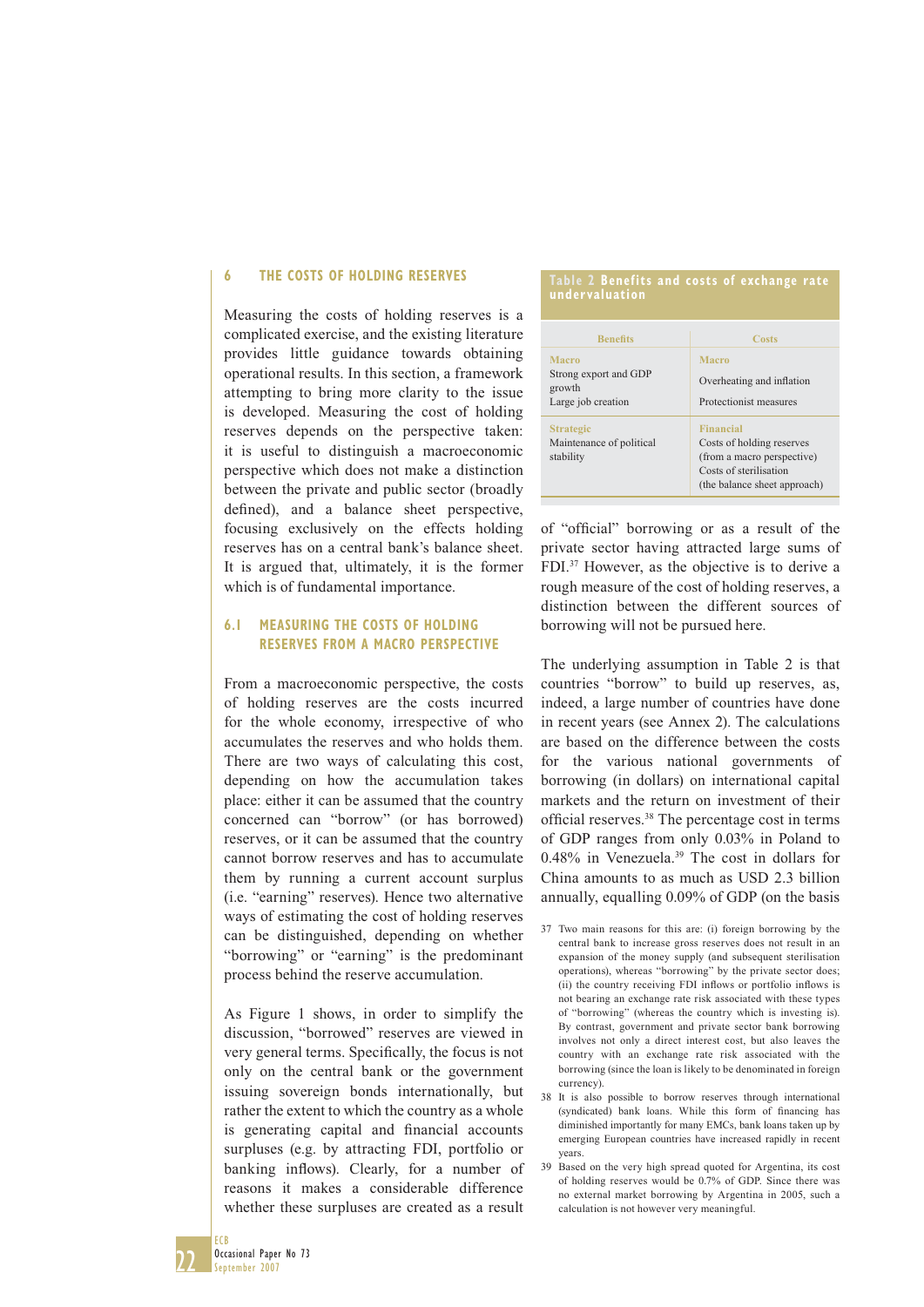

**5ASIAN EXCHANGE RATE AND RESERVES POLICIES**

of mid-2007 data). For Argentina and Venezuela, the costs of holding reserves are around 0.5% of GDP, reflecting the relatively high spread over US bond yields they have to pay. It should be added here that over the last couple of years, borrowing costs for EMCs were on average at a historically low level.

An alternative way to estimate the cost of holding reserves is to focus on the opportunity costs of accumulating reserves. This approach, while relying less on hard data, is more consistent with countries earning their reserves by running current account surpluses rather than borrowing from their reserves. Surplus countries experience an increase in their external claims; in other words, their net foreign asset position improves. The authorities of these countries should be aware of the return on holding these claims, and what they forego by not cashing in these claims immediately, i.e. by eliminating the current account surplus.40 Given EMCs' relatively low per capita level of income, their opportunity costs of postponing investment or consumption should be much higher than the opportunity cost for an advanced economy such

as, for example, Norway, which is also running large current account surpluses and saving the proceeds rather than experiencing increased consumption and investment in the short run.

As a first step, the cost of holding reserves is measured by estimating the opportunity costs of foregone fixed investment in Table 2. The opportunity costs of holding reserves have sometimes been equated with the yield on government bonds.41 This would seem to constitute an underestimation, as the marginal productivity of capital should normally be higher than the cost at which the government can borrow domestically. It is investment foregone through holding additional reserves that constitutes the true opportunity cost of non-

41 See, for instance, Frenkel and Jovanovic (1981). Jeanne and Ranciere (2007) use a similar but more sophisticated approach, estimating the opportunity costs of holding reserves using two variables: (a) the US term premium (the difference between long and short-term rates), and (b) the difference between emerging market yields and US short-term Treasury paper.

23

<sup>40</sup> Specifically, the country "cashes in" when it eliminates the current account surplus by increasing imports (for a given level of exports). This is likely to happen as investment and/ or consumption rises.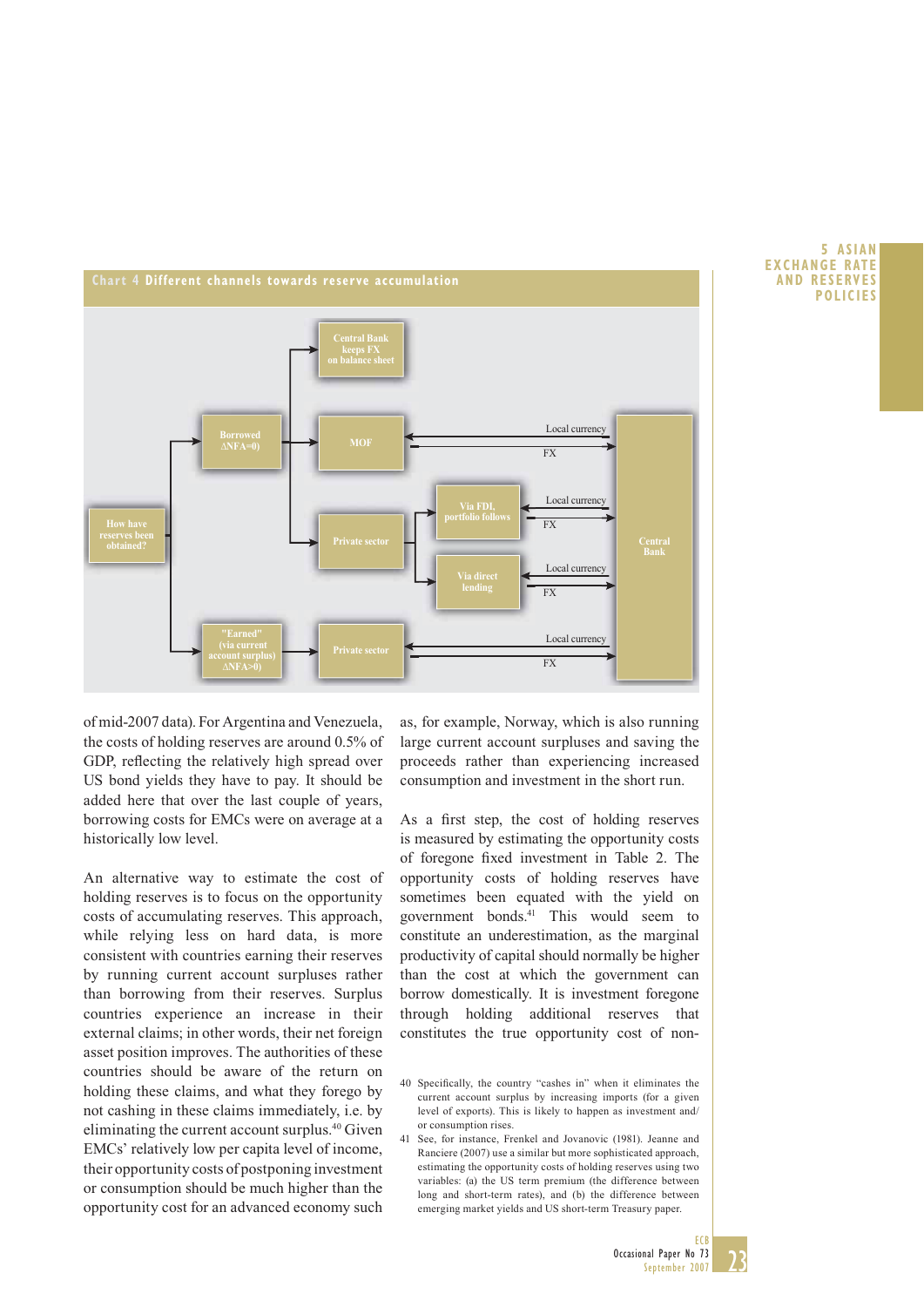

borrowed reserves. Based on a range of low and high marginal productivity of capital estimates, as calculated by the World Bank in project evaluations, we apply a low and high estimate of the opportunity costs of holding reserves at 10 and 20% respectively.42 From this the estimated investment proceeds of reserves  $(5.45\%)$ <sup>43</sup>, as incorporated in Table 2, are subtracted. This measure of the opportunity costs of holding reserves yields much higher estimates than the method on which Table 2 is based. For China this yields very large dollar amounts, translating into between 1.9 and 5.9% of GDP. Large costs are also incurred by South Korea, Russia, India and Hong Kong S.A.R. in absolute amounts.

Although the calculations in Tables 3 and 4 rest on a number of broad approximations, it is worth noting that, regardless of which method is used to calculate the cost of holding reserves, the same five countries appear in the top ten list of countries incurring the highest annual costs: China, Malaysia, Russia, Thailand and Venezuela.

The costs of holding of reserves, as calculated in Tables 3 and 4, are not directly visible to policymakers, except in those cases where it is the central bank or the government which is borrowing to augment reserves. In all other cases, it is the private sector which is the involved party, either (i) directly when it borrows abroad, (ii) less directly when it receives FDI and portfolio inflows, both

representing commitments to pay non-residents a return in the future, or (iii) when it accepts an increase in its net foreign assets – thereby delaying consumption or investment – by importing less than it exports.

In the next section the focus is shifted from the costs of holding reserves from a macro perspective to the perspective of a central bank, applying a balance sheet approach to the cost of holding reserves.

### **6.2 THE COSTS OF HOLDING RESERVES: THE BALANCE SHEET APPROACH**

Since the costs discussed in sub-section 6.1 are both difficult to measure and generally widely shared across the economy, they tend to receive limited attention in policy debates. Moreover, it should be kept in mind that the beneficiaries of the inflows, whether borrowers or exporters, are initiating these inflows for profit-maximising reasons. The costs and risks to the economy only become apparent when recognising that, in a number of the EMCs, inflows are taking place in the context of an undervalued exchange rate regime, and/or because of the existence of

<sup>42</sup> See, for instance, Caselli and Feyrer (2006). Hauker (2005) measures the opportunity costs of holding reserves by estimating the social return on public investment.

<sup>43</sup> Countries with relatively large reserve holdings have increasingly turned to higher yielding assets in which to invest part of their reserves, which over time should increase the return. This will lower somewhat the opportunity costs of holding reserves.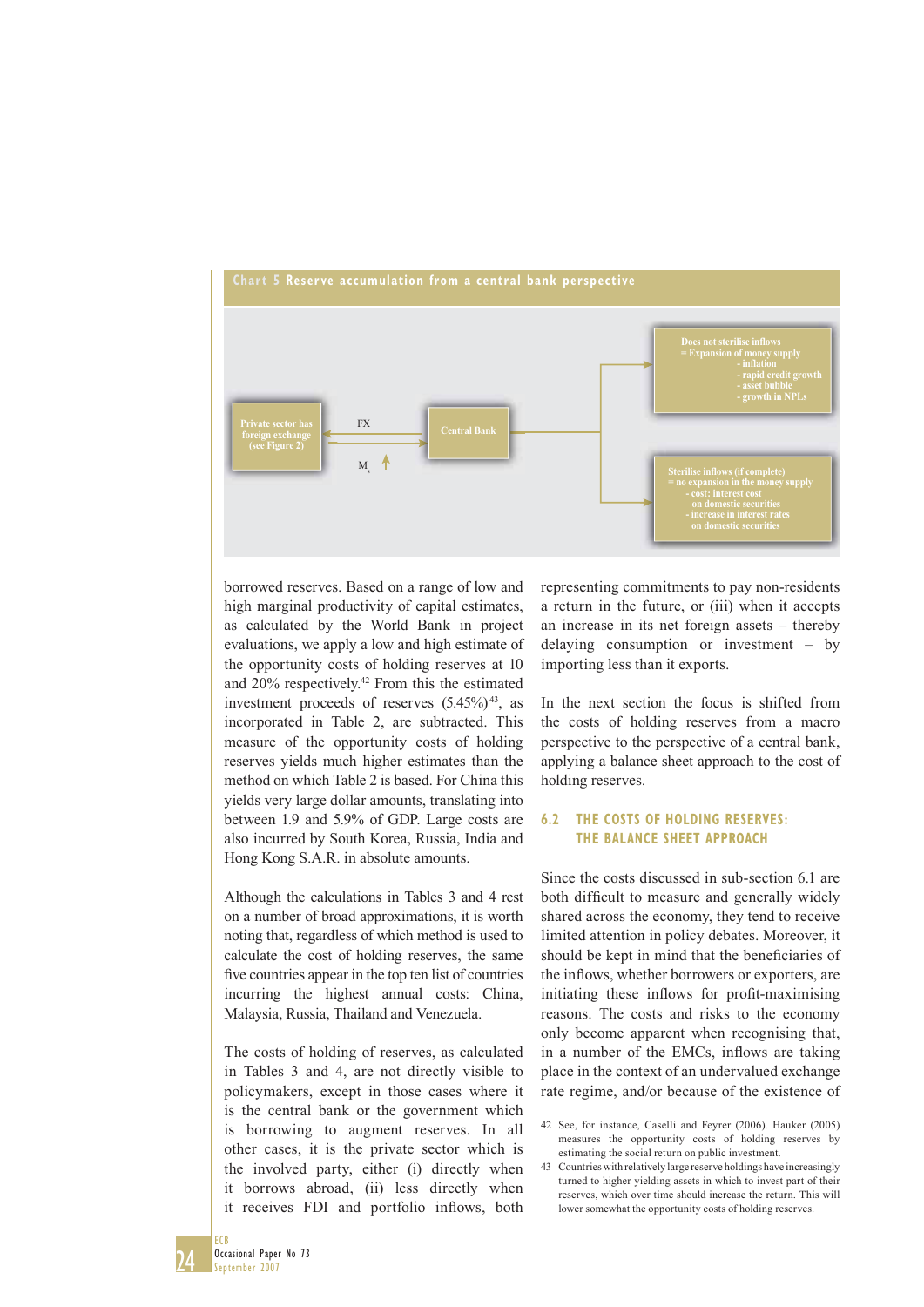#### **6THE COSTS OF HOLDING RESERVES**

#### **Table 3 Annual costs of holding reserves for selected countries**

(as of June-2007) **Borrowing costs 1 Investment proceeds<sup>2</sup> <b>Difference Holding costs<sup>4</sup>** (%) (%) (%) **billions USD<sup>3</sup> <b>6** % of GDP Venezuela 8.65 8.65 3.20 0.87 0.48 Argentina 8.35 5.45 2.90 0.90 0.42 Ukraine 6.67 5.45 1.22 0.27 0.25 Turkey 1.55 0.91 0.23 Malaysia 5.85 5.45 0.40 0.33 0.22 Russia 6.17 5.45 0.72 2.13 0.22 Philippines 6.66 5.45 1.21 0.24 0.21 Peru 6.28 5.45 0.83 0.14 0.15 Indonesia 6.76 5.45 1.31 0.54 0.15 Brazil 6.71 5.45 1.26 1.08 0.10 Colombia 6.30 5.45 0.85 0.13 0.10 China 5.66 5.45 0.21 2.24 0.09 Chile 6.00 5.45 0.55 0.11 0.07 Hungary 5.82 5.45 0.37 0.08 0.07 Mexico 6.21 5.45 0.76 0.58 0.07 South Africa 6.052 0.052 0.12 0.05 Poland 6.03 0.03 0.03 0.04 5.64 5.45 0.19 0.09 0.03

Sources: Board of Governors of the Federal Reserve System, JP Morgan, IFS and own calculations.

1) Costs are US Treasury yields (ten-year Treasury constant maturity rate) plus the country spread (JP Morgan's Emerging Market Bond Index Plus). 2) Six-month US Treasury bill yield plus 50 basis points (assuming that part of the reserves are invested in non-government paper and/or at longer maturities).

3) Percentage cost times total reserves.<br>4) Holding costs are scaled by end-2006 reserves and GDP figures.

capital controls. Hence, the exchange rate is not allowed to play its adjustment role, while capital controls limit the options available for the recipients of foreign exchange. Moreover, given the relatively small economic size of most EMCs and their often underdeveloped and inadequately supervised financial systems, the sheer magnitude of capital inflows can lead to imprudent risk management, as was illustrated in the run-up to the Asian financial crisis. Therefore, rather than focusing on the costs described above, most observers have shifted their attention to the policy mix available to manage capital inflows (or current account surpluses), and the costs associated with this policy mix. In essence, the discussion focuses on the risks and costs policymakers and, in particular, central banks, are facing.

A central bank only faces immediate financial costs when it decides to offset (sterilise) the expansion of the money supply associated with the foreign exchange inflow, unless the central bank is actually borrowing the reserves (e.g. from the IMF). However, it will face other

costs such as higher inflation – not easily measured in financial terms - when it does not attempt to offset the expansion in the money supply. Moreover, accumulating reserves exposes its balance sheet to exchange rate fluctuations. Assuming that it is the private sector that is generating the foreign exchange inflow, obtaining reserves does not carry costs in the sense discussed in sub-section 6.1: from a central bank perspective there is neither an interest rate cost at which the central bank borrows the foreign exchange, nor a foregone opportunity cost. As depicted in Figure 2, when the private sector exchanges foreign exchange for domestic currency with the central bank, the money supply expands. Again, in purely financial terms, this is cost-free from the central bank's perspective.<sup>44</sup> Moreover, if the central

44 For presentational ease we assume that it is the private sector which is generating foreign exchange (either via current account surpluses or capital inflows), and that the country has an exchange rate regime which is not purely floating. Thus, as Figure 2 shows, the central bank becomes involved when the private sector seeks to exchange its foreign exchange receipts into domestic currency. Exchanging, say, US dollars for domestic currency does not have an adverse impact on the central bank's balance sheet.

25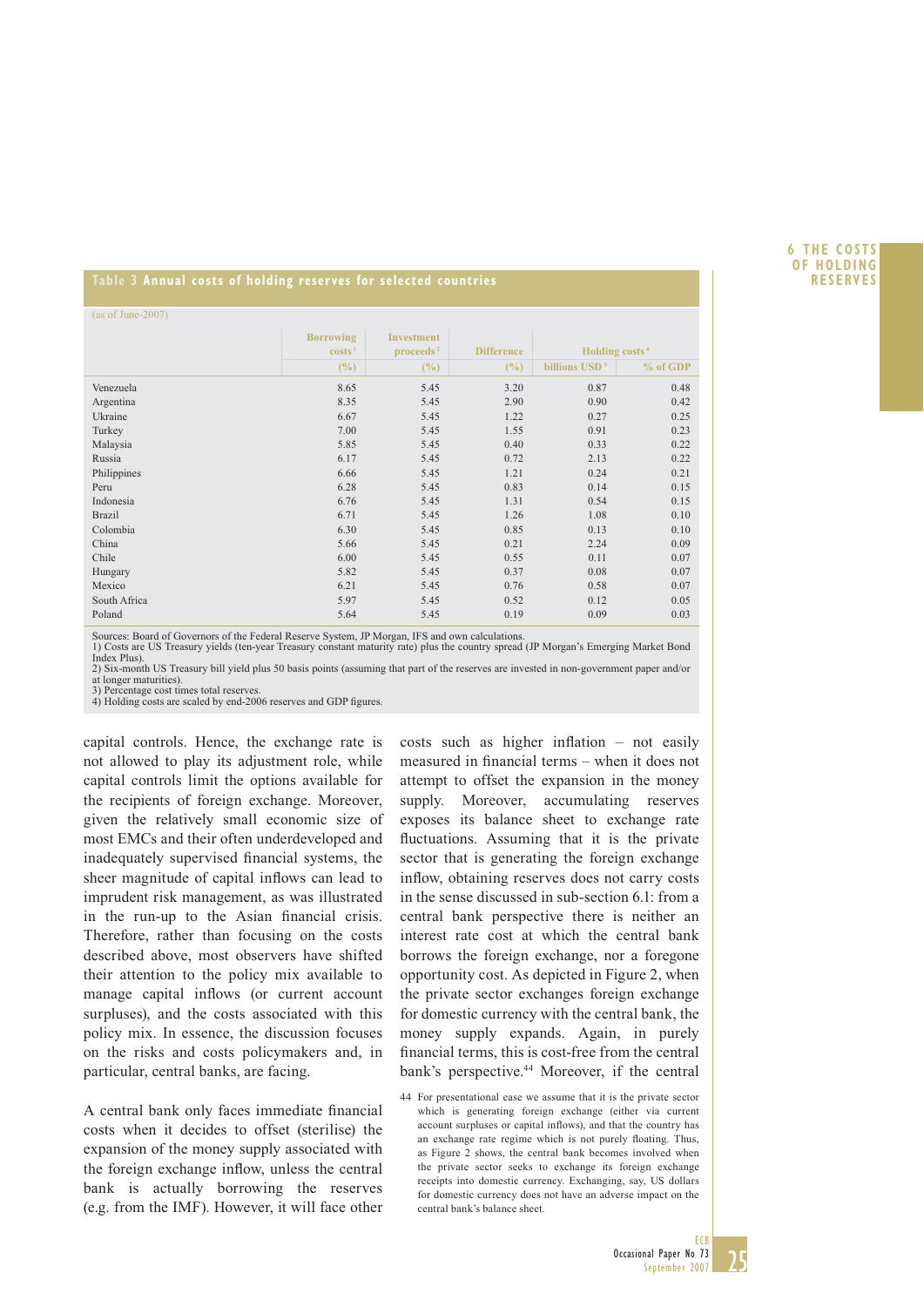|  |  |  |  | Table 4 Net opportunity costs of holding reserves for selected countries |
|--|--|--|--|--------------------------------------------------------------------------|
|  |  |  |  |                                                                          |

| $(as of End-2005)$ |                      |       |                                                 |       |                            |      |  |  |
|--------------------|----------------------|-------|-------------------------------------------------|-------|----------------------------|------|--|--|
|                    | Percent <sup>1</sup> |       | <b>USD</b> billions <sup><math>2,3</math></sup> |       | As a % of GDP <sup>3</sup> |      |  |  |
|                    | Low                  | High  | Low                                             | High  | Low                        | High |  |  |
| Hong Kong S.A.R.   | 4.55                 | 14.55 | 6.1                                             | 19.4  | 3.20                       | 10.2 |  |  |
| Malaysia           | 4.55                 | 14.55 | 3.7                                             | 12.0  | 2.48                       | 7.9  |  |  |
| China              | 4.55                 | 14.55 | 48.6                                            | 155.5 | 1.85                       | 5.9  |  |  |
| Thailand           | 4.55                 | 14.55 | 3.0                                             | 9.5   | 1.44                       | 4.6  |  |  |
| Russia             | 4.55                 | 14.55 | 13.4                                            | 43.0  | 1.37                       | 4.4  |  |  |
| Korea, South       | 4.55                 | 14.55 | 10.3                                            | 32.8  | 1.16                       | 3.7  |  |  |
| Romania            | 4.55                 | 14.55 | 1.3                                             | 4.1   | 1.05                       | 3.3  |  |  |
| Czech Republic     | 4.55                 | 14.55 | 1.4                                             | 4.5   | 1.00                       | 3.2  |  |  |
| Israel             | 4.55                 | 14.55 | 1.3                                             | 4.2   | 0.95                       | 3.0  |  |  |
| Ukraine            | 4.55                 | 14.55 | 1.0                                             | 3.2   | 0.94                       | 3.0  |  |  |
| India              | 4.55                 | 14.55 | 7.8                                             | 24.8  | 0.88                       | 2.8  |  |  |
| Hungary            | 4.55                 | 14.55 | 1.0                                             | 3.1   | 0.86                       | 2.7  |  |  |
| Peru               | 4.55                 | 14.55 | 0.8                                             | 2.4   | 0.82                       | 2.6  |  |  |
| Philippines        | 4.55                 | 14.55 | 0.9                                             | 2.9   | 0.78                       | 2.5  |  |  |
| Venezuela          | 4.55                 | 14.55 | 1.2                                             | 4.0   | 0.68                       | 2.2  |  |  |
| Turkey             | 4.55                 | 14.55 | 2.7                                             | 8.5   | 0.68                       | 2.2  |  |  |
| Argentina          | 4.55                 | 14.55 | 1.4                                             | 4.5   | 0.66                       | 2.1  |  |  |
| Poland             | 4.55                 | 14.55 | 2.1                                             | 6.7   | 0.62                       | 2.0  |  |  |
| Chile              | 4.55                 | 14.55 | 0.9                                             | 2.8   | 0.61                       | 1.9  |  |  |
| Colombia           | 4.55                 | 14.55 | 0.7                                             | 2.2   | 0.52                       | 1.6  |  |  |
| Indonesia          | 4.55                 | 14.55 | 1.9                                             | 6.0   | 0.51                       | 1.6  |  |  |
| Mexico             | 4.55                 | 14.55 | 3.5                                             | 11.1  | 0.41                       | 1.3  |  |  |
| South Africa       | 4.55                 | 14.55 | 1.0                                             | 3.4   | 0.41                       | 1.3  |  |  |
| <b>Brazil</b>      | 4.55                 | 14.55 | 3.9                                             | 12.4  | 0.36                       | 1.2  |  |  |

Sources: Board of Governors of the Federal Reserve System, IFS and own calculations 1) The gross opportunity cost of holding reserves is based on estimates of the low and high ends of the marginal productivity of capital in emerging markets (10-20%). Net costs are found by subtracting the estimated investment proceeds (see note 2 of Table 2). 2) Percentage cost times total reserves.

3) Scaling is done using end-2006 reserves and GDP figures.

bank uses this foreign exchange to purchase US securities, it will generate income. This is consistent with Tables 3 and 4, where it is implicitly assumed that it is the central bank which generates this income, and the private sector which bears the "cost", whether measured as a borrowing or an opportunity cost. However, central banks' primary objective is not to generate a profit, but rather to achieve price and/or macroeconomic stability. It is this mandate which is put at risk by large capital inflows, and therein lie the non-monetary costs which the central bank and the economy face.

While these non-monetary costs cannot be quantified properly, they can be identified clearly in qualitative terms. They are basically represented by an unwanted expansion of the money supply. Whenever the central bank purchases foreign exchange from the private sector it injects liquidity into the system, which

is tantamount to pursuing an expansionary monetary policy. This expansion may or may not be desirable. Certainly, if the amount of foreign reserves entering the country is very large relative to the size of the economy, it is highly likely that, at some point, the expansion of the money supply will lead to inflationary pressures (as listed in Figure 2) and thus threaten the central bank's objective.

As a result of the potentially destabilising effects of large foreign exchange inflows, many central banks attempt to sterilise such inflows. There is of course a cost involved: the central bank exchanges currency (thereby losing interest income) for either government securities (on which it earns interest) or its own bonds (on which it has to pay interest). Hence, if the central bank chooses to sterilise the inflow, it will still have income generated from holding US government paper, but it will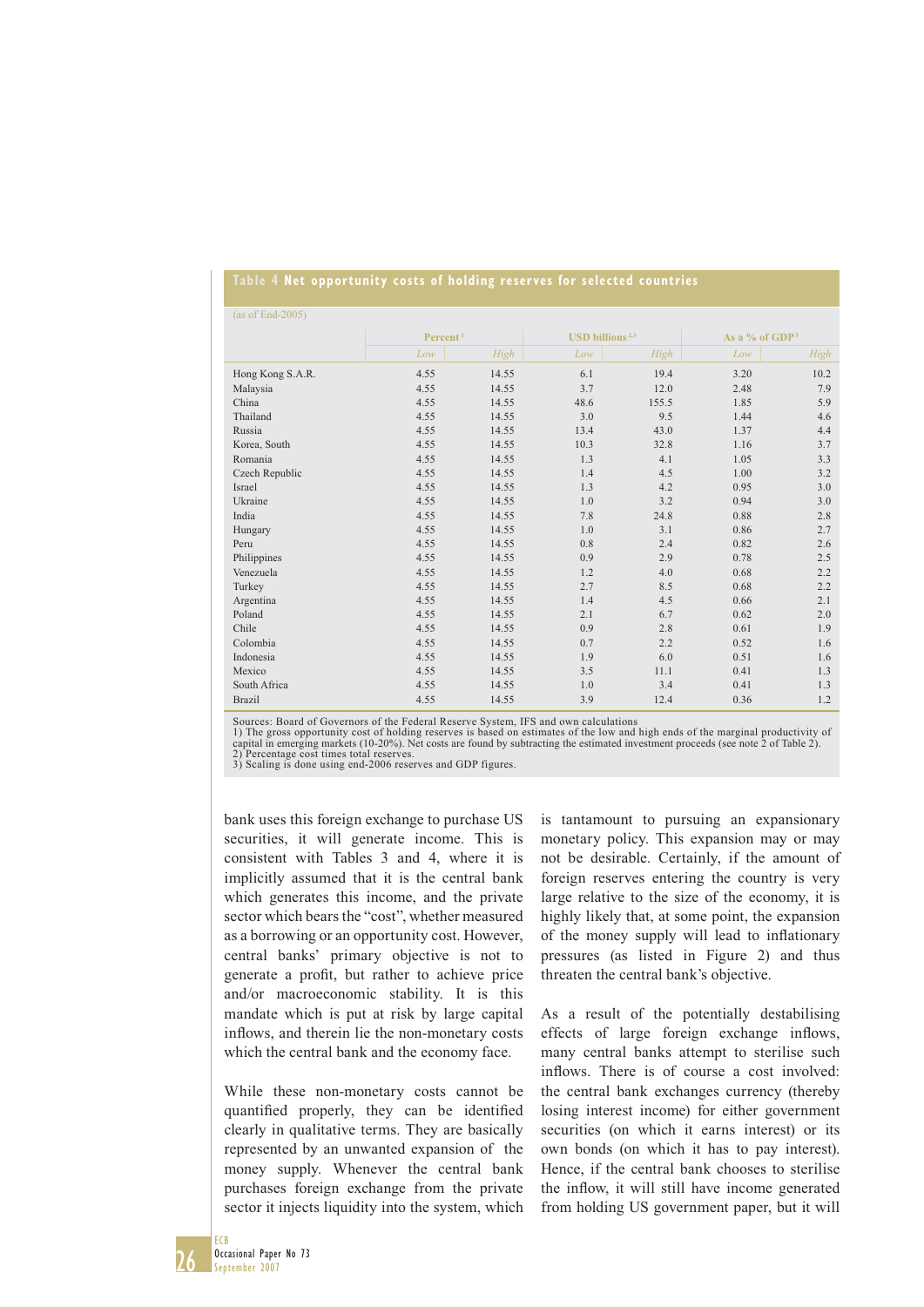#### **6THE COSTS OF HOLDING RESERVES**

#### **Table 5 Estimates of the cost of the sterilisation (2001-2006)**

|                  | <b>Domestic</b><br>interest rate <sup>1</sup> | <b>Investment</b><br>proceeds <sup>2</sup> | <b>Difference</b> | Net annual cost<br>of sterilisation<br>$(\%$ of GDP) | <b>Capital loss</b><br>due to $15%$<br>appreciation<br>$(\%$ of GDP) <sup>3</sup> |
|------------------|-----------------------------------------------|--------------------------------------------|-------------------|------------------------------------------------------|-----------------------------------------------------------------------------------|
| Romania          | 20.8                                          | 3.22                                       | 17.5              | 1.03                                                 | 3.5                                                                               |
| Turkey           | 43.3                                          | 3.22                                       | 40.1              | 0.97                                                 | 2.3                                                                               |
| Ukraine          | 20.7                                          | 3.22                                       | 17.5              | 0.68                                                 | 3.1                                                                               |
| Russia           | 10.3                                          | 3.22                                       | 7.1               | 0.66                                                 | 4.5                                                                               |
| Venezuela        | 22.8                                          | 3.22                                       | 19.6              | 0.57                                                 | 2.4                                                                               |
| Peru             | 23.5                                          | 3.22                                       | 20.3              | 0.36                                                 | 2.7                                                                               |
| Argentina        | 20.0                                          | 3.22                                       | 16.8              | 0.32                                                 | 2.2                                                                               |
| India            | 11.4                                          | 3.22                                       | 8.2               | 0.29                                                 | 2.9                                                                               |
| China            | 5.6                                           | 3.22                                       | 2.4               | 0.20                                                 | 6.1                                                                               |
| <b>Brazil</b>    | 18.6                                          | 3.22                                       | 15.4              | 0.16                                                 | 1.2                                                                               |
| Hungary          | 8.8                                           | 3.22                                       | 5.6               | 0.15                                                 | 2.8                                                                               |
| South Africa     | 9.7                                           | 3.22                                       | 6.5               | 0.12                                                 | 1.4                                                                               |
| Korea, South     | 5.5                                           | 3.22                                       | 2.3               | 0.09                                                 | 4.0                                                                               |
| Indonesia        | 16.4                                          | 3.22                                       | 13.2              | 0.09                                                 | 1.7                                                                               |
| Philippines      | 9.9                                           | 3.22                                       | 6.7               | 0.08                                                 | 2.6                                                                               |
| Colombia         | 15.8                                          | 3.22                                       | 12.6              | 0.08                                                 | 1.7                                                                               |
| Thailand         | 5.1                                           | 3.22                                       | 1.8               | 0.08                                                 | 4.7                                                                               |
| Mexico           | 9.5                                           | 3.22                                       | 6.2               | 0.05                                                 | 1.4                                                                               |
| Malaysia         | 3.7                                           | 3.22                                       | 0.5               | 0.04                                                 | 8.2                                                                               |
| Poland           | 5.5                                           | 3.22                                       | 2.3               | 0.04                                                 | 2.1                                                                               |
| Hong Kong S.A.R. | 4.5                                           | 3.22                                       | 1.3               | 0.04                                                 | 10.5                                                                              |

Sources: Board of Governors of the Federal Reserve System, IFS and own calculations. Notes:

1) Treasury bill rates and government yield rates where available in the IFS, and commercial lending rates otherwise; average 2001-2006. 2) Six-month US Treasury yield plus 50 basis points over the period 2001-2006 (assuming that part of the reserves are invested in non-<br>government paper and/or at longer maturities).<br>3) Calculated as the difference between

currency/USD exchange rate (end-2006) and a 15% appreciated exchange rate. Note however that not all reserves are actually held in USD; the potential capital loss is for illustrative purposes only.

forego interest as a result of selling domestic government securities. Note, however, that the private sector or government will have a corresponding interest income from holding central bank bonds or government securities. As a result, sterilisation is not considered as a macroeconomic cost in sub-section 6.1.

Table 5 provides some estimates of the costs which a number of central banks incurred by sterilising foreign exchange inflows in 2006. The amount sterilised is approximated by taking the difference between the increase in international reserves and the increase in base money, as was done in IMF (2005).<sup>45</sup> For example, international reserves rose by 1.7 trillion renminbi in China in 2005. However, base money was not allowed to grow by the full amount, increasing by only 1.3 trillion renminbi that year. As a broad approximation, we attribute the difference – approximately USD 50 billion – to sterilisation operations. $46$ 

Taking into account that central banks also earn interest on their reserves, the cost of sterilisation in 2005 appears quite modest as a share of GDP in most cases. As for China, the central bank could virtually conduct this operation without cost or, according to IMF (2004), actually generate a positive income on its sterilisation operations.<sup>47</sup> Reflecting high domestic interest rates and a relatively large increase in reserves compared to its GDP, the cost of sterilisation

27

<sup>45</sup> Figure 1.13 in IMF (2005), World Economic Outlook, p. 34.

<sup>46</sup> In reality, other factors can influence the relationship between increases in base money and net foreign assets, including changes in banks' reserve requirements of, and one-off transfers from reserves to undercapitalised banks.

<sup>47</sup> SeeSee IMF (2004): "People's Republic of China: 2004 Article IV Consultation", Staff Report, November.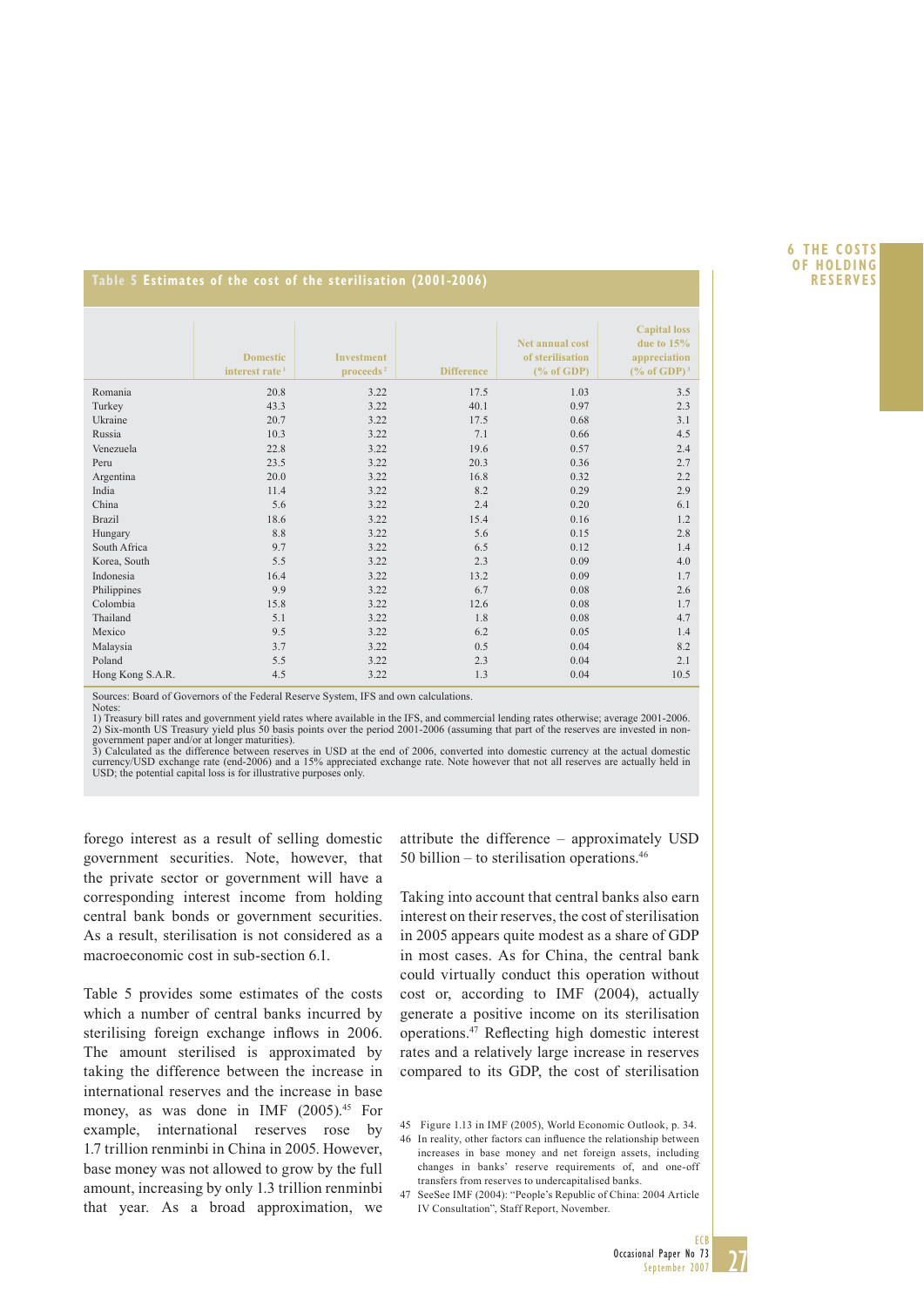was highest in Romania, amounting to 1.03% of GDP.

Although these sterilisation costs seem modest, there are other factors that need to be taken into consideration. First, it may become increasingly costly for the central bank to conduct sterilisation operations as their size increases. For example, economic agents are likely to demand a higher interest rate to hold government paper or central bank bonds. 48 According to IMF (2004), this is exactly what has happened in China, where the central bank has had to accept somewhat higher interest rates in order to induce market participants to purchase central bank paper. To the extent that sterilisation operations contribute to higher domestic interest rates, they can fuel further capital inflows. Despite the capital controls in place, the fact that "errors and omissions" have recently turned positive (and are growing) is one indicator that investors, seeking higher yields and anticipating exchange rate appreciation, are increasingly finding ways around the controls. In addition, while sterilisation may at best help curtail inflationary pressures, it does not halt the underlying reasons for reserve accumulation. Thus, while policymakers' attention is shifted to addressing symptoms rather than the causes, the annual costs may initially be modest but could substantially cumulate over time. In addition, as the central bank builds up reserves, it increasingly leaves itself vulnerable to the effects of exchange rate appreciation.

In addition to the costs of sterilisation, the central bank's balance sheet is exposed to exchange rate risk when it accumulates reserves. The last column in Table 5 estimates these costs.<sup>49</sup> Specifically, the cost in terms of a capital loss on reserves on account of a 15% appreciation of the domestic currency against the dollar ranges from 1.2% to 1.4% in Brazil and South Africa to 8.2% and 10.5% Malaysia and Hong Kong S.A.R., respectively, with relatively high costs also for China, Thailand, Russia and South Korea (again assuming that all reserves are held in dollars, which is not the

case as is reflected in sub-section 6.3). Such losses would have a significant impact on the revenue which the government receives through central bank profits. In fact, a large appreciation would probably imply (heavy) central bank losses<sup>50</sup>, at least to the extent that such losses are recognised in its books. It may well be, however, that many central banks in EMCs do not account for such losses in the way that central banks in industrialised countries generally do. Nonetheless, a financial cost exists and, unless reversed, will surface at some point.51 The extent to which emerging Asian countries' policies would be influenced by such (potential) losses is uncertain. In this connection it may be useful to turn briefly to the composition of reserves.

#### **6.3 THE COMPOSITION OF INTERNATIONAL RESERVES**

Given the potential risks and costs associated with reserve accumulation in US dollars, central banks with rapidly growing reserves may wish to diversify their portfolios. Diversification can take place both in currencies and in instruments. The latter has been going on for a considerable time already, with central banks looking for higher yields by, for instance, investing also in US agency paper rather than only in US Treasury bills. For countries whose reserves comfortably exceed the size of a liquidity buffer or intervention arsenal, government securities with longer maturities (and higher yields), as well as relatively small amounts of riskier

- 48 As Higgins and Klitgaard (2004) note, this is the case when reserve and domestic currency securities are not perfect substitutes. If they were, local investors would not require higher yields on domestic securities to shift their portfolios toward domestic securities.
- 49 This percentage has been chosen entirely for illustrative purposes.
- 50 Green and Torgerson (2007) note that a 10% appreciation of the currencies of the seven largest emerging market reserve holders would wipe out the capital of their central banks except for one country.
- 51 Higgins and Klitgaard (2004) and IMF (2004) provide estimates of capital losses in China which are somewhat lower. This probably relates to differing assumptions regarding the currency composition of the country's reserves. For example, if assuming that 80% of China's reserves are in US dollars, the impact of a 15% renminbi/USD appreciation would only be  $4.4\%$  of GDP (as opposed to 5.5% as reflected in the table).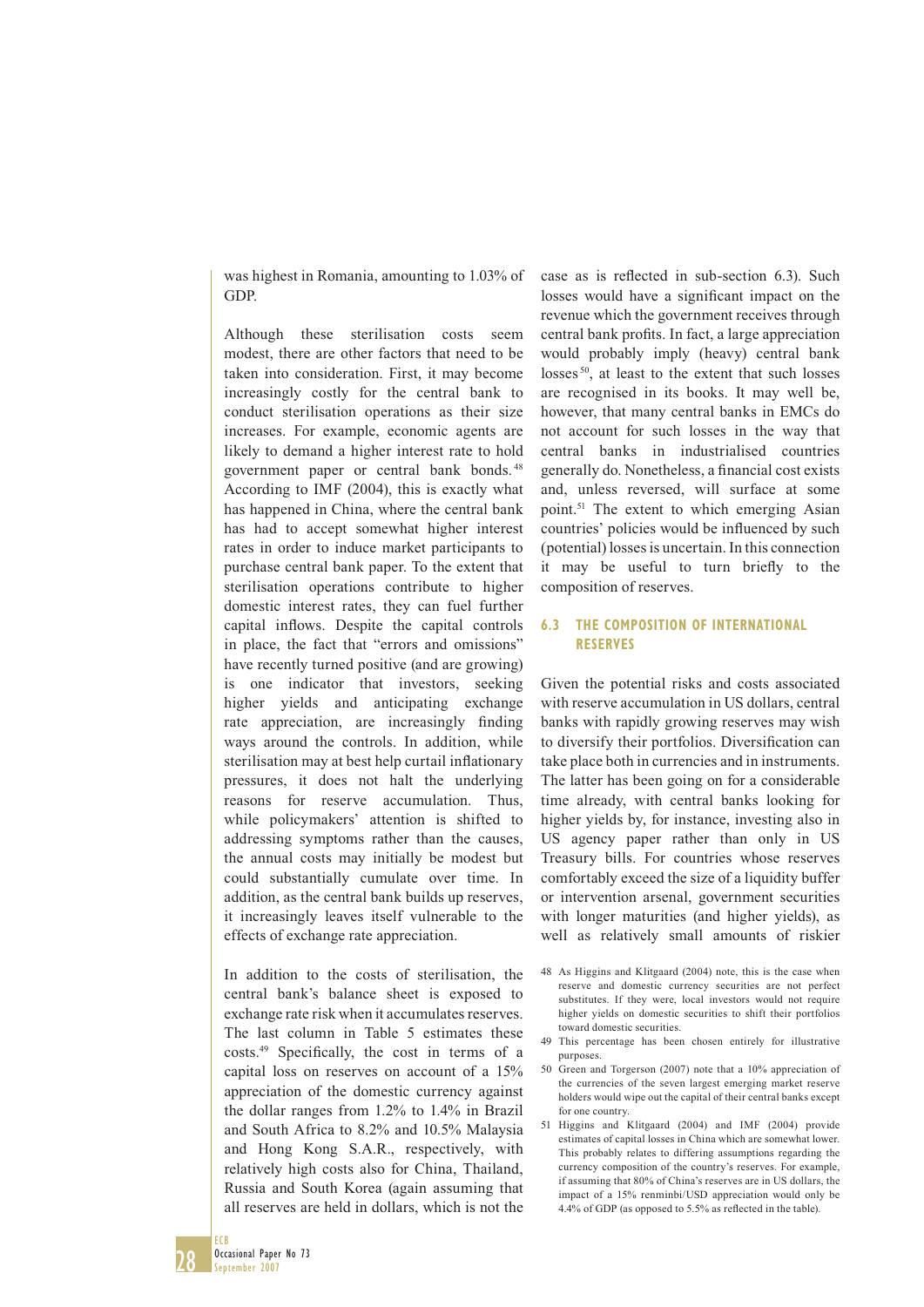

Note that prior to 1999, the euro percentage share includes euro legacy currencies.

assets, have become part of their portfolio. Indeed, the advice given by the Bank for International Settlements to central banks in the management of their reserves is to "tranche" them into a liquidity portfolio and an investment portfolio.52 Another tendency worth noting is for countries with reserve levels that are (much) more than adequate to cover any intervention needs to establish separate entities that manage overabundant reserves with the primary objective of achieving relatively high long-term returns. Earlier examples of such separate funds exist in Kuwait, Singapore and Norway. In South Korea and Russia such entities have been established more recently. If this tendency becomes stronger, significant amounts of excess reserves could be channelled over time into longer-term investments and would no longer be counted as part of official reserves.<sup>53</sup> At the same time, there is a possibility that an asset shift to separate investment entities will lead to additional, albeit gradual, diversification out of the US dollar.

With regard to the issue of currency diversification of reserves, there are many anecdotal indications, but insufficient hard statistical evidence at present as to the actual

extent of this process. It is clear however, that a number of central banks in emerging market countries are pursuing a strategy of greater diversification of their reserves, which is sometimes borne out by public statements by high-ranking officials. However, the available global statistics hardly reflect this development. This may be partly due to the fact that reporting by member countries to the IMF on the currency composition of their reserves is deficient. Over 50% of the reserves of developing countries are not included in the IMF statistics on the currency composition of reserves. The central banks that do not report are mainly situated in Asia (see IMF 2005, p. 110).

Because of this lack of comprehensive data, which is a significant drawback for analysis and policymaking, it is necessary to piece together various strands of information to obtain a more reliable picture of the extent of reserve diversification. While diversification away from the dollar and into the euro is quite limited concerning industrial countries, it is stronger for other central banks, with reserves in euro amounting to 30% of the total at the end of the third quarter of 2006 (see Chart 5).

It is often suggested that currency diversification is occurring mainly, or perhaps wholly, at the margin, i.e. central banks are keeping less of their newly acquired reserves in dollars and more in euro and possibly in other currencies. Some central banks have indicated in recent statements that this is indeed the case. What seems clear, however, is that overall a considerable degree of inertia exists among central banks in managing their reserves. As Charts 6 and 7 show, the share of the US dollar in official foreign exchange holdings has remained high, though declining fairly significantly in 2002, while the euro share has increased by practically the same percentage of the total. This seems to have coincided with the

#### **6THE COSTS OF HOLDING RESERVES**



<sup>52</sup> See Rigaudy (2005), p. 34.

<sup>53</sup> This seems to be an important part of the explanation of the recent limited build up of reserves by oil-exporting countries, despite the jump in their foreign exchange earnings on account of much higher oil prices (see Box 3).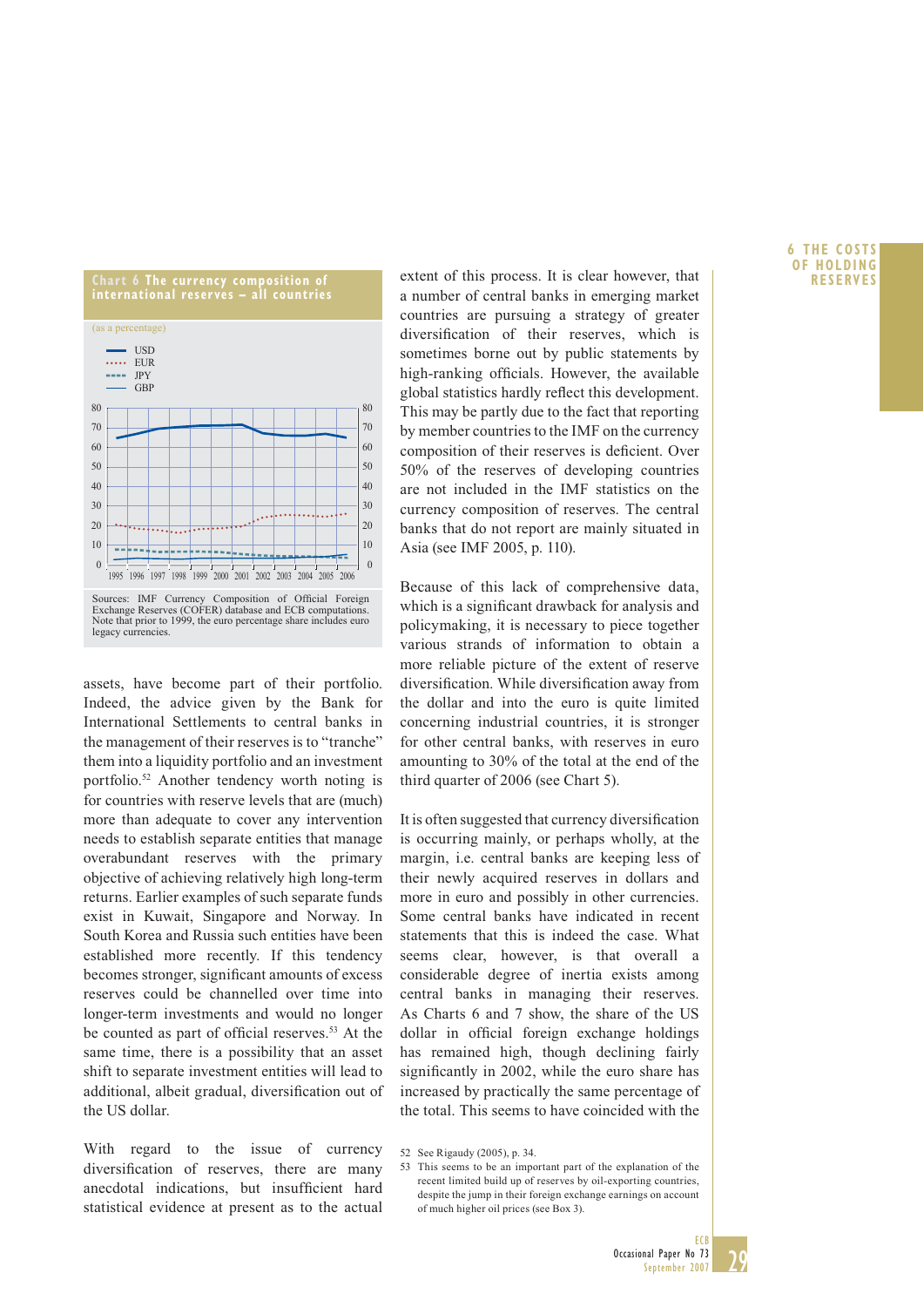

replacement of the virtual euro by the "visible" euro in the form of notes and coins, which may well have stimulated general interest in holding euro. The share of other currencies in official

holdings is quite modest.

With the share of the euro in official reserves gradually increasing, the question has been raised in the literature as to what extent this share may grow further at the expense of the dollar. In some instances it has even been suggested that – under certain conditions – the share of the euro could eventually surpass that of the dollar as an international reserve currency (see Chinn and Frankel, 2005).<sup>54</sup> As stated before, historical experience shows that changes in the behaviour of central banks with respect to their reserve management, especially

regarding currency composition, tend to come about only gradually.<sup>55</sup> It should also be emphasised that the ECB neither encourages nor discourages the international role of the euro, but rather leaves it to be determined by market participants.<sup>56</sup> Nonetheless, there has been some discussion of possible schemes to deal with reserve diversification were this process to take place abruptly. While this is likely to be a low probability event, it could be disruptive if it were to materialise. In this context a few possible remedies have been suggested. Apart from the suggestion to have the US government issue foreign currencydenominated bonds, as it did in the 1960s (the so-called Roosa bonds) if a dollar overhang was perceived to exist, a substitution account could also be established, as per Kenen (2005). This account, which would be administered by the IMF, would allow official holdings of dollars to be converted into SDRs. Although this scheme came close to fruition in 1980, it failed to receive the support of some major IMF shareholders.<sup>57</sup>

- 54 In recent years quantitative research has started to be conducted with respect to the optimal currency composition of international reserves; see Papaioannou et al. (2006).Another consideration may have been to ensure that in the future, can be avoided recourse to the IMF, and the policy conditionality attached to its loans.
- 55 Another consideration may have been to ensure that in the future, can be avoided recoursed to the IMF, and the policy conditionality attached to its loans
- 56 See various communiqués of the Group of Seven and of the International Monetary and Financial Committee of the IMF.
- 57 While the importance of the US dollar as a reserve currency steadily increased in the first decades of the 20<sup>th</sup> century, it only emerged as the dominant international currency after the demise of the gold exchange standard in the 1930s, and only took over sterling's role fully after World War II. "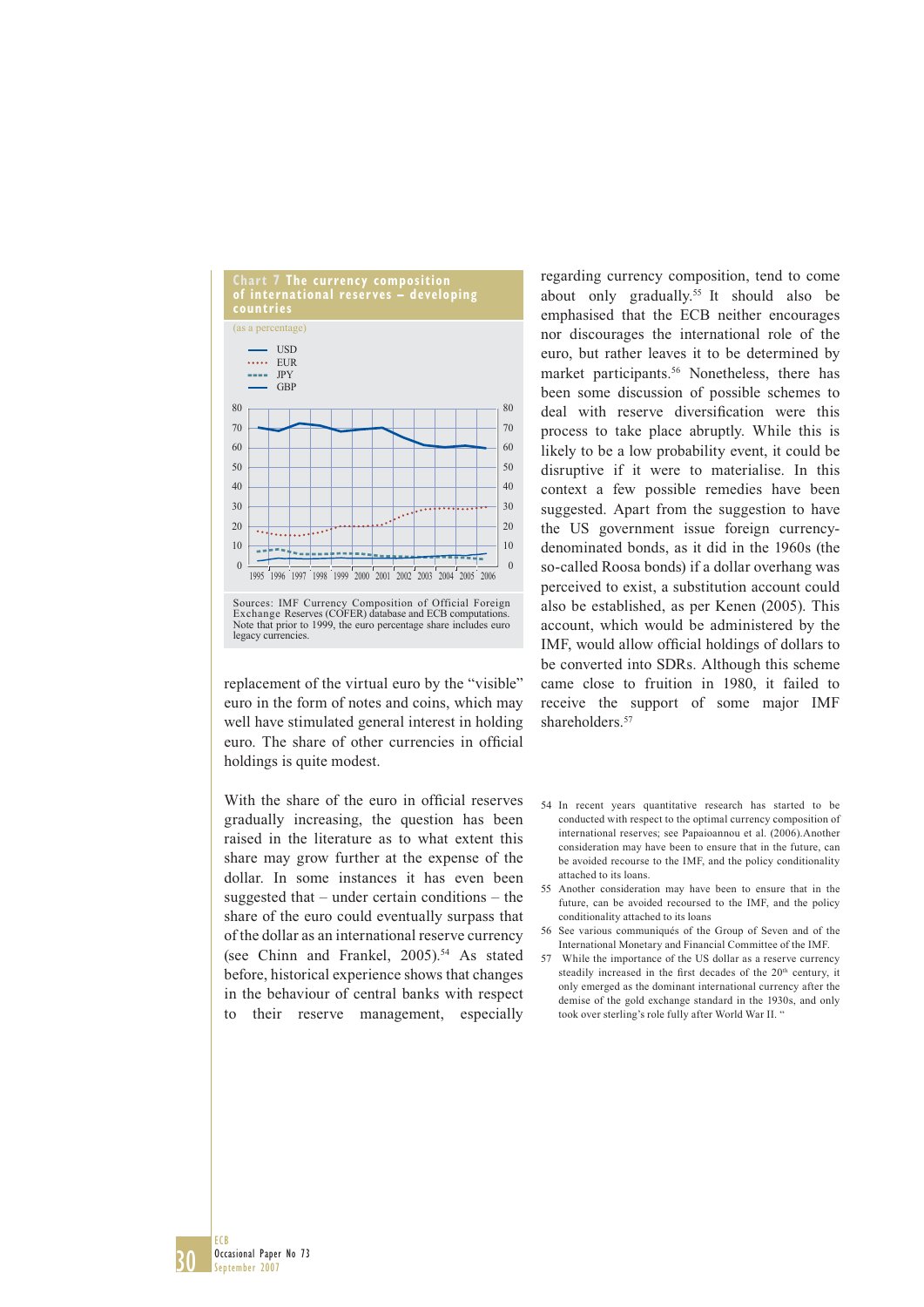#### **7 POLICY ISSUES AND CONCLUSIONS**

#### **7.1 GENERAL FINDINGS**

The unprecedented accumulation of foreign exchange reserves in recent years by monetary authorities, especially in EMCs, has raised a number of important issues. The extent to which the rapid increase in reserves can be attributed to self-insurance against financial crises, such as the Mexican, Asian, Brazilian, Russian and Argentine crises that occurred in the second half of the 1990s and early in the new century, has already been examined. It seems clear that in the aftermath of these severe financial crises, many emerging market countries have built up foreign exchange buffers to deal more efficiently with potential runs on their currencies.<sup>58</sup> However, a pragmatic benchmark approach for assessing the adequacy of reserves provides strong evidence that quite a few emerging market countries, especially in Asia, have attained levels of foreign exchange reserves that far exceed what would be needed for reasonable self-insurance purposes. The cost of holding reserves, which can be substantial when reserve holdings are large in relation to GDP, strengthens this finding.

This raises the question of the motives behind accumulating reserves beyond self-insurance needs. A major explanation appears to be the desire of a number of countries to keep their exchange rates from appreciating beyond a level that the authorities deem in the interests of the country, in particular to sustain export-led economic growth. This practice, which is generally seen by trading partners of these countries as maintaining an undervalued exchange rate, has led the international community to advocate greater exchange rate flexibility, especially in some Asian countries.<sup>59</sup> Recognising that increased flexibility not only constitutes a contribution towards solving the problem of large global current account imbalances, but could also bring other benefits for the domestic economy, the currencies of Asian countries have in recent years undergone a degree of appreciation, ranging from quite

substantial in South Korea to fairly limited in China. At the same time, the pace of reserve accumulation has shown little sign of abating during this period.

Reserve accumulation as a by-product of maintaining an undervalued exchange rate by means of large-scale intervention in the foreign exchange market can have negative effects in the countries engaging in such a strategy. Very strong export growth, coupled with an investment boom resulting from a highly competitive exchange rate, can lead the economy to overheat and result in inflationary pressures, not only regarding consumer goods and services, but also in terms of real and financial assets. There is also the risk of protectionist action initiated by trading partners. The solution, according to international organisations and major economic powers, is for countries in emerging Asia to allow greater exchange rate flexibility as well as to instigate a number of domestic reforms. Blanchard and Giavazzi (2005), for instance, advocate that China should adopt a "three-handed approach", consisting of improving possibilities for individuals to insure themselves against risk (a more robust retirement system, providing health insurance and some other measures), reducing or reallocating investment (away from manufacturing to higher public investment in health and education), as well as appreciation of the renminbi. Another avenue for reducing the pace of reserve accumulation is to liberalise capital movements. Prasad and Rajan (2005) have formulated an interesting proposal for controlled capital account liberalisation. They advocate the securitisation of capital inflows by means of establishing closed-end investment funds in the recipient country. Residents then buy shares in the funds, with the funds in turn buying foreign exchange and purchasing foreign assets. The advantages are that this reduces the

#### **7POLICY ISSUES AND CONCLUSIONS**



<sup>58</sup> Review of the International Role of the Euro" (2004), p 9. On the euro's stature as an international currency, see also De Beaufort Wijnholds and McKay (2006).

<sup>59</sup> See Boughton (2001), pp. 936-943, on the history of this proposal. Recently, Truman and Wong (2006) have proposed an international reserve diversification standard.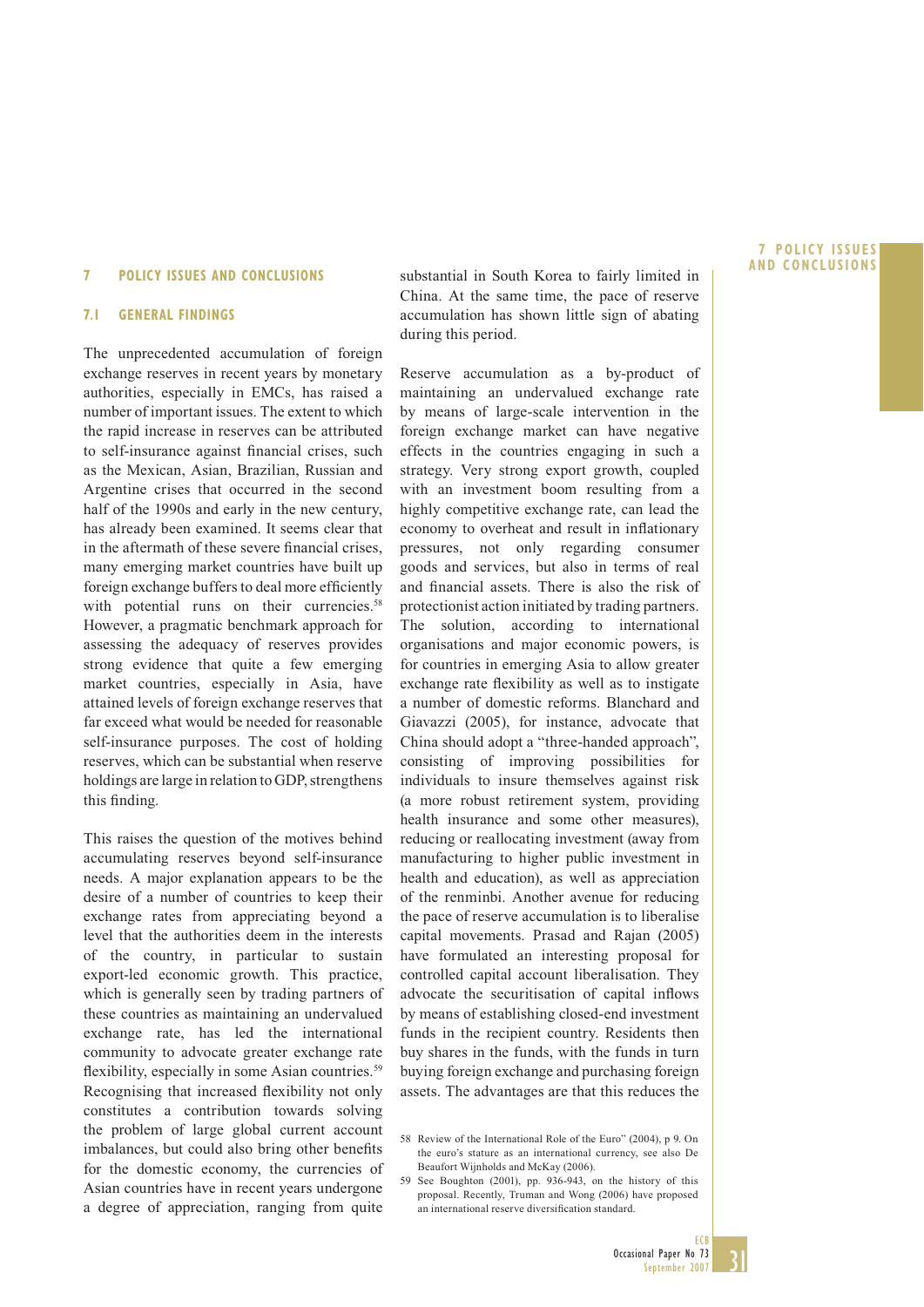costs of sterilisation as well as diversification by domestic investors into an international portfolio. It would also allow central banks to control the timing and size of capital inflows.

Stronger currency appreciation will imply a decrease in – or even cessation of – reserve accumulation. This has the added advantage that it contains the opportunity costs of holding reserves. Measuring these opportunity costs is not straightforward, however, and several approaches can be pursued, leading to different outcomes. One way is to calculate the difference between the costs of borrowing reserves and the yield earned on investing the proceeds. Another method, theoretically more satisfactory but rendering only broad approximations, is to define the opportunity costs of holding reserves as the foregone yield on real investment. Under this approach, cost estimates can be quite substantial as a percentage of GDP. Finally, a of the purely financial cost of sterilising the monetary effects of the inflow of foreign exchange can be calculated, along with its conversion into domestic currency through central bank intervention. In some cases, however, where domestic interest rates are (kept) very low, the cost of sterilisation may – at least for a limited time – be minimal or even negative.

Even tho ugh greater currency appreciation leads to benefits by containing the opportunity costs of holding reserves, it also implies a cost in terms of capital losses on foreign exchange reserves, as measured in domestic currency. Such losses can be relatively sizeable in countries with large reserve holdings experiencing significant appreciation. The desire to avoid such losses is likely to contribute to the resistance to currency appreciation that various countries have displayed (and sometimes still display), although non-economic factors could be of more importance in this respect. Such factors may, for instance, be based on the view of the political authorities that no or only gradual appreciation of the currency is beneficial for maintaining internal political stability.

The accumulation of large amounts of official reserves can lead to an increased degree of currency diversification. The distribution of reserve holdings by currencies tends to be based on a number of factors, such as risk diversification, effective yield, liquidity and asset diversity of the financial markets in reserve currency countries, geographical orientation of foreign trade and capital account transactions, the currency composition of external debt and possibly political considerations. The dollar has maintained its position as the major reserve currency, while the euro has established itself as the second main global reserve currency. While the share of the euro in the composition of global reserves has increased to a limited extent, sudden changes are unlikely in view of the historical experience that central banks' reserve management tends to be adjusted only gradually. The ECB's position continues to be neither to encourage nor discourage the euro's international role.

#### **7.2 IMPLICATIONS FOR THE INTERNATIONAL MONETARY SYSTEM**

Turning to the possible implications of the massive increase in foreign exchange reserves over recent years for the international monetary system, the following developments seem the most relevant. To start with, borrowing from the IMF has fallen to a low level in view of the comfortable reserve position that most emerging market countries have attained since the financial crises that hit them between 1995 and 2001. Major borrowers, in particular Argentina and Brazil, have paid off their debts in full and ahead of schedule to the IMF. Credit outstanding to the IMF has fallen from a peak of SDR 70 billion in 2003 to SDR 10 billion at the end of 2006. While early repayment of large debtors is in itself a positive development, the waning need to use the IMF's resources may have an impact on the international adjustment process. Countries with relatively large reserves but following less than optimal macroeconomic policies, such as maintaining an overvalued

32 ECB Occasional Paper No 73 September 2007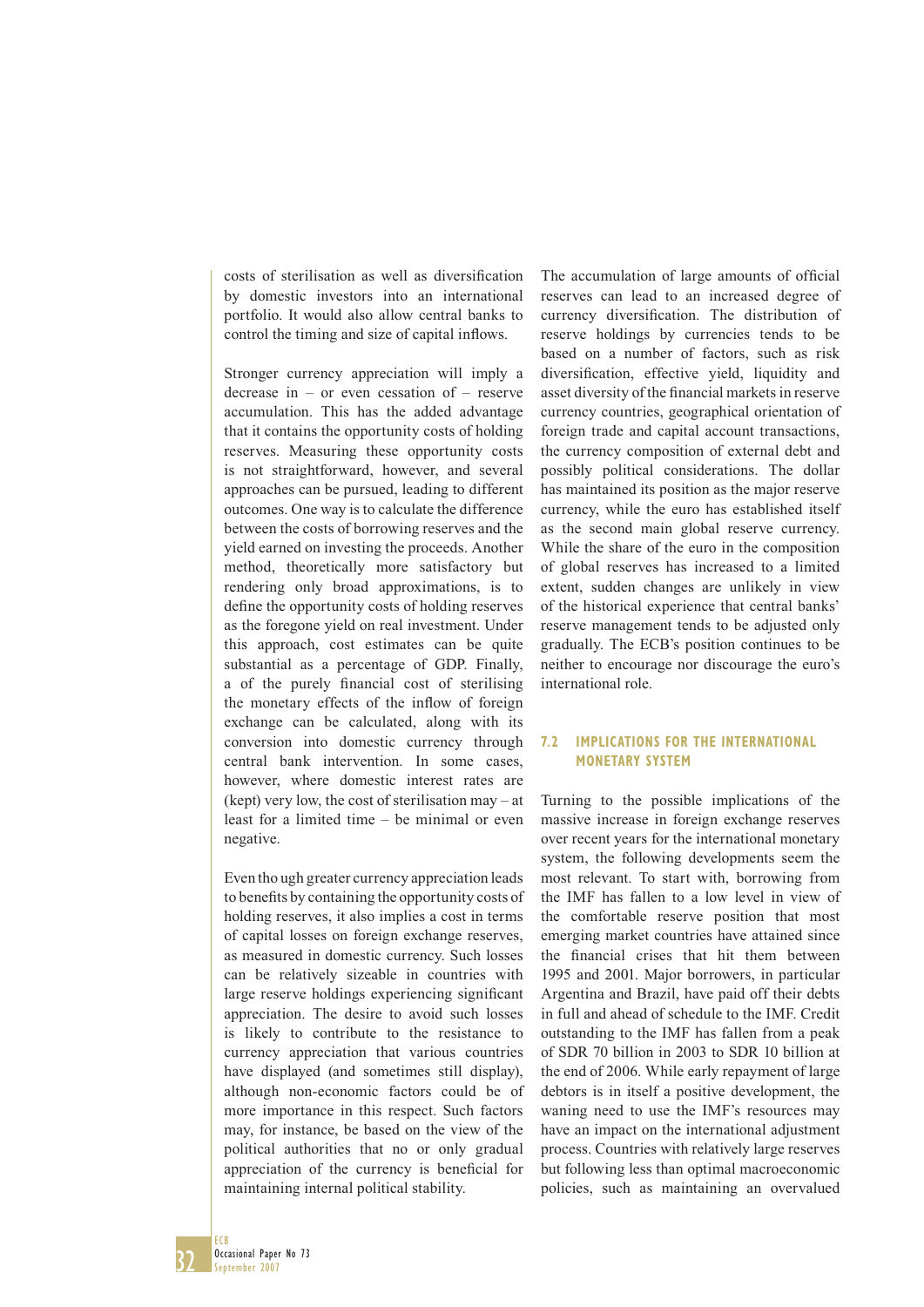#### **7POLICY ISSUES AND CONCLUSIONS**

exchange rate or a high rate of inflation, could continue along this path for an extended period of time without having to turn to the IMF and be subjected to its policy conditionality.

Such a "crowding out" of the IMF could have negative spillover effects for other countries, for example through a lack of policy discipline in some EMCs. The IMF relies largely on the interest payments it receives from its debtors (charges) to finance its interest payments to creditor countries (remuneration), its administrative expenses and the building up of its precautionary balances. At the relatively low level of IMF credit outstanding at present, the Fund will face a considerable shortfall in its income position. Although this may not be a structural development, the consensus view is that measures have to be taken to ensure the IMF's financial viability in the future. A group of eminent persons under the chairmanship of former Bank of International Settlements General Manager Andrew Crockett has made a number of proposals aimed at making the IMF less reliant on a single source of income. Its main recommendations are to sell a limited amount of the Fund's gold and to use the proceeds to generate income, as well as to broaden the possibilities for generating additional revenue by expanding the IMF's investment activities, within strict limits to avoid excessive use (see Crockett, 2007).

Although the degree of reserve ease in EMCs is generally high, some feel that there is a need for the IMF to provide a kind of insurance facility on which they could draw in case of sudden capital outflows. An earlier attempt to provide such a service resulted in the introduction of the CCL by the IMF in 1999. However, this instrument lapsed without having ever been used under a sunset clause in 2003. A new insurance instrument would have to be designed in such a way that it would not suffer from the shortcomings of the CCL, such as its lack of a clear exit strategy. Views differ on the desirability of establishing an insurance facility. Some consider such a facility as filling a gap in the credit instruments that the Fund

offers to its members, whereas others question the need for such a separate instrument without conditionality.

Finally, countries accumulating very large reserves are playing a significant role in financing global external imbalances by investing a sizeable part of their foreign exchange holdings in financial assets in reserve currency countries. Attention has focused in particular on the purchases by major reserve holders, especially in emerging Asia and increasingly in oil exporting countries, of dollar-denominated assets, especially securities issued by the US government. Estimates of the contribution of such purchases to the financing of the US current account deficit range from a relatively modest fraction to as much as three quarters.<sup>60</sup>

Such financing facilitates a longer duration of large global imbalances. According to a study by IMF staff  $(2005)^{61}$ , financial globalisation has led to the possibility that adjustment of external imbalances can be delayed longer than before. If adjustment is delayed too long, however, serious consequences may follow when easy financing of external deficits comes to an end. Another consequence of the largescale investment of official reserves in major financial centres is that long-term interest rates have in recent years stayed at historically low levels despite strong growth in the world economy. Estimates of the effects of such central bank investments on the interest rates of US government bonds range from around 40 basis points to as much as 200 basis points. $62$ While low capital market interest rates favour economic growth, their persistence in a phase



<sup>60</sup> The upper figure estimated by Roubini and Setser (2005) appears to be an outlier.

<sup>61</sup> See the Statement issued by G-7 financial leaders on December 3, 2005, which also mentions that "more rigorous, mutually reinforcing action is now needed", and the Communiqué of the International Monetary and Financial Committee of September 24, 2005 which "urges further action" on these issues.

<sup>62</sup> In its statement of 21 April 2006, the Group of Seven gave a quite detailed overview of policy actions required for bringing down global imbalances. These included a recommendation that some oil-exporting countries should allow their currencies to appreciate.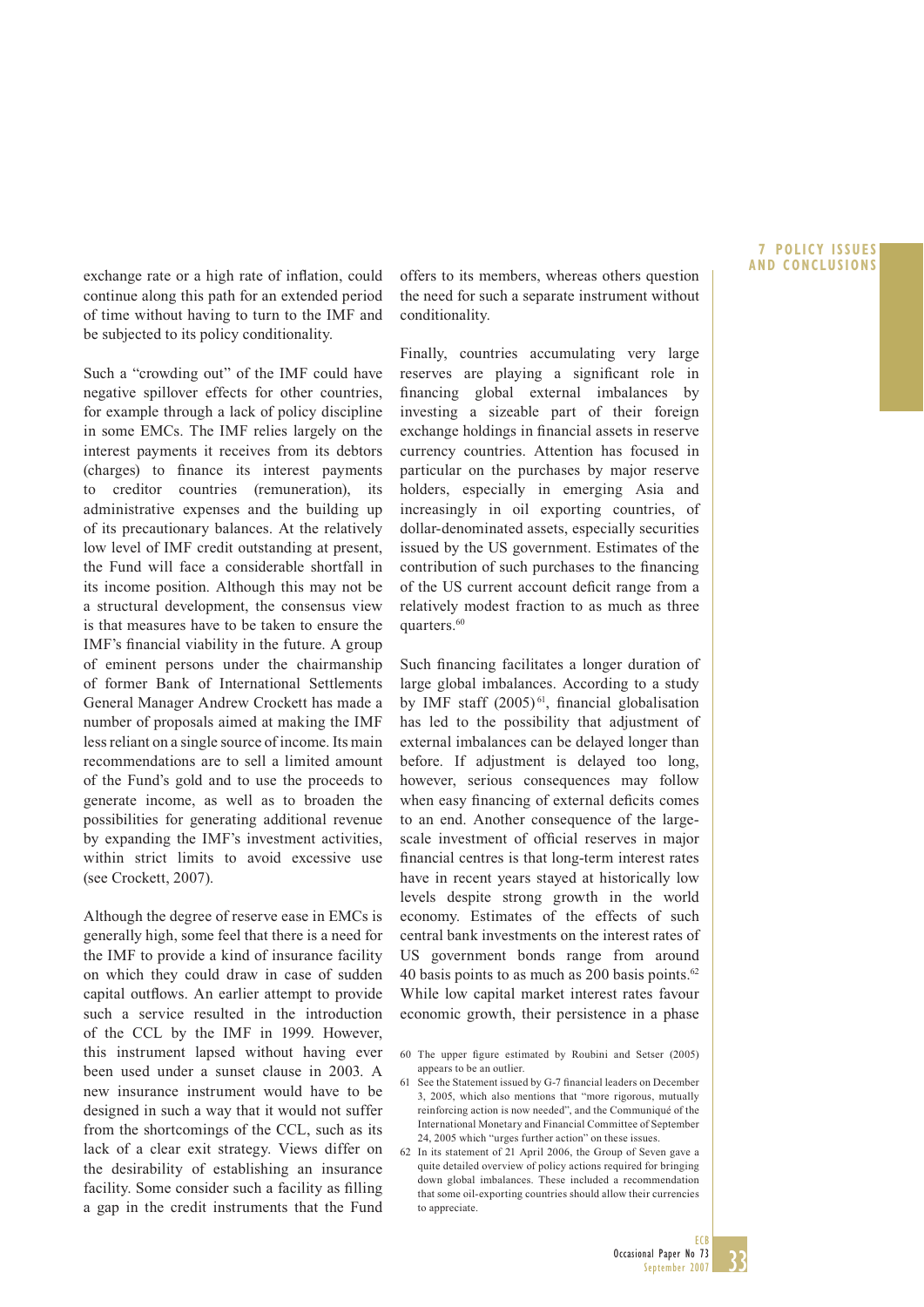of mounting inflationary pressures can pose a dilemma.<sup>63</sup>

As indicated above, monetary authorities across the world are faced with a number of important challenges largely associated with the continuation of large global current account imbalances and the attendant accumulation of reserves. Solving these problems will require action by various sides.<sup>64</sup>

The need for collective action has been recognised in various fora. In several of their recent communiqués, both the Group of Seven and the Group of Twenty highlighted the need for the main players in the global economy to take policy action in order to avoid a so-called hard landing in the process of reducing global imbalances. In various speeches and publications, such as the World Economic Outlook, the IMF has repeatedly highlighted the need for an orderly adjustment of global imbalances and for the major countries to play their part in bringing this about. Moreover, the International Monetary and Financial Committee (IMFC) has emphasised the need for simultaneous action in various communiqués. These exhortations have led to a familiar mantra as to who should do what. In short, the US should contribute by reducing its government budget deficit and by raising the national savings rate; China should take action to achieve a higher level of consumption and more exchange rate flexibility; while Europe and Japan should strengthen their structural reform efforts in order to increase their potential growth rates. Lately, some recommendations have also been directed at oilexporting countries, encouraging them to step up their expenditure in a responsible manner.<sup>65</sup>

While this mantra has been regularly repeated, with small variations, actual policy action along the lines envisaged has been disappointing. The recognition of an implementation deficit and criticism of the IMF's alleged shortcomings in its surveillance of important economies led to an initiative by the IMF's Managing Director in early 2006 to embark on a multilateral consultation process, directed towards reducing

global external imbalances. This initiative evolved from a discussion in which initial suggestions for IMF special consultations with China were considered to be problematic as they could be seen as singling out one member country for special attention. In recognition of the fact that all global economic players should contribute to a lowering of the risk of a hard landing, it was decided to invite representatives from the US, the euro area, China, Japan and Saudi Arabia to participate in a multilateral discussion of issues surrounding the stillgrowing global imbalances. For such multilateral discussions to bear fruit, it is essential for them to take place in a fully confidential manner.

Some commentators, including the IMF's Managing Director <sup>66</sup>, have emphasised that quick solutions should not be expected as these imbalances have taken a long time to build up, and given that policy actions typically need time to be formulated and implemented, let alone lead to the desired results. As global imbalances start to unwind, it can be expected that the ongoing exceptional reserve accumulation and its attendant effects will also be mitigated.

63 See, for instance, De Rato (2006).

- 64 Chairman Greenspan of the Federal Reserve spoke of a "conundrum".
- 65 The upper figure estimated by Roubini and Setser (2005) appears to be an outlier.
- 66 Chairman Greenspan of the Federal Reserve spoke of a "conundrum".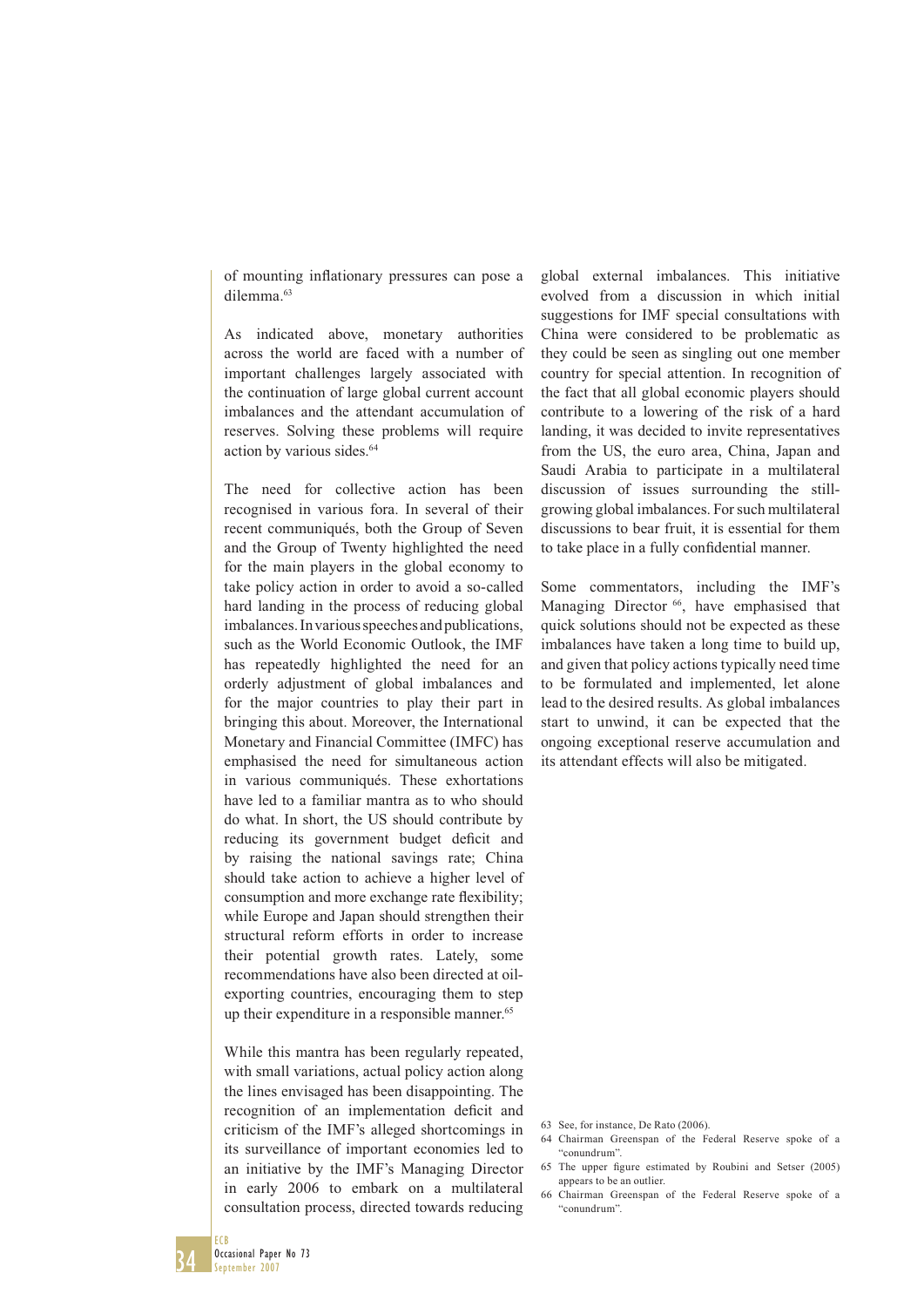# **ANNEXES ANNEXES**

### **ANNEX 1**

### **Table 6 Emerging market countries: estimated adequate and actual reserves**

| (USD Billions)              |                |               |                  |               |                     |      |                 |               |               |        |
|-----------------------------|----------------|---------------|------------------|---------------|---------------------|------|-----------------|---------------|---------------|--------|
| <b>Short-term</b>           |                |               | <b>Internal</b>  |               | <b>EIU</b>          |      | <b>Adequate</b> |               | <b>Actual</b> |        |
|                             |                | external debt | drain proxy      |               | <b>Country risk</b> |      | reserves        |               | reserves      |        |
|                             | $\overline{a}$ |               | $\boldsymbol{h}$ |               | $\overline{c}$      |      | $a+b*c/100$     |               | <b>Gross</b>  |        |
|                             | 1999           | 2006          | 1999             | 2006          | 1999                | 2006 | 1999            | 2006          | 1999          | 2006   |
| <b>Floating regimes</b>     |                |               | $5\% - 10\%$     | $5\% - 10\%$  |                     |      |                 |               |               |        |
| <b>Brazil</b>               | 70.3           | 52.1          | $7.4 - 14.8$     | 32.5-64.9     | 60                  | 45   | 74.7-79.1       | 66.8-81.4     | 34.8          | 85.6   |
| Chile                       | 8.5            | 13.6          | $1.5 - 3.1$      | $3.8 - 7.6$   | 29                  | 23   | $9.0 - 9.4$     | $14.5 - 15.3$ | 14.6          | 19.4   |
| Indonesia                   | 31.8           | 23.0          | $4.5 - 9.1$      | $7.6 - 15.3$  | 63                  | 53   | 34.6-37.5       | $27.0 - 31.1$ | 26.4          | 40.9   |
| Israel                      | 11.4           | 23.3          | $9.8 - 19.6$     | $7.0 - 14.0$  | 34                  | 29   | $14.7 - 18.0$   | 25.3-27.4     | 22.6          | 29.2   |
| Korea                       | 0.0            | 0.0           | 14.5-28.9        | 31.8-63.7     | 30                  | 29   | $4.3 - 8.7$     | $9.2 - 18.5$  | 74.0          | 225.6  |
| Mexico                      | 63.8           | 44.8          | $8.2 - 16.5$     | 12.0-23.9     | 53                  | 34   | 68.2-72.5       | 48.9-53.0     | 31.8          | 76.3   |
| Philippines                 | 12.0           | 13.8          | $2.4 - 4.7$      | $3.5 - 7.0$   | 41                  | 48   | 13.0-14.0       | $15.5 - 17.1$ | 13.3          | 20.0   |
| Poland                      | 17.6           | 45.6          | $6.4 - 12.7$     | $7.0 - 14.1$  | 34                  | 34   | 19.7-21.9       | 48.0-50.4     | 26.4          | 46.4   |
| South Africa                | 13.2           | 12.7          | $3.8 - 7.6$      | $8.1 - 16.3$  | 49                  | 38   | $15.1 - 16.9$   | 15.8-18.9     | 64            | 23.1   |
| Turkey                      | 36.8           | 75.6          | $7.6 - 15.2$     | $10.7 - 21.4$ | 56                  | 53   | 41.1-45.3       | 81.2-86.9     | 23.3          | 58.6   |
| <b>Intermediate regimes</b> |                |               | $10\% - 20\%$    | $10\% - 20\%$ |                     |      |                 |               |               |        |
| Argentina                   | 40.0           | 27.8          | 8.9-17.8         | $6.6 - 13.2$  | 54                  | 51   | 44.8-49.7       | 31.2-34.5     | 26.3          | 30.9   |
| China, P.R.                 | 27.3           | 217.4         | 146.2-292.4      | 443.2-886.4   | 42                  | 43   | 88.7-150.1      | 408.0-598.5   | 557.7         | 1068.5 |
| Hong Kong                   | 27.3           | 217.4         | 35.3-70.6        | 53.2-106.5    | 30                  | 21   | 37.9-48.5       | 228.5-239.7   | 96.2          | 133.2  |
| Colombia                    | 8.7            | 9.9           | $1.0 - 2.1$      | $4.9 - 9.8$   | 56                  | 42   | $9.3 - 9.8$     | $12.0 - 14.0$ | 8.0           | 15.3   |
| Czech Republic              | 21.1           | 37.6          | $3.5 - 6.9$      | $11.0 - 22.0$ | 33                  | 37   | $22.3 - 23.4$   | 41.7-45.7     | 12.8          | 31.2   |
| Hungary                     | 12.9           | 18.4          | $2.1 - 4.2$      | $6.6 - 13.1$  | 39                  | 55   | 13.7-14.5       | $22.1 - 25.7$ | 11.0          | 21.5   |
| India                       | 12.1           | 22.8          | 17.7-23.3        | 65.5-130.9    | 41                  | 39   | 16.8-21.6       | 48.4-73.9     | 32.7          | 170.7  |
| Malaysia                    | 10.2           | 19.8          | $8.0 - 16.0$     | 20.1-40.2     | 33                  | 35   | 12.9-15.5       | 26.8-33.9     | 30.6          | 82.1   |
| Peru                        | 6.8            | 4.5           | $0.9 - 1.7$      | $2.6 - 5.3$   | 46                  | 34   | $7.1 - 7.5$     | $5.4 - 6.3$   | 8.7           | 16.7   |
| Romania                     | 1.4            | 21.0          | $0.7 - 1.5$      | $5.0 - 9.9$   | 64                  | 42   | $1.9 - 2.4$     | $23.1 - 25.2$ | 1.5           | 28.1   |
| Russia                      | 54.4           | 67.7          | $1.8 - 3.7$      | $0.0 - 0.1$   | 76                  | 41   | 55.8-57.2       | 67.7-67.7     | 8.5           | 295.6  |
| Thailand                    | 28.4           | 33.9          | $6.7 - 13.4$     | 22.6-45.3     | 40                  | 45   | 31.0-33.7       | $44.1 - 54.3$ | 34.1          | 65.3   |
| Ukraine                     | 4.0            | 1.5           | $0.4 - 0.8$      | $5.1 - 10.3$  | 68                  | 50   | $4.3 - 4.6$     | $4.1 - 6.6$   | 1.0           | 21.8   |
| Venezuela                   | 11.8           | 17.8          | $1.8 - 3.6$      | $3.8 - 7.5$   | 51                  | 56   | 12.7-13.6       | 19.9-22.0     | 12.3          | 27.2   |

Sources: IMF, International Financial Statistics (reserves, money), WEO (short-term external debt, remaining maturity basis), the Economist Intelligence Unit (country risk index).<br>Notes: The exchange rate classification is



35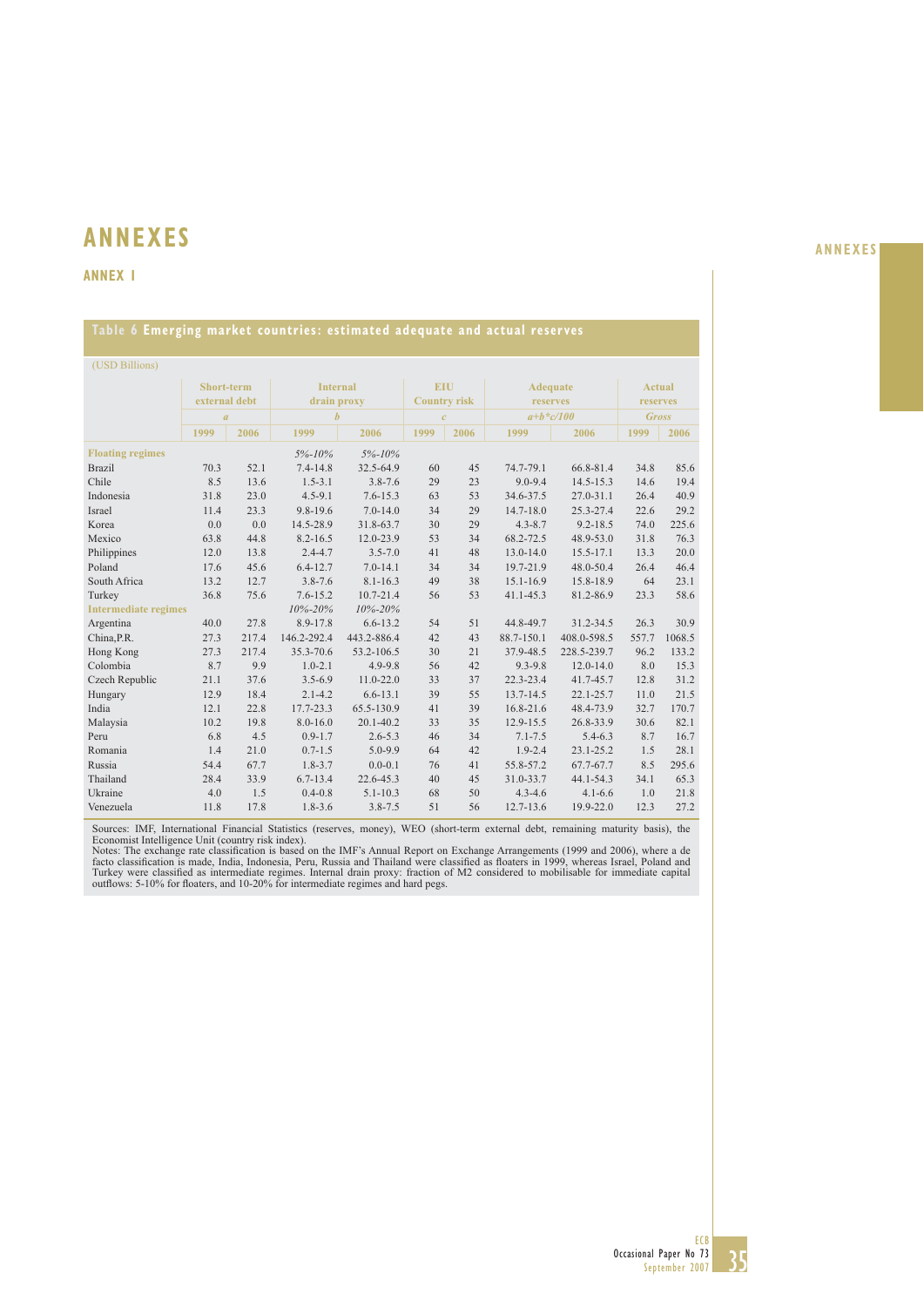#### **ANNEX 2 THE CHANNELS OF RESERVE ACCUMULATION**

This annex describes the channels through which reserves were accumulated from 1999 to 2003.

#### **Chart 8 Decomposition of Factors Contributing to Reserve Accumulation**



**2 Capital Account-driven Accumulation** The Czech Republic, Mexico, Romania and South Africa



**3 Both current and capital account surplus countries** China, India and South Korea



Source: IMF, WEO September 2006.

36

ECB

Occasional Paper No 73 September 2007

Focusing on the ten EMCs that doubled their reserves since 1999, three distinct groups emerge, as Figure 1 shows: (i) current account surplus countries (Russia, Ukraine and Malaysia) (ii) capital account surplus countries (the Czech Republic, Mexico, Romania and South Africa); and (iii) countries that experienced both current and capital account surpluses (China, India and South Korea).<sup>67</sup> Dividing the rapid accumulators into groups is helpful in terms of structuring the discussion on the underlying motives for accumulation. It should be kept in mind that there is no direct causal relationship between large current account surpluses and reserve accumulation; current account surpluses will only result in reserve accumulation when combined with central bank intervention in the foreign exchange markets, for instance to prevent or mitigate an exchange rate appreciation. Moreover, it is also worth noting the diversity of the countries running current account surpluses: Russia's current account surplus is clearly oildriven, whereas those of Malaysia (and Thailand and South Korea) date back to the Asian crisis of 1997-98 and, initially, reflected the collapse of domestic investment and increased precautionary saving.

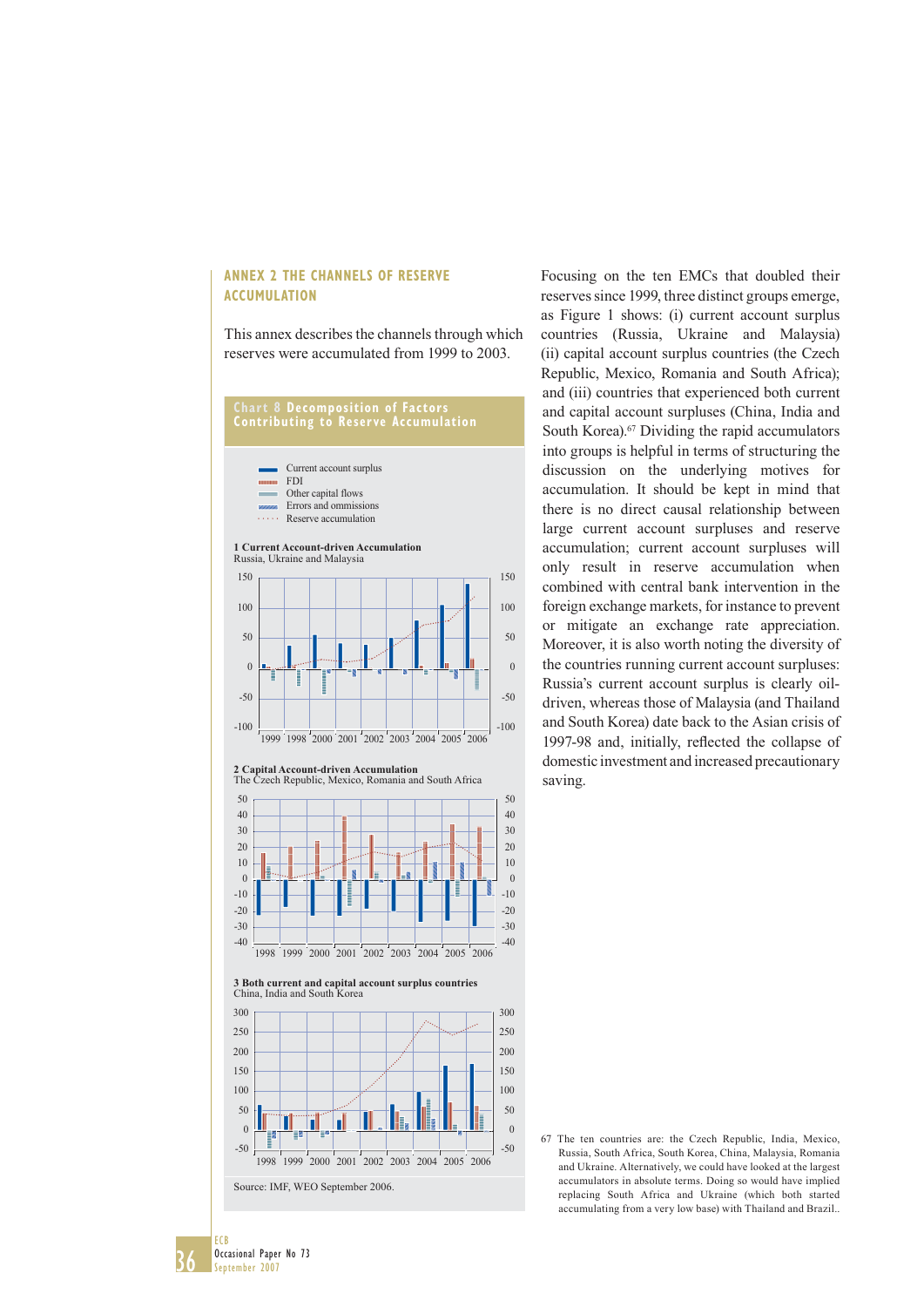#### **REFERENCES**

#### **REFERENCES**

- Aizenman, Joshua and Yaewoo Lee (2006), "Financial versus Monetary Mercantilism: Long Run View of Large International Reserve Hoarding", International Monetary Fund Working Paper 06/280.
- Banco Central de Venezuela (2004), "Informe Sobre los Niveles de las Reservas Internacionales en Venezuela", Caracas.
- Banco de la Republica (Colombia) (2003), "Análisis del Nivel Adecuado de Reserves Internacionales", Bogota.
- Bank for International Settlements (2005), Quarterly Review on International Banking and Financial Market Developments (March).
- Bergsten, Fred (2005), "An Action Plan to Stop the Market Manipulators Now", Financial Times, 15 March.
- Bird, Graham and Ramkishen Rajan (2003), "Too Much of a Good Thing? The Adequacy of International Reserves in the Aftermath of Crises", World Economy, Vol. 26 No 6, pp. 873-891.
- Blanchard, Olivier and Francesco Giavazzi (2005), "Rebalancing Growth in China: A Threehanded Approach", MIT Department of Economics Working Paper 05-32.
- Boughton, James B. (2001), Silent Revolution: The International Monetary Fund, 1979-1989, Washington, DC: International Monetary Fund.
- Caselli, Francesco and James Feyrer (2006), "The Marginal Product of Capital", Paper presented at the IMF 7th Jacques Polak Annual Research Conference – Capital Flows, 9-10 November.
- Chinn, Menzie and Jeffrey Frankel (2005), "Will the Euro Surpass the Dollar as Leading International Reserve Currency?", Paper presented at NBER Conference on G7 Current Account Imbalances (June)
- Clark, Peter B. and Jacques J. Polak (2004), "International Liquidity and the Role of the SDR in the International Monetary System", IMF Staff Papers, Vol. 51, No 1, pp. 49-91.
- Crockett, Andrew (2007), "Report by the Committee to Study Sustainable Long-term Financing of the IMF".
- De Beaufort Wijnholds, J. Onno (2003), "Five Financial Crises: Lessons for Prevention and Resolution", in A. P. Ros and H. R. T. Vollebergh, Ontwikkeling en Overheid, The Hague: SDU.
- De Beaufort Wijnholds, J. Onno and Arend Kapteyn (2001), "Reserve Adequacy in Emerging Market Economies", International Monetary Fund Working Paper 01/143.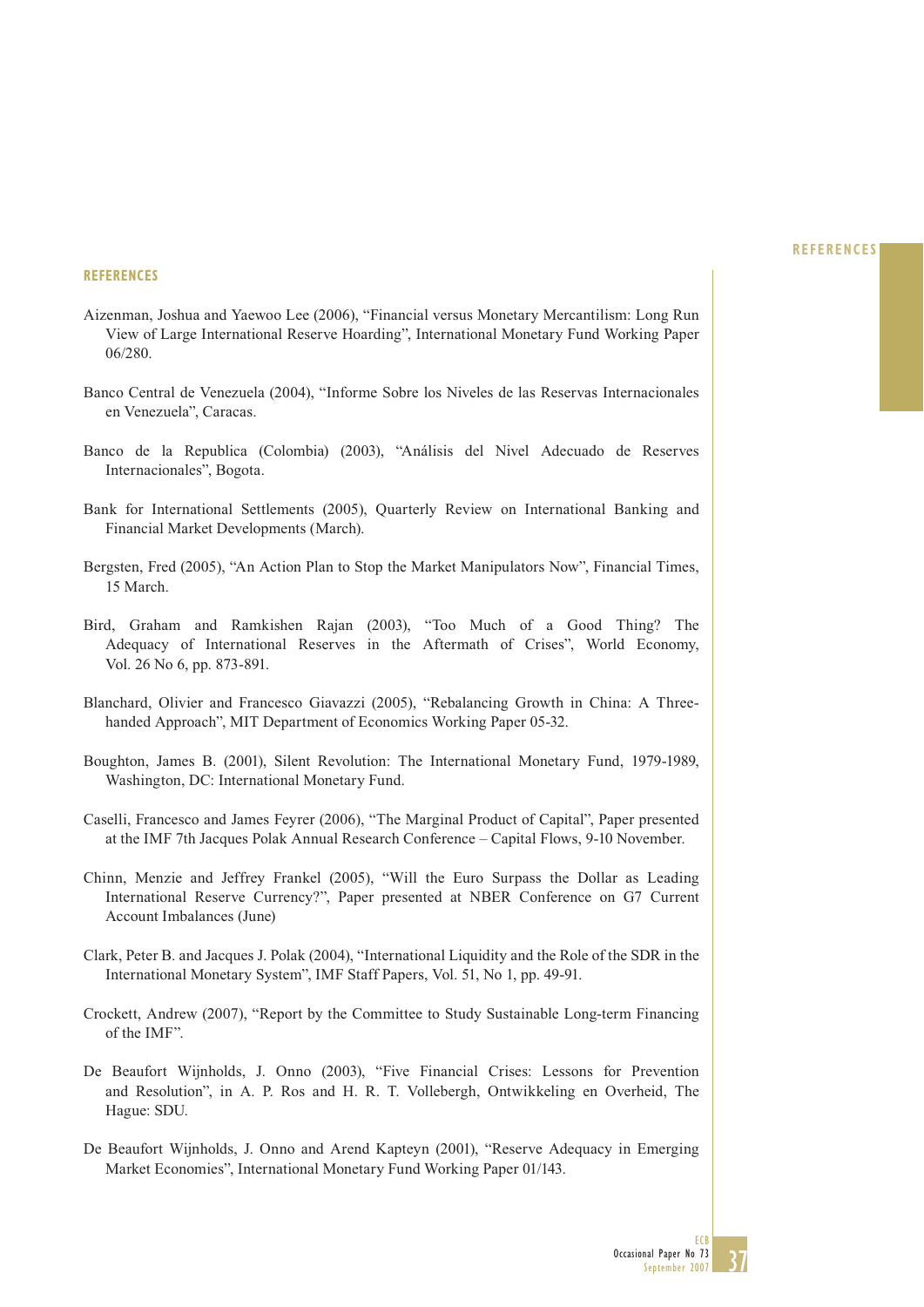- De Beaufort Wijnholds, J. Onno and Julie McKay (2006), "Living up to Expectations? Taking Stock of the International Role of the Euro", in Joaquim Roy (ed.), The Euro and the Dollar in a Globalized Economy, forthcoming.
- De Rato, Rodrigo (2006), "Progress in Implementing the Fund's Medium-term Strategy", Speech at the Foreign Correspondents Club, Tokyo, 3 August.
- Dooley, Michael, David Folkerts-Landau and Peter Garber (2003), "An Essay on the Revised Bretton Woods System", NBER Working Paper 9971 (September).
- (2004), "The Revised Bretton Woods System: The Effects of Periphery Intervention and Reserve Management on Interest Rates and Exchange Rates in Center Countries", NBER Working Paper 10332 (March).
- (2005), "Savings Gluts and Interest Rates: The Missing Link to Europe", NBER Working Paper 11520 (August).
- Dunaway, Steven V., Lamin Leigh and Xiangming Li (2006), "How Robust Are Estimates of Equilibrium Real Exchange Rates: The Case of China", International Monetary Fund Working Paper 06/220.
- European Central Bank (2005), "Financial Flows to Emerging Market Economies: Changing Patterns and Recent Developments", Monthly Bulletin, January, pp. 59-73.
- (2005), "Review of the International Role of the Euro", December.
- (2006), "The Accumulation of Foreign Reserves", Occasional Paper No 43 (February).
- Frankel, Jeffrey (2004), "On the Renminbi: The Choice between Adjustment under a Fixed Exchange Rate and Adjustment under a Flexible Rate", mimeo, Harvard University.
- Frenkel, Jacob and Boyan Jovanovic (1981), "Optimal International Stochastic Framework", Economic Journal, 91 (June), pp. 507-514.
- Geithner, Timothy F. (2007), "Developments in the Global Economy and Implications for the United States", Remarks at the Council on Foreign Relations, New York, 11 January.
- Genberg, Hans, Robert McCauley, Yung Chul Park and Avinash Persaud (2005), "Official Reserves and Currency Management in Asia: Myth, Reality and the Future", Geneva Reports on the World Economy No 7.
- Goldstein, Morris (2004), "China and the Renminbi Exchange Rate", in Fred Bergsten and John Williamson (eds), Dollar Adjustment: How Far? Against What?, Institute for International Economics, pp. 197-230.
- Goldstein, Morris and Nicholas Lardy (2004), "What Kind of Landing for the Chinese Economy?", Policy Briefs in International Economics, Institute for International Economics (November).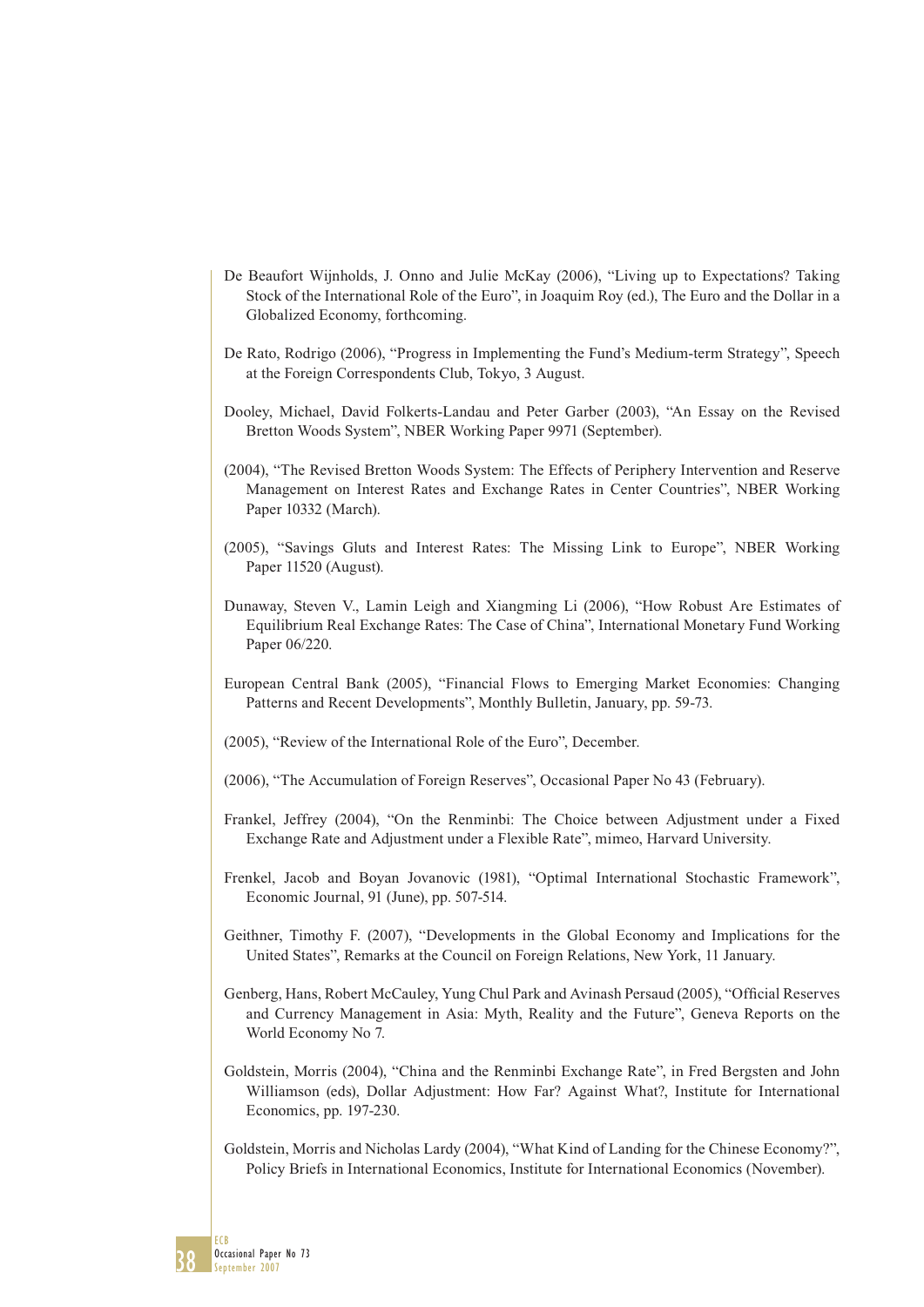#### **REFERENCES**

Green, Russell and essing or a Burden?", United States Treasury, Office of International Affairs, Occasional Paper No 6 (March).

Group of Seven (nd), various communiqués.

- Guzman Calafell, Javier and Rodolfo Padilla del Bosque (2003), "International Reserves to Shortterm External Debt as an Indicator of External Vulnerability: The Experience of Mexico and Other Emerging Economies", in Ariel Buira (ed.), Challenges to the World Bank and IMF: Developing Country Perspectives, Group of Twenty-Four, Washington, DC.
- Hauner, David (2005), "A Fiscal Price Tag for International Reserves", International Monetary Fund Working Paper 05/81.
- Higgins, Matthew and Thomas Klitgaard (2004), "Reserve Accumulation: Implications for Global Capital Flows and Financial Markets", Current Issues, Vol. 10, No 10, September/October, Federal Reserve Bank of New York.
- International Monetary Fund (2003), "Mexico: Selected Issues Papers: Reserve Adequacy in Mexico", Staff Country Report, SM/04/250.
- (2004), "Liquidity Management", Staff Memorandum, SM/04/149.
- (2004), "People's Republic of China: 2004 Article IV Consultation", Staff Report, November.
- (2005), World Economic Outlook, April.
- (2006a), Independent Evaluation Office, An Evaluation of IMF Support to Jordan, 1989-2004.
- (2006b), People's Republic of China: 2006 Article IV Consultation Staff Report, 31 October.
- Jeanne, Olivier and Romain Rancière (2006), "The Optimal Level of International Reserves for Emerging Market Countries: Formulas and Applications", International Monetary Fund Working Paper 06/229.
- (2007) "Self-insurance through International Reserves", in Törbjörn Becker et al., "Country Insurance: The Role of Domestic Policies", Occasional Paper No 254, pp. 14-21.
- Kenen, Peter (2005), "Stabilizing the International Monetary System", mimeo, Princeton University, Contribution to the Roundtable on "The Dollar, the Euro, and the International Monetary System" at the Annual Meeting of the American Economic Association, Philadelphia, 8 January.

Keynes, John Maynard (1930), A Treatise on Money, London: Macmillan.

McCauley, Robert (2005), "Distinguishing Global Dollar Reserves from Official Holdings in the United States", BIS Quarterly Review, pp. 57-72.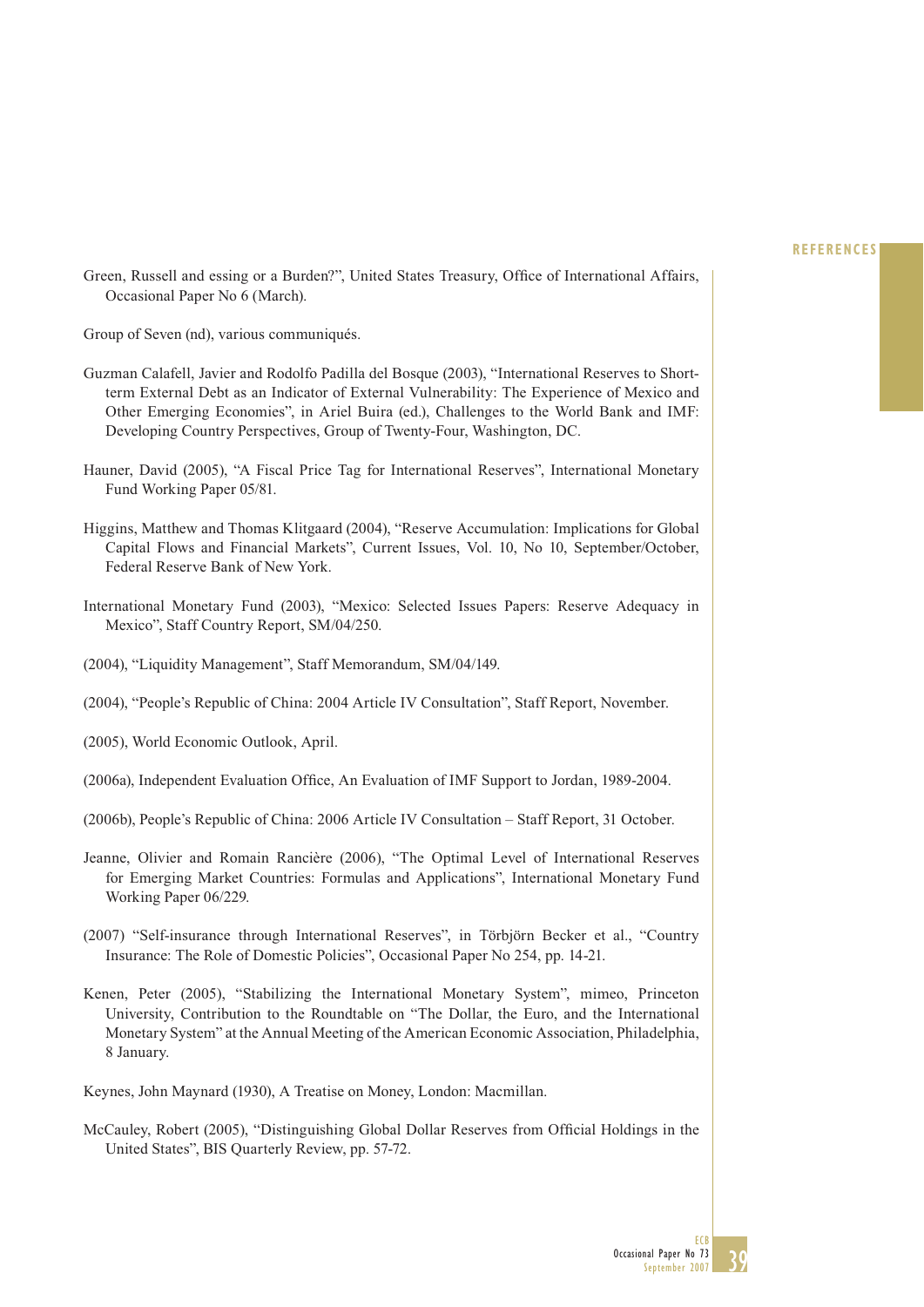- Papaioannou, Elias, Richard Portes and Gregoriou Siourounis (2006), "Optimal Currency Shares in International Reserves: The Impact of the Euro and the Prospects for the Dollar", European Central Bank Working Paper No 694.
- Prasad, Eswar and Raghuram Rajan (2005), "Controlled Capital Account Liberalization: A Proposal", International Monetary Fund Discussion Paper 05/07.
- Pringle, Robert and Nick Carver (2005), "Trends in Reserve Management Results of a Survey of Central Banks", RBS Reserve Management Trends, Central Banking Publications.
- Redrado, Martin (2006), "International Reserve Accumulation as a State Policy", Presentation, Buenos Aires (September).
- Rigaudy, Jean-François (2005), "Ten Years of Reserve Management", RBS Reserve Management Trends, Central Banking Publications, pp. 29-44.
- Roubini, Nouriel and Brad Setser (2005), "Will the Bretton Woods 2 Regime Unravel Soon?" Symposium on the "Revived Bretton Woods System: A New Paradigm for Asian Development?".
- Truman, Edwin and Anna Wong (2006), "The Case for an International Reserve Diversification Standard", Institute for International Economics, Washington, DC.

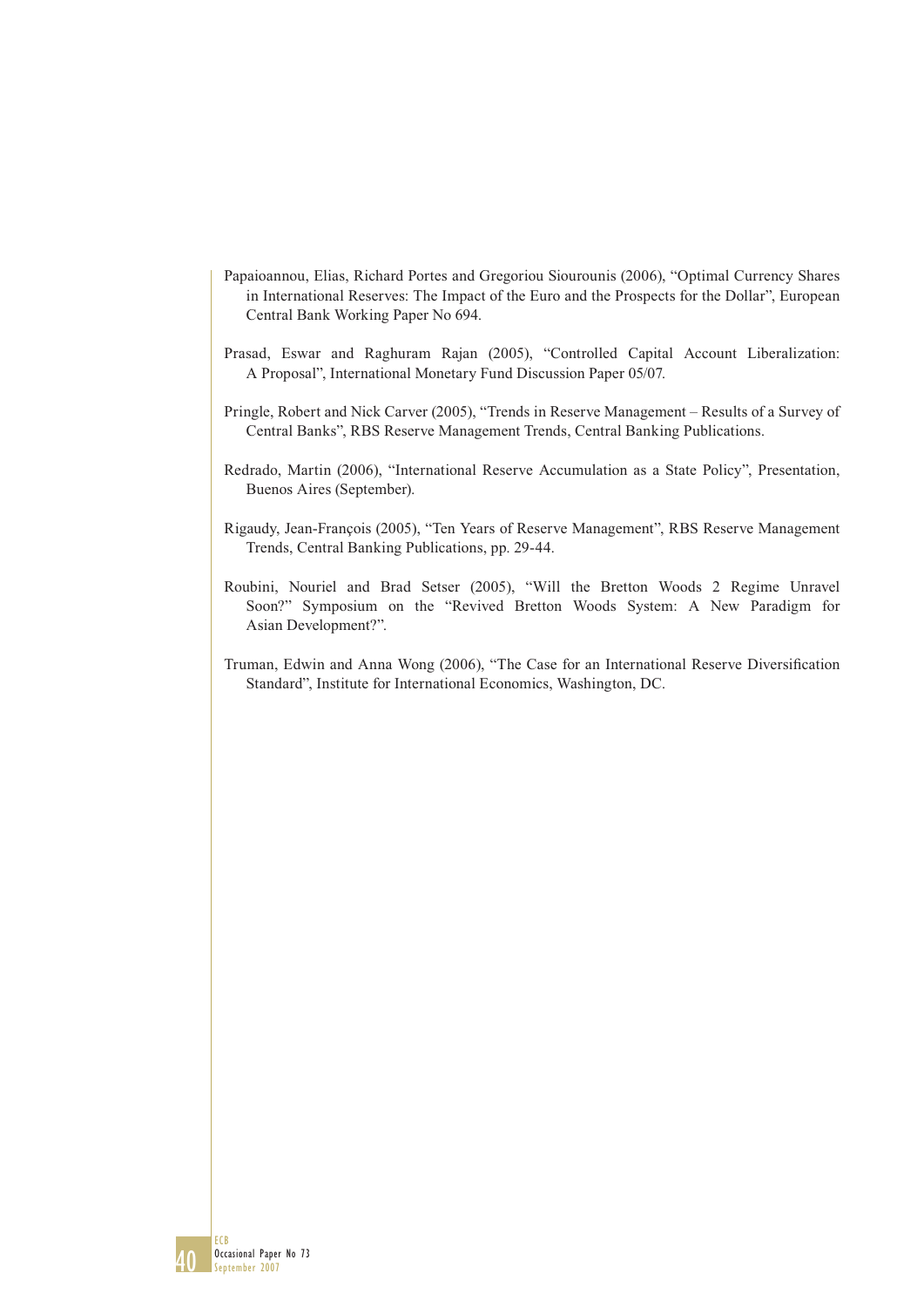#### **EUROPEAN CENTRAL BANK OCCASIONAL PAPER SERIES**

- "The impact of the euro on money and bond markets" by J. Santillán, M. Bayle and C. Thygesen, July 2000.
- 2 "The effective exchange rates of the euro" by L. Buldorini, S. Makrydakis and C. Thimann, February 2002.
- 3 "Estimating the trend of M3 income velocity underlying the reference value for monetary growth" by C. Brand, D. Gerdesmeier and B. Roffia, May 2002.
- 4 "Labour force developments in the euro area since the 1980s" by V. Genre and R. Gómez-Salvador, July 2002.
- 5 "The evolution of clearing and central counterparty services for exchange-traded derivatives in the United States and Europe: a comparison" by D. Russo, T. L. Hart and A. Schönenberger, September 2002.
- 6 "Banking integration in the euro area" by I. Cabral, F. Dierick and J. Vesala, December 2002.
- 7 "Economic relations with regions neighbouring the euro area in the 'Euro Time Zone'" by F. Mazzaferro, A. Mehl, M. Sturm, C. Thimann and A. Winkler, December 2002.
- 8 "An introduction to the ECB's survey of professional forecasters" by J. A. Garcia, September 2003.
- 9 "Fiscal adjustment in 1991-2002: stylised facts and policy implications" by M. G. Briotti, February 2004.
- 10 "The acceding countries' strategies towards ERM II and the adoption of the euro: an analytical review" by a staff team led by P. Backé and C. Thimann and including O. Arratibel, O. Calvo-Gonzalez, A. Mehl and C. Nerlich, February 2004.
- 11 "Official dollarisation/euroisation: motives, features and policy implications of current cases" by A. Winkler, F. Mazzaferro, C. Nerlich and C. Thimann, February 2004.
- 12 "Understanding the impact of the external dimension on the euro area: trade, capital flows and other international macroeconomic linkages" by R. Anderton, F. di Mauro and F. Moneta, March 2004.
- 13 "Fair value accounting and financial stability" by a staff team led by A. Enria and including L. Cappiello, F. Dierick, S. Grittini, A. Maddaloni, P. Molitor, F. Pires and P. Poloni, April 2004.
- 14 "Measuring financial integration in the euro area" by L. Baele, A. Ferrando, P. Hördahl, E. Krylova, C. Monnet, April 2004.

#### **EUROPEAN CENTRAL BANK OCCASIONAL PAPER SERIES**

41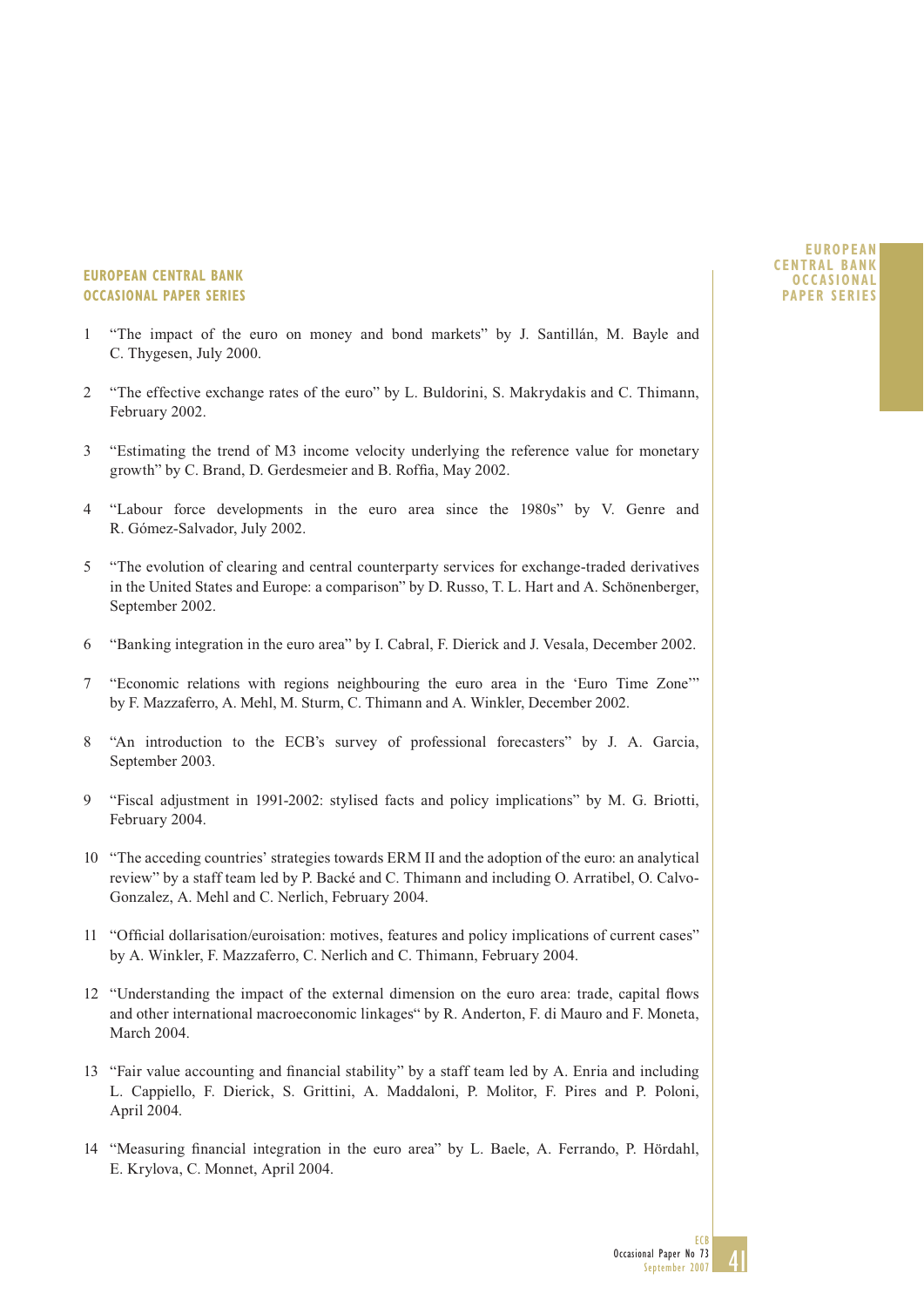- 15 "Quality adjustment of European price statistics and the role for hedonics" by H. Ahnert and G. Kenny, May 2004.
- 16 "Market dynamics associated with credit ratings: a literature review" by F. Gonzalez, F. Haas, R. Johannes, M. Persson, L. Toledo, R. Violi, M. Wieland and C. Zins, June 2004.
- 17 "Corporate 'excesses' and financial market dynamics" by A. Maddaloni and D. Pain, July 2004.
- 18 "The international role of the euro: evidence from bonds issued by non-euro area residents" by A. Geis, A. Mehl and S. Wredenborg, July 2004.
- 19 "Sectoral specialisation in the EU: a macroeconomic perspective" by MPC task force of the ESCB, July 2004.
- 20 "The supervision of mixed financial services groups in Europe" by F. Dierick, August 2004.
- 21 "Governance of securities clearing and settlement systems" by D. Russo, T. Hart, M. C. Malaguti and C. Papathanassiou, October 2004.
- 22 "Assessing potential output growth in the euro area: a growth accounting perspective" by A. Musso and T. Westermann, January 2005.
- 23 "The bank lending survey for the euro area" by J. Berg, A. van Rixtel, A. Ferrando, G. de Bondt and S. Scopel, February 2005.
- 24 "Wage diversity in the euro area: an overview of labour cost differentials across industries" by V. Genre, D. Momferatou and G. Mourre, February 2005.
- 25 "Government debt management in the euro area: recent theoretical developments and changes in practices" by G. Wolswijk and J. de Haan, March 2005.
- 26 "The analysis of banking sector health using macro-prudential indicators" by L. Mörttinen, P. Poloni, P. Sandars and J. Vesala, March 2005.
- 27 "The EU budget how much scope for institutional reform?" by H. Enderlein, J. Lindner, O. Calvo-Gonzalez, R. Ritter, April 2005.
- 28 "Reforms in selected EU network industries" by R. Martin, M. Roma, I. Vansteenkiste, April 2005.
- 29 "Wealth and asset price effects on economic activity", by F. Altissimo, E. Georgiou, T. Sastre, M. T. Valderrama, G. Sterne, M. Stocker, M. Weth, K. Whelan, A. Willman, June 2005.
- 30 "Competitiveness and the export performance of the euro area", by a Task Force of the Monetary Policy Committee of the European System of Central Banks, June 2005.
- 31 "Regional monetary integration in the member states of the Gulf Cooperation Council (GCC)" by M. Sturm and N. Siegfried, June 2005.

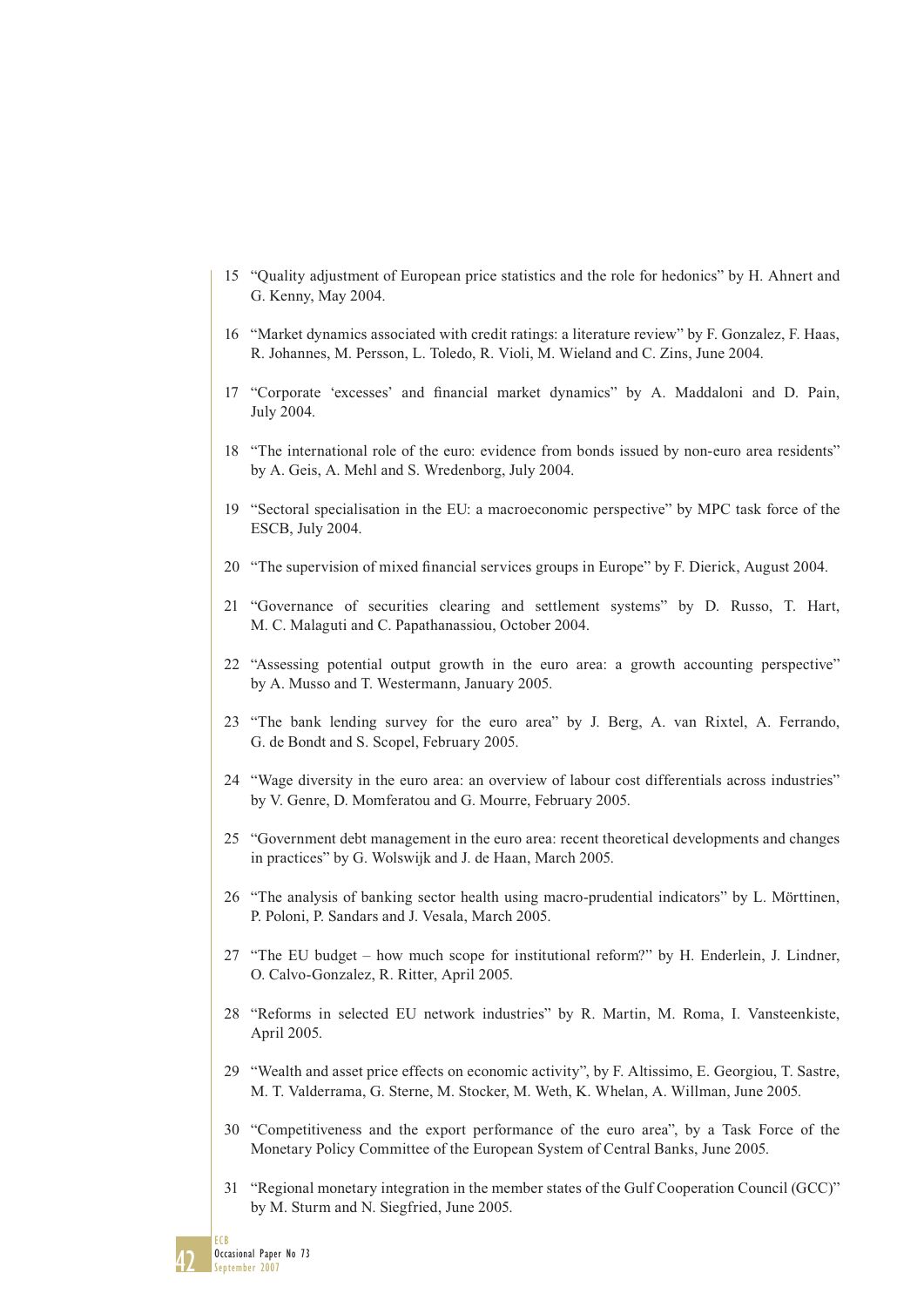- 32 "Managing financial crises in emerging market economies: experience with the involvement of private sector creditors" by an International Relations Committee task force, July 2005.
- 33 "Integration of securities market infrastructures in the euro area" by H. Schmiedel, A. Schönenberger, July 2005.
- 34 "Hedge funds and their implications for financial stability" by T. Garbaravicius and F. Dierick, August 2005.
- 35 "The institutional framework for financial market policy in the USA seen from an EU perspective" by R. Petschnigg, September 2005.
- 36 "Economic and monetary integration of the new Member States: helping to chart the route" by J. Angeloni, M. Flad and F. P. Mongelli, September 2005.
- 37 "Financing conditions in the euro area" by L. Bê Duc, G. de Bondt, A. Calza, D. Marqués Ibáñez, A. van Rixtel and S. Scopel, September 2005.
- 38 "Economic reactions to public finance consolidation: a survey of the literature" by M. G. Briotti, October 2005.
- 39 "Labour productivity in the Nordic EU countries: a comparative overview and explanatory factors – 1998-2004" by A. Annenkov and C. Madaschi, October 2005.
- 40 "What does European institutional integration tell us about trade integration?" by F. P. Mongelli, E. Dorrucci and I. Agur, December 2005.
- 41 "Trends and patterns in working time across euro area countries 1970-2004: causes and consequences" by N. Leiner-Killinger, C. Madaschi and M. Ward-Warmedinger, December 2005.
- 42 "The New Basel Capital Framework and its implementation in the European Union" by F. Dierick, F. Pires, M. Scheicher and K. G. Spitzer, December 2005.
- 43 "The accumulation of foreign reserves" by an International Relations Committee Task Force, February 2006.
- 44 "Competition, productivity and prices in the euro area services sector" by a Task Force of the Monetary Policy Committee of the European System of Central banks, April 2006.
- 45 "Output growth differentials across the euro area countries: Some stylised facts" by N. Benalal, J. L. Diaz del Hoyo, B. Pierluigi and N. Vidalis, May 2006.
- 46 "Inflation persistence and price-setting behaviour in the euro area  $-$  a summary of the IPN evidence", by F. Altissimo, M. Ehrmann and F. Smets, June 2006.
- 47 "The reform and implementation of the stability and growth pact" by R. Morris, H. Ongena and L. Schuknecht, June 2006.

#### **EUROPEAN CENTRAL BANK OCCASIONAL PAPER SERIES**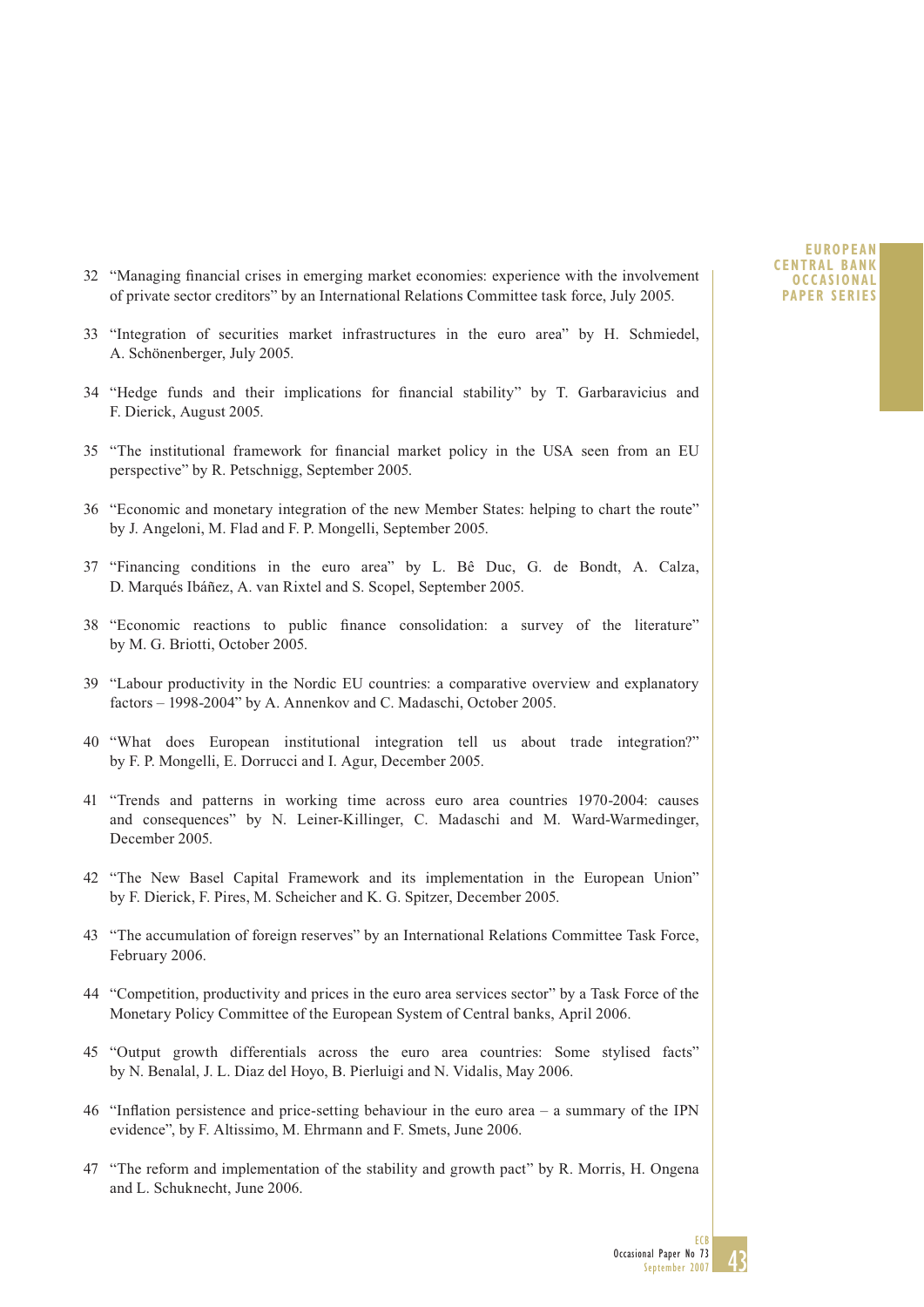- 48 "Macroeconomic and financial stability challenges for acceding and candidate countries" by the International Relations Committee Task Force on Enlargement, July 2006.
- 49 "Credit risk mitigation in central bank operations and its effects on financial markets: the case of the Eurosystem" by U. Bindseil and F. Papadia, August 2006.
- 50 "Implications for liquidity from innovation and transparency in the European corporate bond market" by M. Laganá, M. Perina, I. von Köppen-Mertes and A. Persaud, August 2006.
- 51 "Macroeconomic implications of demographic developments in the euro area" by A. Maddaloni, A. Musso, P. Rother, M. Ward-Warmedinger and T. Westermann, August 2006.
- 52 "Cross-border labour mobility within an enlarged EU" by F. F. Heinz and M. Ward-Warmedinger, October 2006.
- 53 "Labour productivity developments in the euro area" by R. Gomez-Salvador,A. Musso, M. Stocker and J. Turunen, October 2006.
- 54 "Quantitative quality indicators for statistics an application to euro area balance of payment statistics" by V. Damia and C. Picón Aguilar, November 2006
- 55 "Globalisation and euro area trade: Interactions and challenges" by U. Baumann and F. di Mauro, February 2007.
- 56 "Assessing fiscal soundness: Theory and practice" by N. Giammarioli, C. Nickel, P. Rother, J.-P. Vidal, March 2007.
- 57 "Understanding price developments and consumer price indices in south-eastern Europe" by S. Herrmann and E. K. Polgar, March 2007.
- 58 "Long-Term Growth Prospects for the Russian Economy" by R. Beck, A. Kamps and E. Mileva, March 2007.
- 59 "The ECB Survey of Professional Forecasters (SPF) a review after eight years' experience", by C. Bowles, R. Friz, V. Genre, G. Kenny, A. Meyler and T. Rautanen, April 2007.
- 60 "Commodity price fluctuations and their impact on monetary and fiscal policies in Western and Central Africa" by U. Böwer, A. Geis and A. Winkler, April 2007.
- 61 "Determinants of growth in the central and eastern European EU Member States A production function approach" by O. Arratibel, F. Heinz, R. Martin, M. Przybyla, L. Rawdanowicz, R. Serafini and T. Zumer, April 2007.
- 62 "Inflation-linked bonds from a Central Bank perspective" by J. A. Garcia and A. van Rixtel, June 2007.
- 63 "Corporate finance in the euro area including background material", Task Force of the Monetary Policy Committee of the European System of Central Banks, June 2007.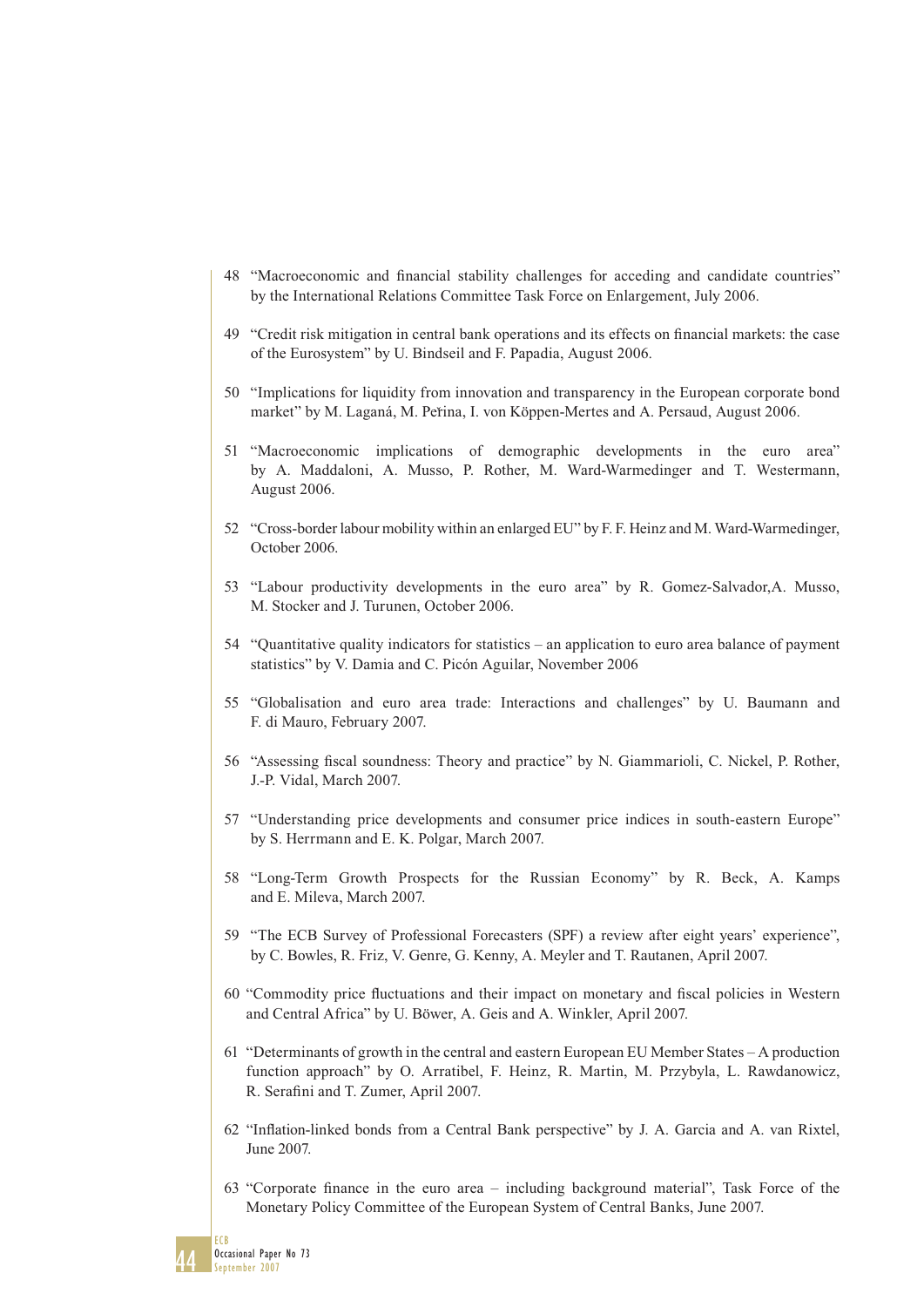- 64 "The use of portfolio credit risk models in central banks", Task Force of the Market Operations Committee of the European System of Central Banks, July 2007.
- 65 "The performance of credit rating systems in the assessment of collateral used in Eurosystem monetary policy operations" by F. Coppens, F. González and G. Winkler, July 2007.
- 66 "Structural reforms in EMU and the role of monetary policy a survey of the literature" by N. Leiner-Killinger, V. López Pérez, R. Stiegert and G. Vitale, July 2007.
- 67 "Towards harmonised balance of payments and international investment position statistics the experience of the European compilers" by J.-M. Israël and C. Sánchez Muñoz, July 2007.
- 68 "The securities custody industry" by D. Chan, F. Fontan, S. Rosati and D. Russo, August 2007.
- 69 "Fiscal policy in Mediterranean countries Developments, structures and implications for monetary policy" by M. Sturm and F. Gurtner, August 2007.
- 70 "The search for Columbus' egg: Finding a new formula to determine quotas at the IMF" by M. Skala, C. Thimann and R. Wölfinger, August 2007.
- 71 "The economic impact of the Single Euro Payments Area" by H. Schmiedel, August 2007.
- 72 "The role of financial markets and innovation in productivity and growth in Europe" by P. Hartmann, F. Heider, E. Papaioannou and M. Lo Duca, September 2007.
- and L. Søndergaard, September 2007. 73 "Reserve accumulation: objective or by-product?" by J. O. de Beaufort Wijnholds

#### **EUROPEAN CENTRAL BANK OCCASIONAL PAPER SERIES**